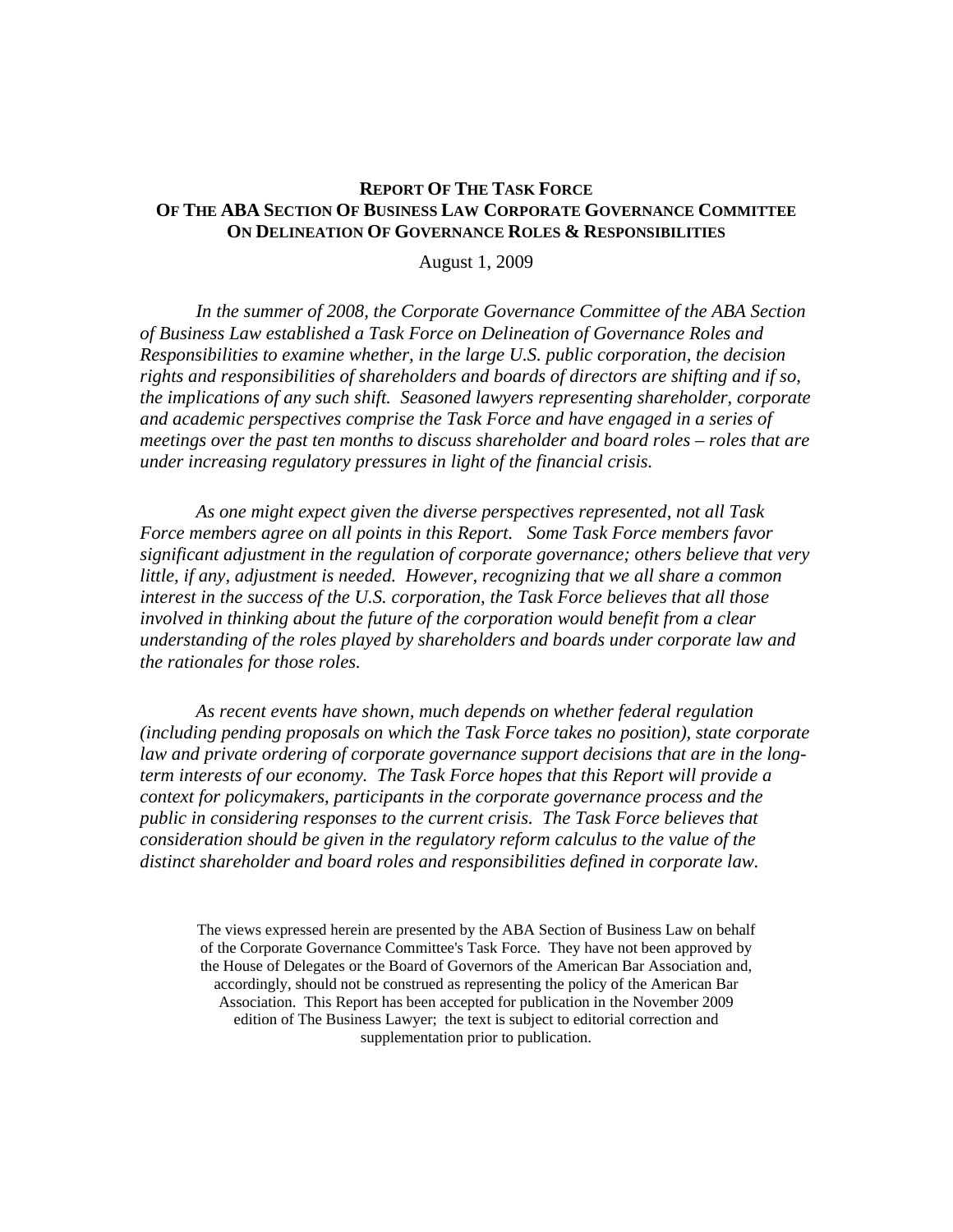#### **Members of the Task Force on Delineation of Governance Roles & Responsibilities**

Rhonda L. Brauer Daniel F. Hopp Georgeson Inc. Whirlpool Corporation

Stephen L. Brown Catherine Jackson Director, Corporate Governance & Assoc. General Counsel Corporate Governance & Proxy Voting TIAA-CREF Ontario Teachers' Pension Plan

Peter Clapman Marjorie Fine Knowles<br>
President & CEO<br>
Professor of Law Governance for Owners USA Georgia State University

Marty Dunn Richard H. Koppes Partner Of Counsel O'Melveny & Myers LLP Jones Day

Robert Fatovic Henry Lesser Executive Vice President & General Counsel Senior Counsel Ryder Systems, Inc. DLA Piper LLP (US)

Allen Ferrell Susan I. Permut Greenfield Professor of Securities Law Senior Vice Pres

Amy L. Goodman Partner Kim Rucker

Carol Graebner Deputy General Counsel **Filter** General Counsel

Lawrence A. Hamermesh Ruby R. Vale Professor of Corporate & Business Law Damon Silvers Widener University School of Law Associate General Counsel

James J. Hanks Partner Dannette L. Smith

Carol Hansell *Ex officio* Partner, Lynn Stout & Chair of the Corporate Governance Committee UCLA School of Law of the ABA Business Law Section

Senior Managing Director, Corporate Governance Senior Vice President, Secretary & General Counsel

Professor of Law

Greenfield Professor of Securities Law Senior Vice President, Deputy General Counsel<br>Harvard Law School & Assistant Secretary  $&$  Assistant Secretary EMC Corporation

Gibson, Dunn & Crutcher LLP Senior Vice President & General Counsel Avon Products, Inc.

PNM Resources Walter D. Coles Professor of Law & Professor of Management Washington University in St. Louis School of Law

AFL-CIO

Venable LLP Secretary to the Board & Deputy General Counsel UnitedHealth Group Incorporated

Davies Ward Phillips & Vineberg, LLP Paul Hastings Professor of Corporate & Securities Law

Chair: Holly J. Gregory Partner Weil, Gotshal & Manges LLP

Vice Chairs: Bradley R. Aronstam Senior Associate Connolly Bove Lodge & Hutz LLP  Peter P. Tomczak Senior Associate Baker & McKenzie LLP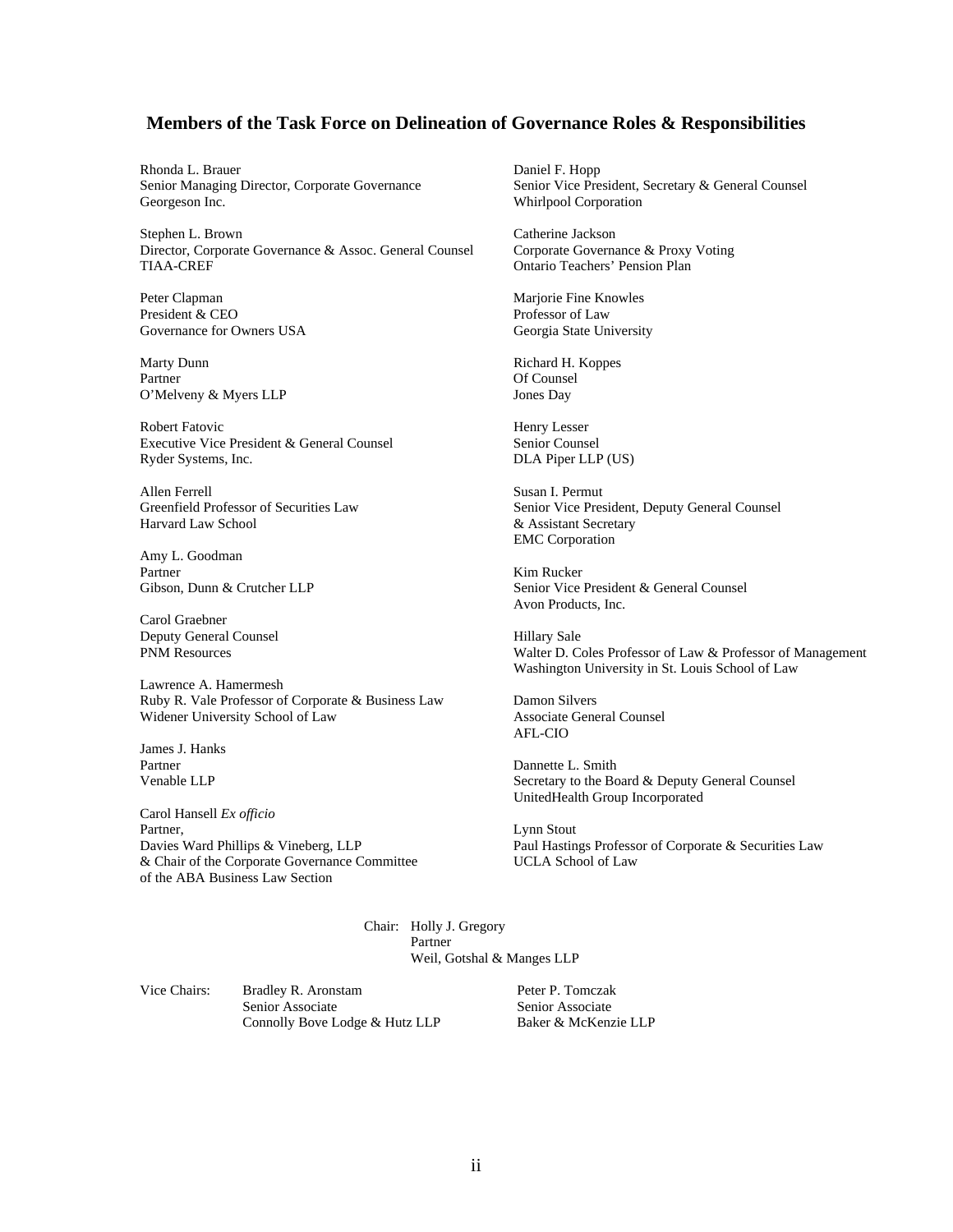# **TABLE OF CONTENTS**

| $\mathbf{I}$ . |                                                     |  |  |  |
|----------------|-----------------------------------------------------|--|--|--|
| $\Pi$ .        | TRADITIONAL ROLES: SHAREHOLDERS, BOARDS &           |  |  |  |
|                | $\mathsf{A}$ .                                      |  |  |  |
|                | <b>B.</b>                                           |  |  |  |
|                | $\mathcal{C}_{\cdot}$                               |  |  |  |
| III.           |                                                     |  |  |  |
|                | $\mathsf{A}$ .                                      |  |  |  |
|                | B.                                                  |  |  |  |
| $IV_{\cdot}$   | THE CHANGING NATURE & INFLUENCE OF SHAREHOLDERS  15 |  |  |  |
|                | $\mathsf{A}$ .                                      |  |  |  |
|                | $\bf{B}$                                            |  |  |  |
|                | C.                                                  |  |  |  |
| V.             |                                                     |  |  |  |
|                | $\mathsf{A}$ .                                      |  |  |  |
|                | $\bf{B}$ .                                          |  |  |  |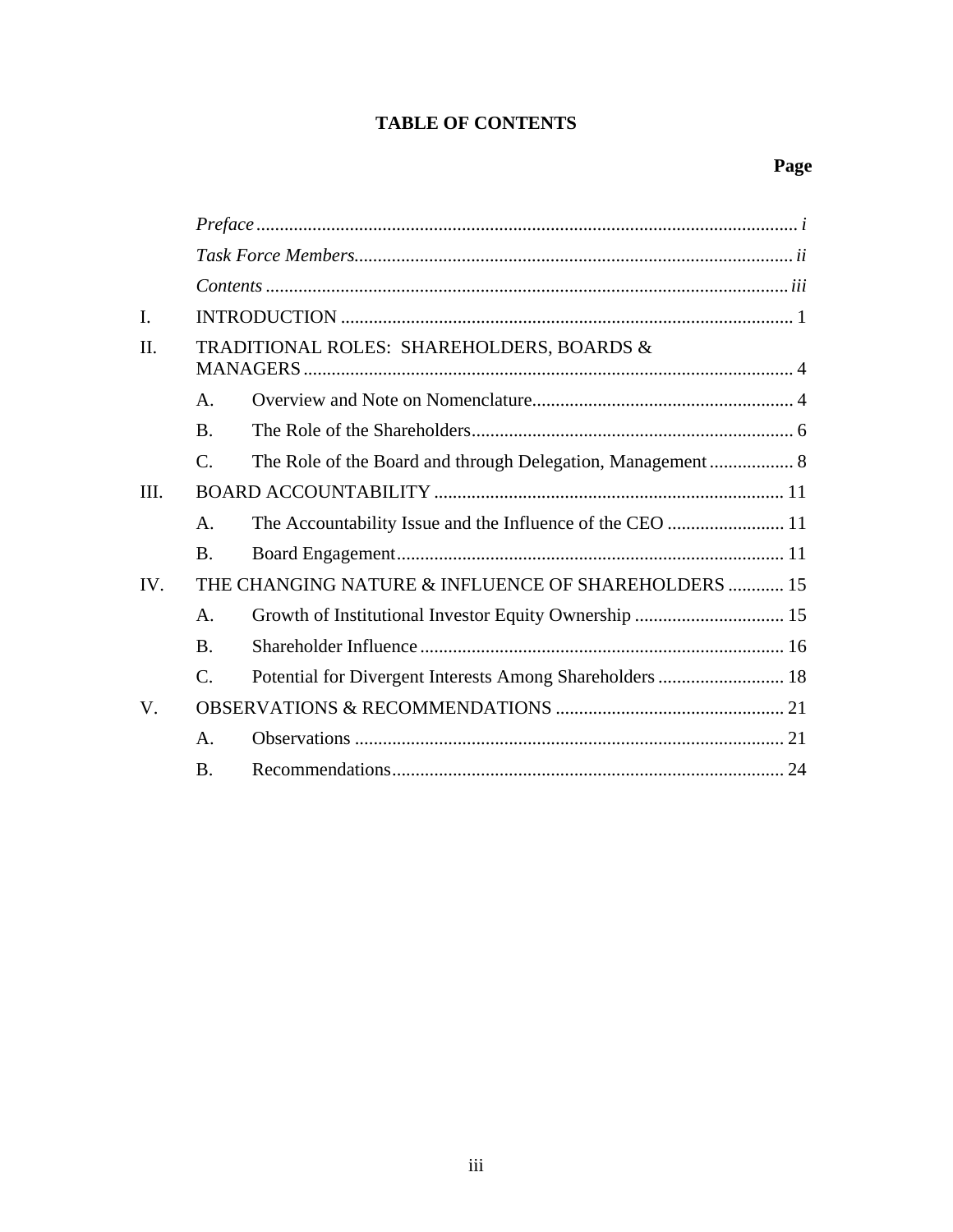### I. INTRODUCTION

How the law apportions governance roles among shareholders, boards of directors and managers is central to the success or failure of the corporate form.<sup>1</sup> The way in which these roles are structured in state corporate  $law<sup>2</sup>$  is a critical part of the legal fabric of American business, and provides the backdrop for federal regulation of public corporations.<sup>3</sup> Returning to solid economic growth over the long term will depend in part on the ability of policy makers to respond to concerns over corporate governance as a factor in the present crisis while avoiding reforms that are insensitive to positive aspects of the present legal ordering of decision rights and responsibilities within the corporation. Maintaining an appropriate balance between responsibilities for corporate oversight and decision-making is critical to the corporation's capacity to serve as an engine of economic growth, job creation, and innovation.

The modern corporate form is a legal construct of state law that builds upon earlier legal forms – notably the business partnership and special purpose corporation. The corporation, and in particular the publicly-traded corporation, has had unprecedented success in aggregating capital from various sources and putting that capital to use in large scale projects that benefit society. Corporations have created wealth on a scale previously unseen, but their contribution to economic well-being extends well beyond the return of profit to shareholders: Corporations deploy assets for the efficient production of goods and services that society needs or wants; they provide employment, support innovation, purchase goods and services, pay taxes, and support various social and charitable programs which benefit society at large. The corporation's ability to aggregate capital and commit it over the long term to projects of uncertain but promising outcome is the foundation for these broad benefits.

The corporate form is not without critics. Two major grounds for concern have been expressed throughout its history:

- The corporate form provides opportunity for those who manage the corporation to act in a self-interested manner at the expense of its shareholders.
- The corporate focus on profit maximization for the benefit of shareholders may lead to undervaluing the contributions of certain other participants, including employees and the larger society.

To a degree these concerns are in tension with each other and relate to distinct views about for whom the corporation should be governed. Those who are most concerned about protecting shareholders from the potential for self-interested action by boards and managers may be hesitant to consider the role of corporate governance in helping to balance the broader social impact of corporate behavior. This tension may be relieved somewhat through recognition both that corporate reputation plays an increasing role in market value and that the interests of shareholders and the broader society in corporate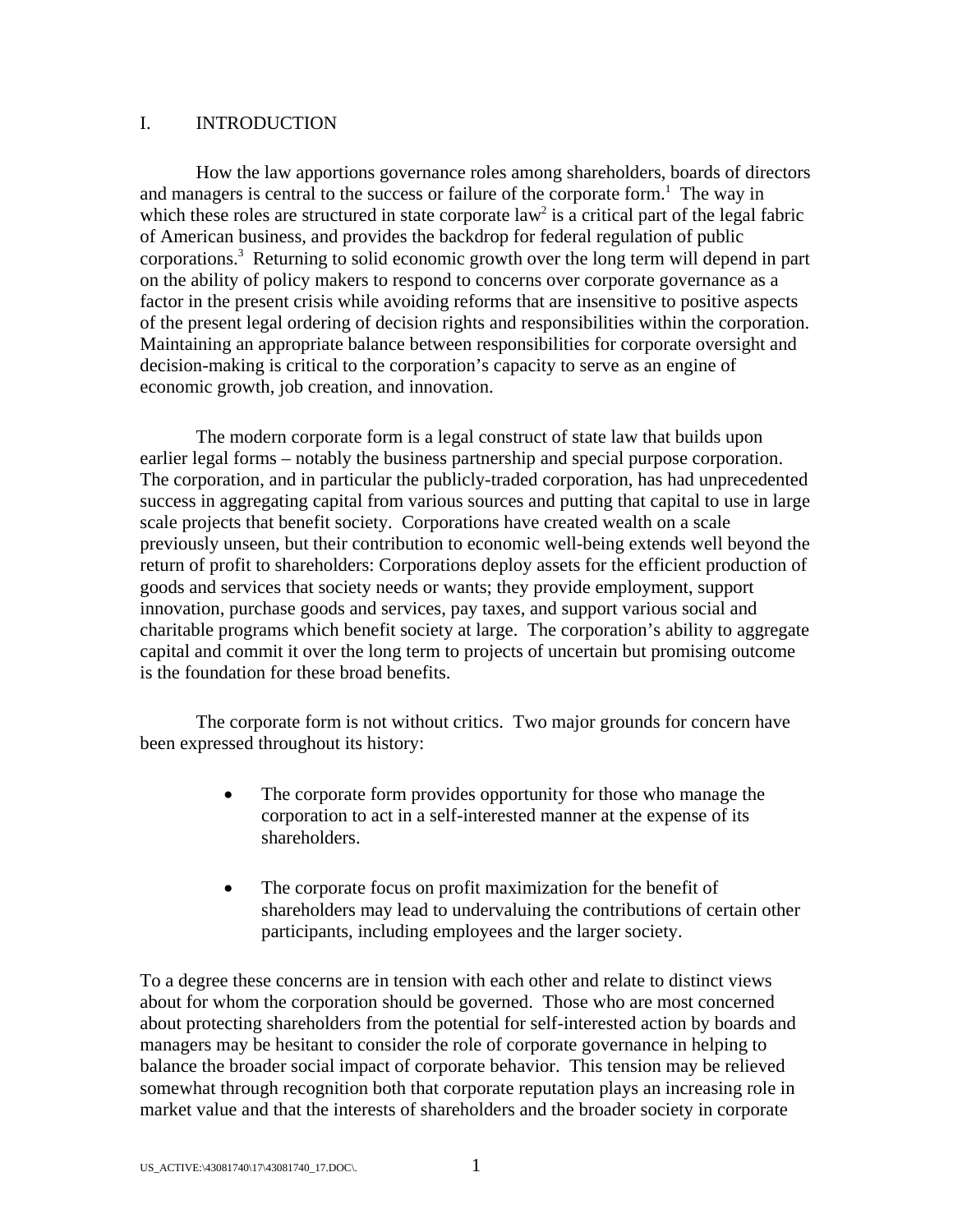success converge over the long term. In any event, the corporate form represents a governmental grant of power and the expectation is that corporations will be instruments of value-creation for the benefit of not only shareholders but also for the broader society.

The corporate form is defined by the way it distributes decision rights and responsibilities among shareholders, the board and management. The corporation can attract significant capital precisely because shareholders enjoy limited liability and can share in the success of the corporation without managing the corporation. Shareholders as equity providers are neither liable for corporate conduct nor responsible for the management of the business, as they would be in a partnership. Corporate law vests in shareholders the power to elect directors, to participate in the annual meeting of shareholders and to approve certain fundamental changes to the corporation's business. Management control of the corporation is vested in the board of directors and the executive officers to whom the board delegates authority. Directors and officers are required by law to act in the best interests of the corporation and its shareholders, thereby creating an efficient and accountable decision-making structure for entrepreneurial activity. These roles are described more fully in Section II below.

Shareholders and boards have become increasingly engaged in their roles, and generally this increased engagement has been a positive development. However, tensions over the boundaries of the roles of shareholders and boards have become more evident. This tension is heightened in the context of the global financial crisis that has caused some to question whether the corporate governance system and the public corporation are capable of continuing to drive wealth production. The Task Force believes that constructive discussion of governance concerns requires that all parties:

- Understand the current legal framework for the corporate governance system and the rationale for that system;
- Recognize that the potential for undue short-term thinking is not limited to any single participant in the governance system;
- Embrace the common long-term interest that all parties share in corporate success and effective governance and management of the corporation; and
- Reject the rigidity in viewpoints that all too often gets in the way of thoughtful discourse on governance issues.

Effective corporate governance requires joint recognition by shareholders, boards and managers of the common interest they share with creditors, customers, suppliers, employees and the public in long-term sustainable corporate value-creation. It also requires an understanding and respect for the distinct roles and responsibilities of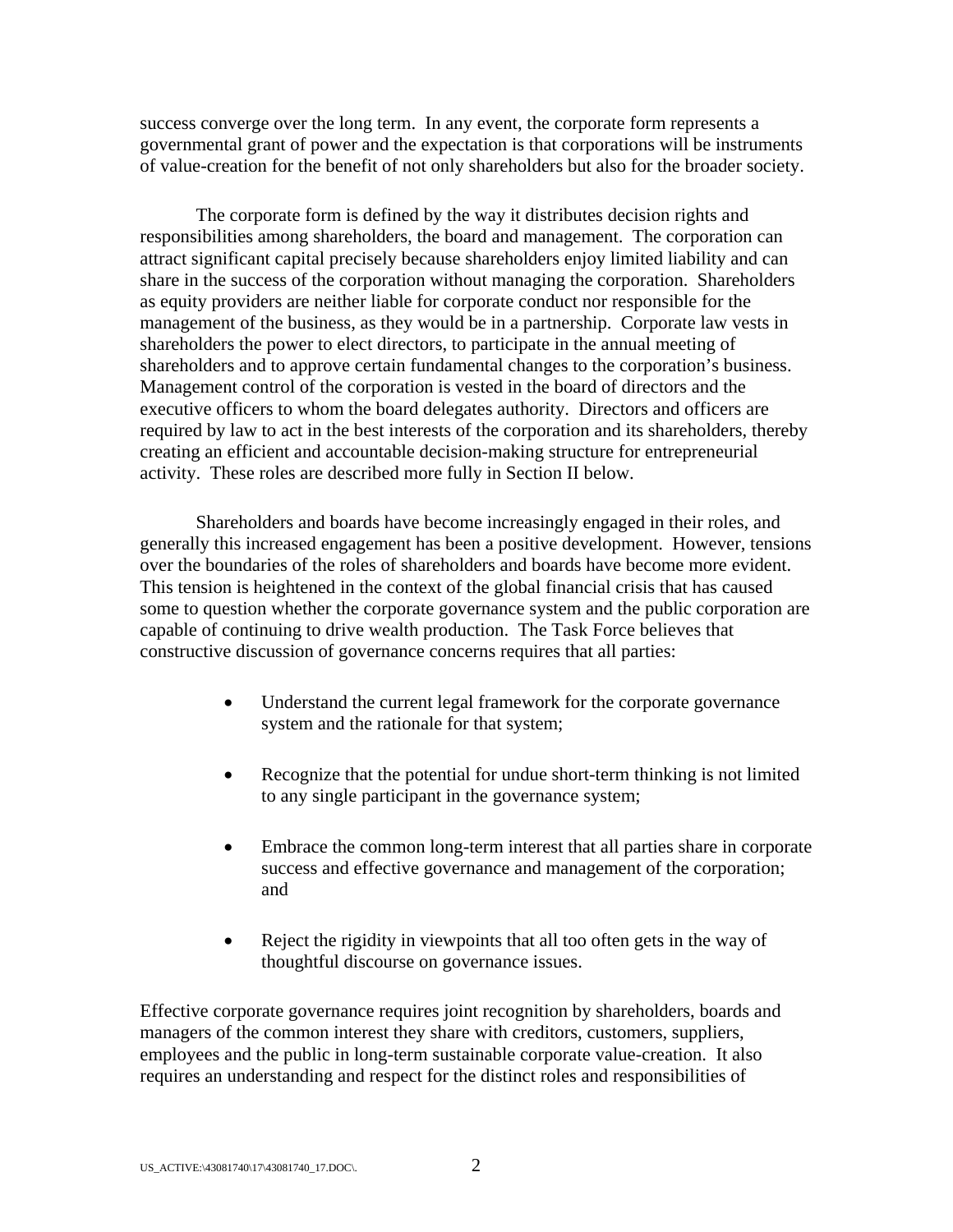shareholders and boards, and of the executive officers to whom the board delegates authority for the day-to-day management of the business.

Almost two decades ago, a leading commentator on corporate governance posed, as a guide for reform consideration, the following question: "What do we expect of the modern corporation as the predominant legal vehicle for capital raising and deployment?"4 The Task Force believes this question continues as a useful reference for discussions. Reform proposals should be assessed in light of their likely impact on the capital raising and capital deployment ability of the corporate form in aid of sustainable growth and wealth creation.

The Task Force notes the significant changes in the nature of shareholders and boards that have taken place over the last twenty-five years. Public company ownership has become more concentrated in institutions, while institutions themselves have become more diverse. For some institutions, share ownership is fleeting in nature. (Overall, average holding periods have shrunk dramatically.) Boards have become more independent of management, a development that at the same time means boards have less specialized knowledge of the firms they oversee. Assessment of proposed reforms should take into account these changes. Consideration of reforms that might alter roles and responsibilities within the corporation should be made with a clear understanding of the rationales for the current ordering and whether the risks associated with proposed changes outweigh potential benefits. The goal of any reform effort should be to ensure that the corporation is positioned to continue its successful role in our economy, ultimately for the benefit of society at large.

Policymakers should be mindful of trends in governance practices and should seek to formulate realistic responses that take into account the roles of managers, boards and shareholders in the corporate governance system.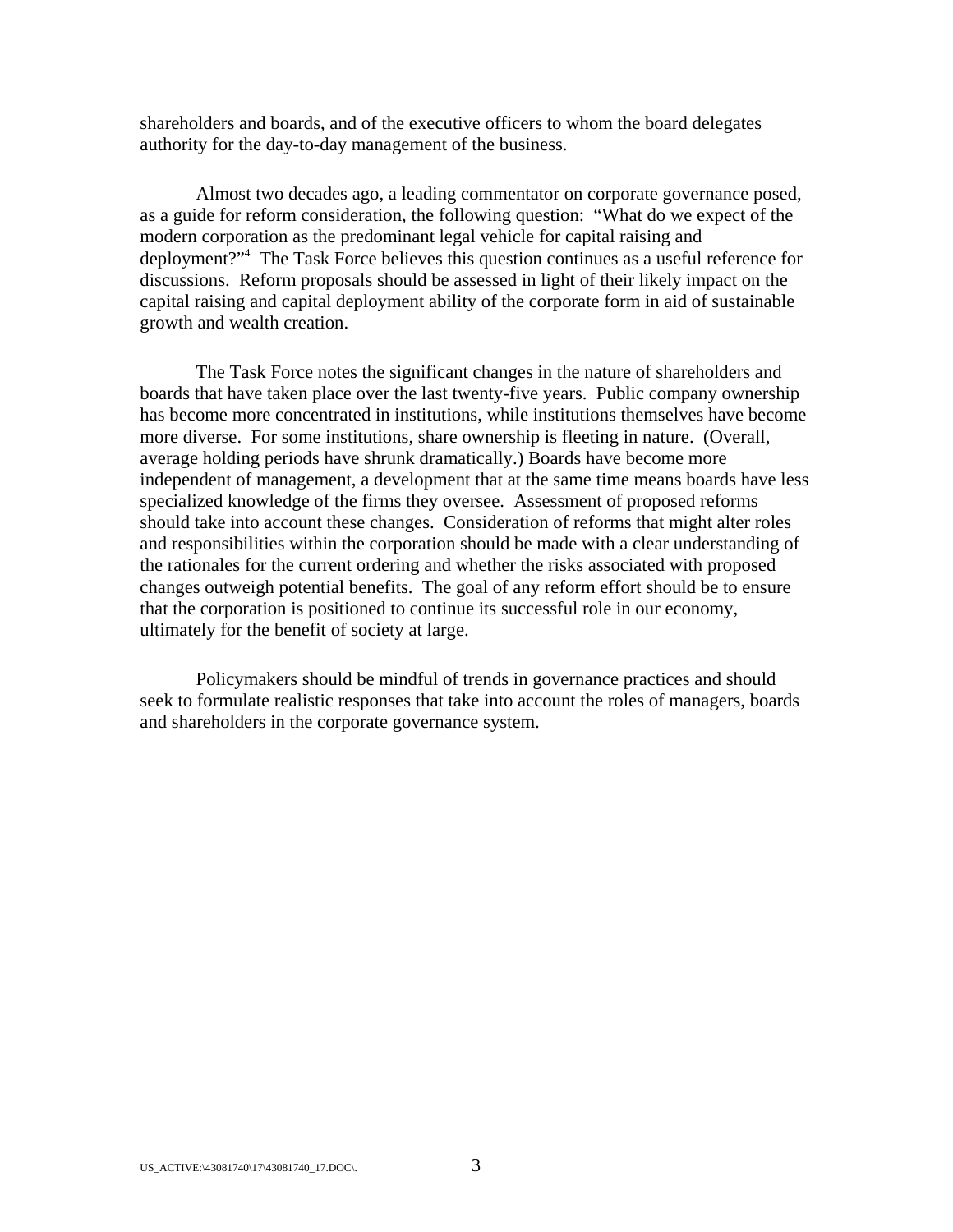### II. TRADITIONAL ROLES: SHAREHOLDERS, BOARDS & MANAGERS

#### A. Overview and Note on Nomenclature

The modern corporation took shape in the 1800s with the development of corporate laws in Britain and in various U.S. states that allowed incorporation for general business purposes through the registration of articles of incorporation rather than through special "charter" legislation or grant.<sup>5</sup> These laws brought together a number of important concepts that had developed in various degrees over time:

- The corporation is an "artificial person" with the same capacity to own assets and enter into contracts as a natural person, and the ability to issue freely transferable shares to a large number of investors. This provides the corporation with the ability to continue as a concern independent of the continuing participation of any particular equity holder ("perpetual life").
- Equity investors are not liable for the debts and obligations of the corporation, which gives these investors the potential to share in the upside of the business without any risks beyond the value of their equity stake ("limited liability").
- Control of, and responsibility for, the business and affairs of the corporation is vested in the board of directors, rather than in the company's shareholders. The shareholders elect the directors for limited terms. As a result, equity providers elect the directors responsible for the management of the company, but are freed from management responsibilities ("passive investment"). The capital they provide can be committed to long-term investment in activities of promising but uncertain outcome, since only the board has the ability to take actions that would return the corporation's capital to equity investors (capital is "locked in" $)$ .<sup>6</sup>

The corporate form has proven to be a remarkably powerful tool for aggregating capital from various sources to increase the pool of capital available for productive investment in projects of considerable scale, scope and duration. Issuance of freely transferable certificates of stock to passive investors – investors who would not play an active role in managing the enterprise and were not liable to the corporation, other shareholders or third parties for its losses – enabled the corporation to tap into the resources of multiple investors while allowing investors to diversify. The allocation of decision rights as between shareholders and the board provides a mechanism for efficient decision-making regarding entrepreneurial activities. It avoids the significant difficulties of educating and bringing together thousands of equity investors to make key decisions by shareholder referendum.<sup>7</sup> The corporate attributes of passive equity investment and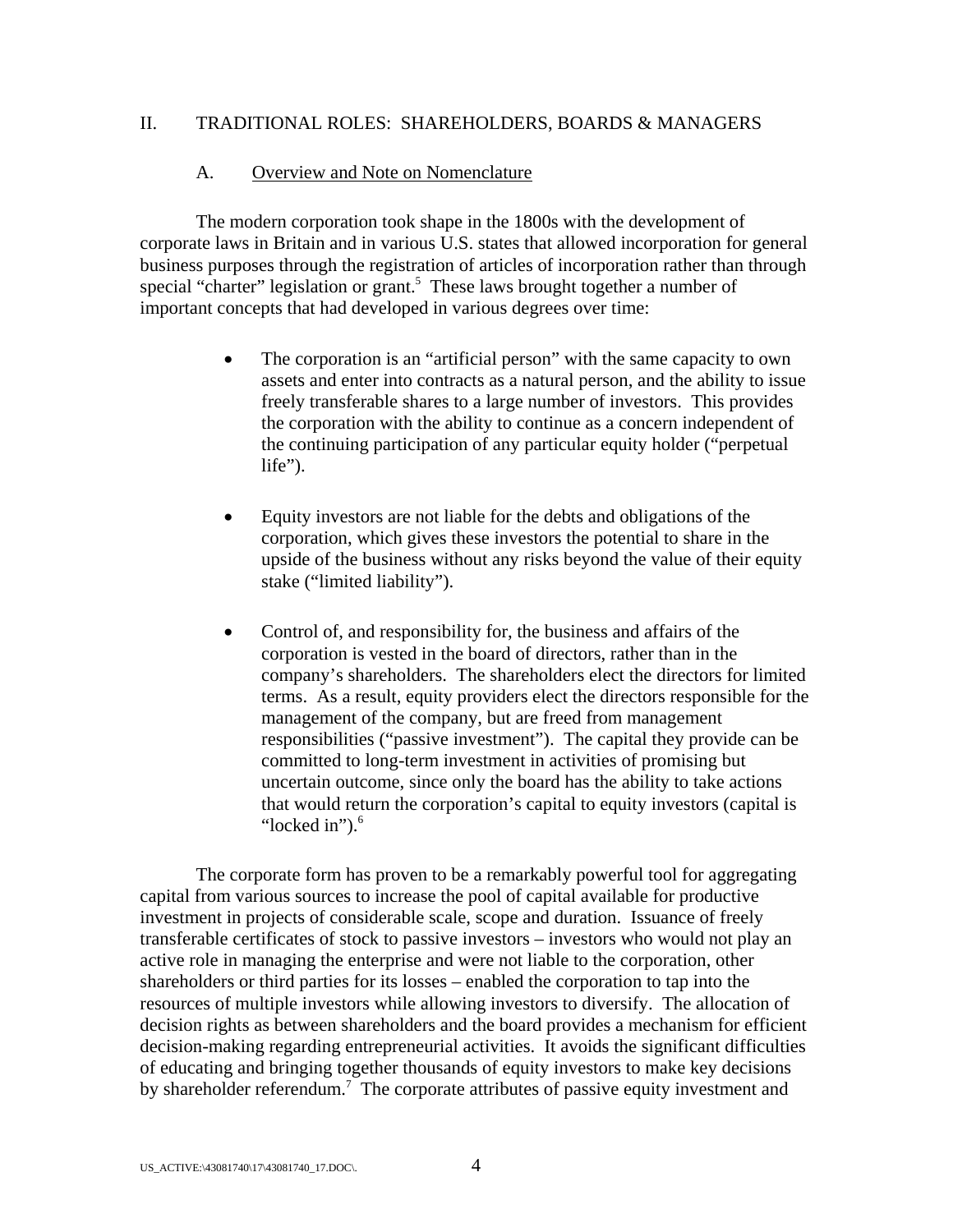limited liability, board control and the "lock-in" or commitment of equity capital are intertwined and central to the modern publicly-traded corporation's ability to attract and deploy capital for large scale, long-term entrepreneurial projects.

Discussions about the roles of shareholders and boards may be hampered by the use of terms that are charged with meaning from other, non-corporate contexts, and hence are evocative yet not wholly accurate:

- *Shareholder democracy*: Although the corporation's governing body the board of directors – is elected by the shareholders, the board's governance powers are determined by law and therefore neither delegated by, nor derived from, the shareholders. Upon election to the board, each director becomes a fiduciary to the corporation and must act in the best interests of the corporation and the entire body of shareholders, no matter who nominated or what groups the director is affiliated with.<sup>8</sup> Therefore, analogies to democratic forms of government are imprecise.<sup>9</sup>
- *Corporate owners*: The corporate form bifurcates the provision of equity capital and the control of the business and affairs of the corporation. This specialization of functions is famously referred to as the "separation of ownership and control,"10 and shareholders are often referred to as the "owners" of the corporation. However, the corporation is a legal person in its own right rather than a mere asset. Once the separation of equity rights and control occurs in the formation of the corporate entity, the analogy of shareholders to "owners" of the corporate "asset" is imperfect at best.<sup>11</sup> The asset that shareholders own is the stock that represents their investment interest. (Shareholders may more accurately be called "shareowners" or "stockowners.") Whether individually or collectively, stock represents limited contractual and decision rights in the corporation that fall short of the full bundle of powers and responsibilities typically associated with ownership. Shareholders do not have the right to come to corporate headquarters and remove a proportionate share of the machinery or dictate how widgets will be manufactured. They do have the right to elect directors and determine certain fundamental matters as described below.
- *Principals and agents*: Contrary to the often-used analogy, directors are not "agents" in a principal-agent relationship with shareholders, since shareholders cannot dictate board actions and directors are obligated to make their own judgments based on the best interests of the corporation and bear the full liability for those judgments.<sup>12</sup> Moreover, directors lack the ability to bind shareholders to contracts, and the corporate assets managed by directors are not subject to claims from a shareholder's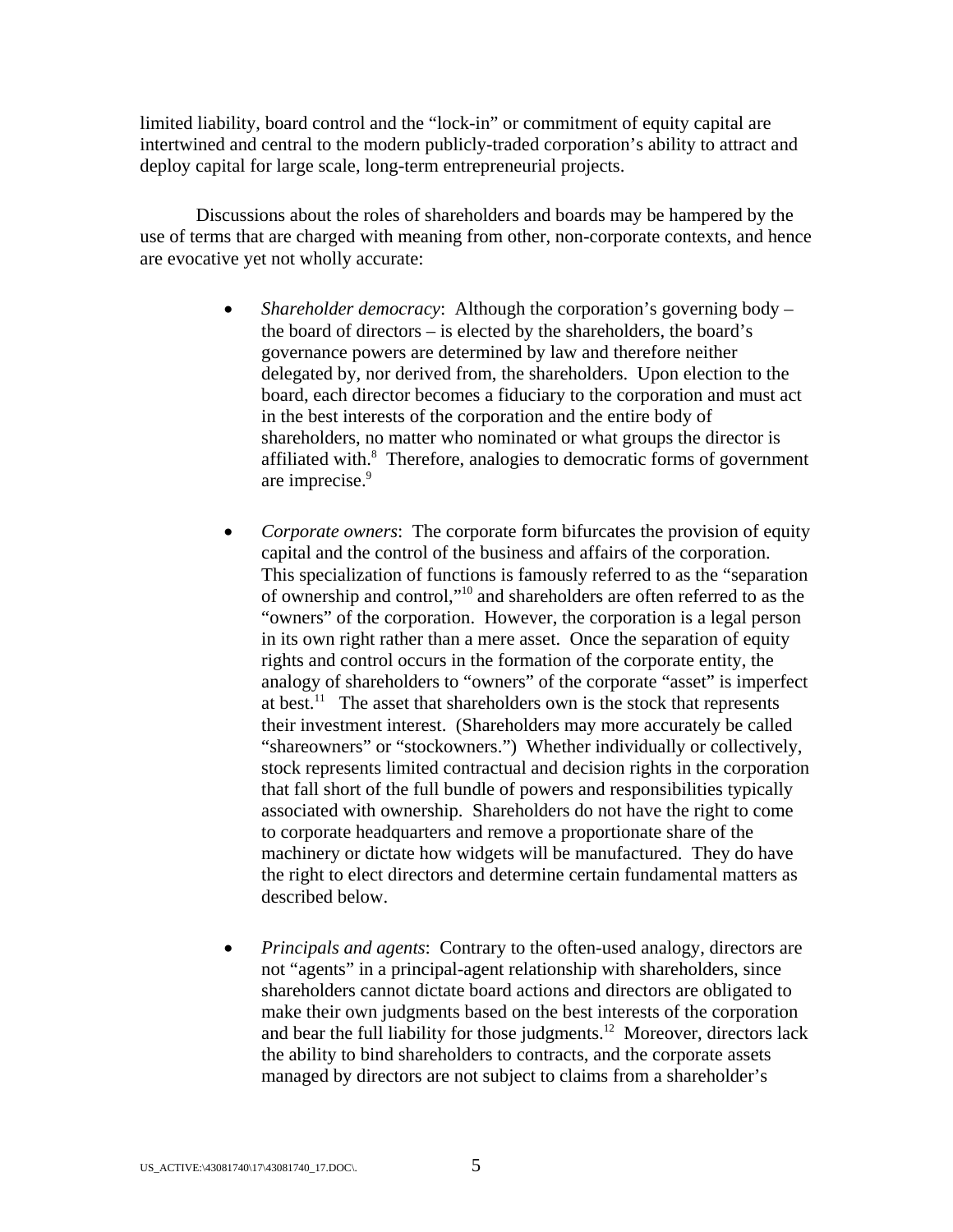creditors.13 Thus, the basic indicia of the principal-agent relationship are missing in the shareholder-director relationship.

#### B. The Role of the Shareholders

Unless otherwise stated in the corporation's organizing documents, it is generally accepted – and expected – that the objective of the corporation is "the conduct of business activities with a view to enhancing corporate profit and shareholder gain."14 Shareholders have key but limited rights associated with their residual interest in the corporation after all of its obligations – to creditors, suppliers, employees, and the government – have been paid.<sup>15</sup> These rights are intertwined with the corporation's ability to attract capital through its accommodation of passive equity investment and provision of limited liability.

Shareholders have rights to convey their shares, participate in annual or special shareholder meetings (including by attending, nominating directors, proposing to amend bylaws consistent with the articles of incorporation and state corporate law, and voting), elect the board of directors, receive information about the performance of the company and related matters, approve actions by the board of directors that would work a fundamental change in the structure of share ownership or the nature of the corporation, and assert claims on behalf of the corporation against directors and officers.<sup>16</sup>

Shareholder approval is required for the corporation to consummate certain transactions, such as mergers, sales of all or substantially all of the corporation's assets, amendments to the corporation's certificate of incorporation, and voluntary dissolutions.<sup>17</sup> However, only the board may initiate these actions.<sup>18</sup> Shareholders have no rights regarding decisions whether to pay dividends or to reinvest profits; these decisions are reserved wholly to the board of directors.<sup>19</sup>

Shareholders of publicly-traded corporations have significant information rights through the interplay of their state law inspection rights,<sup>20</sup> directors' fiduciary duties,<sup>21</sup> federal securities laws and securities market listing rules.<sup>22</sup> The federal securities laws were enacted in the 1930s in an effort to protect investors and promote confidence in the wake of the market crash, largely through mandated disclosures and regulation of proxy solicitations. These laws regulate the content and disclosure of information provided to shareholders, as set forth in annual and quarterly reports, proxy statements, and the provision of other financial information to investors and the public.<sup>23</sup> Federal securities regulations also provide shareholders of publicly-traded companies with the right to include in the company's proxy materials certain shareholder proposals, subject to both procedural and substantive restrictions.<sup>24</sup> Shareholders may present in the proxy statement certain types of binding and non-binding shareholder proposals. Binding proposals are those that seek bylaw amendments consistent with shareholder powers to amend the bylaws or other areas of shareholder decision rights.<sup>25</sup> Non-binding shareholder proposals may be used to request that the board take action on certain matters on which shareholders do not have decisional rights under state law.<sup>26</sup> (In 2007,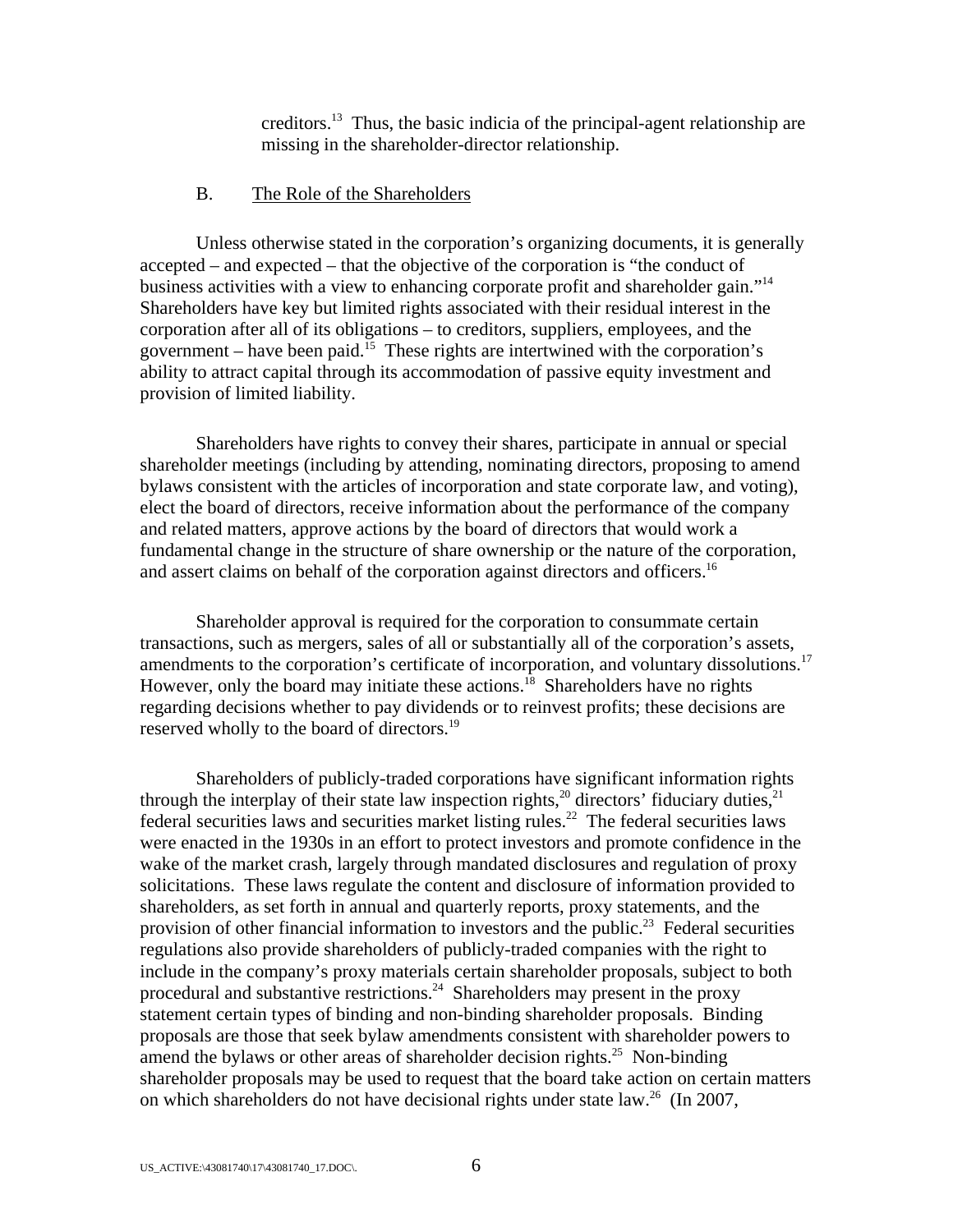according to the SEC, approximately 98% of the shareholder proposals that went to a vote were non-binding.<sup>27</sup>)

Shareholders' limited authority to influence the business and affairs of the corporation is matched by their limited obligations. (Limited control is essential to lock in capital and also can be thought of as the *quid pro quo* for limited liability in the deal that shareholders have struck.) Shareholders who own less than a controlling interest in the corporation owe no legal duties to the corporation or to fellow shareholders, while controlling shareholders owe certain fiduciary obligations.<sup>28</sup> In addition, enhanced federal securities law obligations are imposed on holdings of 5% and 10% of a corporation's stock.<sup>29</sup>

While shareholders enjoy limited liability, shareholding entails risk that the company will not succeed and the value of the shareholder's investment will be lost in whole or in part. Unlike creditors, shareholders (unless they hold preferred stock) generally have no right to insist on a particular return on their investment, and are last in line for payment, including in a liquidation. Shareholders' chief protections for the inadequate performance of an investment lie in their abilities to "sell, vote, and sue." Specifically, shareholders may:

- Exit at any time by selling their interest in the corporation;
- Vote in the election of the corporation's board of directors, to amend the bylaws as described above and on certain other fundamental matters; and
- $\bullet$  Seek judicial enforcement of fiduciary duties.<sup>30</sup>

Much of the current discussion of shareholder rights and tensions regarding shareholder efforts to influence corporate behavior result from perceived inadequacies of these devices in protecting shareholders from board failures to provide effective oversight.

Shareholder protections are not failsafe. By exiting, the shareholder may lock in any gain on the investment or prevent further decrease in value and, if shareholders sell in sufficient numbers, the decrease in stock value may create an incentive for changes in board and management performance. However, this is of little benefit to those who have already exited. Given the traditional practice of plurality voting, shareholder votes in the election of directors have had little influence on board composition, since typically the incumbent board nominated the board slate and there was no competing slate. Shareholders may suggest nominees and try to negotiate with the incumbent board. Shareholders may also undertake the expense of a proxy contest.<sup>31</sup> However, undertaking a proxy contest in an attempt to replace incumbent board members is both expensive and risky. Not only is the outcome of the proxy contest (and hence the investment in it) uncertain, there are no guarantees that replacement directors will perform any better than the ousted incumbents. Contested elections also impose costs and disruption on the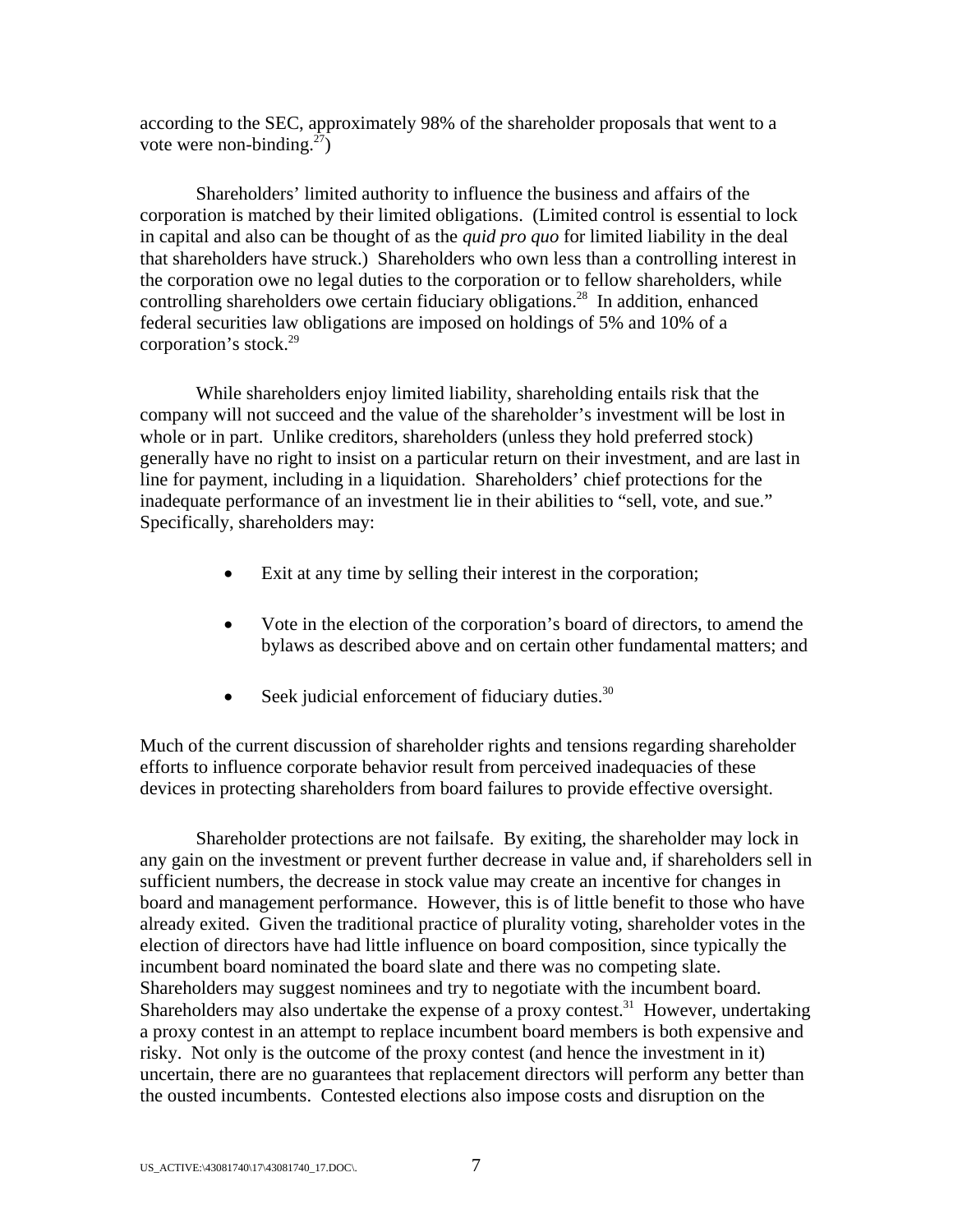corporation. Some observers view the relative infrequency of contested director elections as evidence of failure of the accountability mechanism in the U.S. governance system.<sup>32</sup> Other observers emphasize that contested elections should not be the norm in an efficient governance system, going so far as to suggest that "shareholder voting is properly understood not as a primary component of the corporate decision-making structure, but rather as an accountability device of last resort, to be used sparingly, at most."<sup>33</sup>

### C. The Role of the Board and through Delegation, Management

The board of directors is vested under state law with managing or directing the business and affairs of the corporation, $34$  and therefore is recognized in law as the primary corporate decision-making body. The board in turn typically delegates significant authority for the day-to-day operations to a professional CEO and other executive officers.<sup>35</sup> The CEO and other executive officers derive their management authority from the board of directors.<sup>36</sup> To the extent that a board delegates to management, it must exercise reasonable oversight and supervision over management.<sup>37</sup> Additionally, certain board functions may not be delegated.<sup>38</sup> Board functions that generally are retained by the board and are central to their focus include:

- Selecting, monitoring, evaluating, motivating and compensating, and when necessary replacing the CEO and other key members of senior management;
- Monitoring corporate performance and assessing whether the corporation is being appropriately managed by the senior management team;
- Providing strategic guidance to the senior management team and reviewing and approving financial objectives and major corporate plans and actions;
- Developing corporate policy;
- Reviewing and approving major changes in auditing and accounting principles and practices;
- Overseeing audit, internal controls, risk management and ethics and compliance;
- In a public company, overseeing financial reporting and related disclosures;
- Declaring dividends and approving share repurchase programs;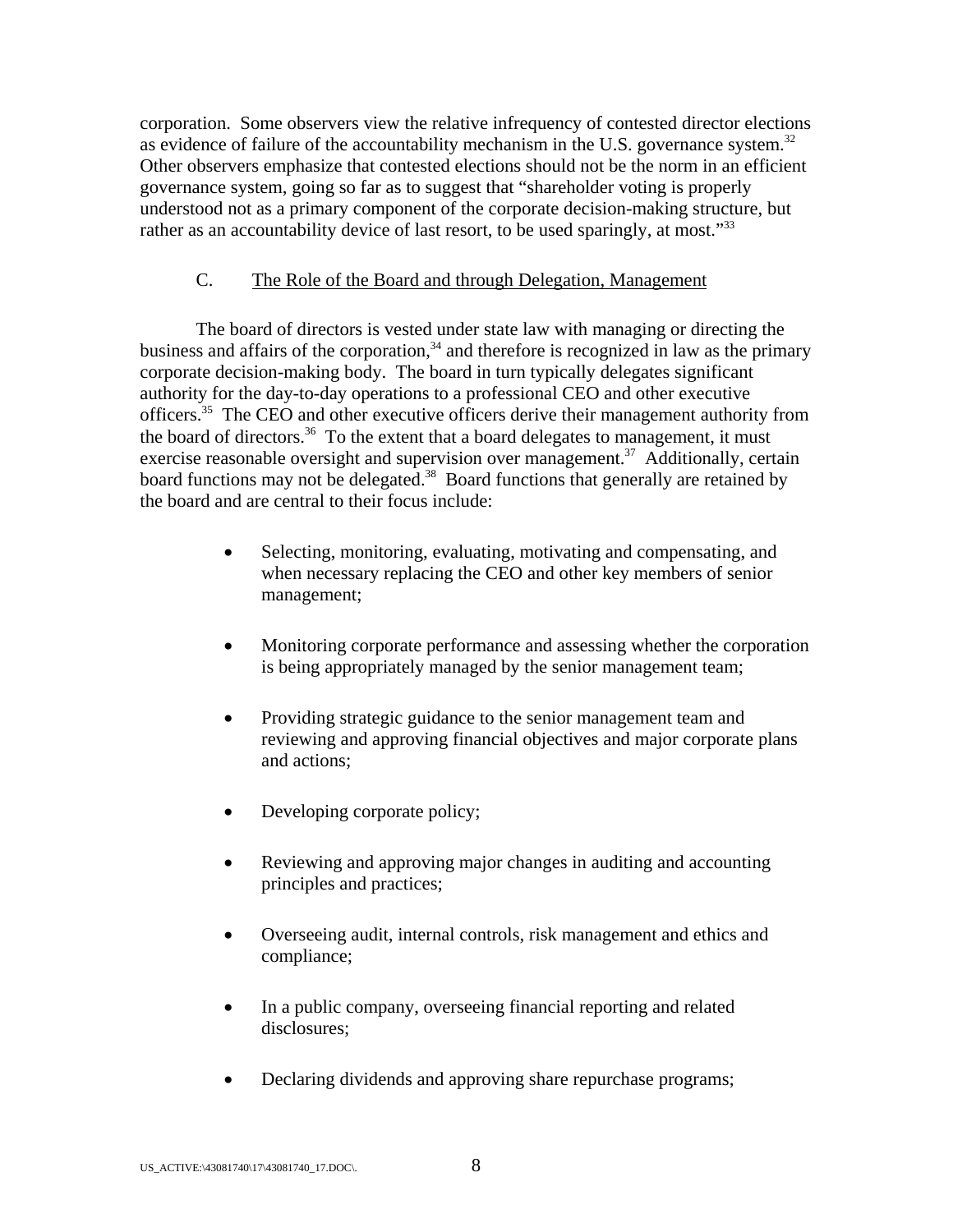- Making decisions on major transactions and other material events concerning the corporation for submission to the shareholders for approval; and
- Performing any other functions prescribed by law, regulation or listing rule, or the corporation's certificate of incorporation or bylaws.<sup>39</sup>

In contrast to the limited powers of shareholders, the board has broad powers to initiate and adopt corporate plans, commitments, and actions.<sup>40</sup> However, certain director powers are limited by the need for shareholder approval (as discussed in Section II.B above), and, in all cases, director powers are subject to the board's fiduciary duties to the corporation and its shareholders.

In fulfilling their mandate, directors are required to act under the high standards imposed on fiduciaries, including the duties to act with due care (focusing appropriate attention and making decisions on an informed basis), with good faith and in the best interests of the corporation and its shareholders. Directors owe duties of care and loyalty to the corporation and the shareholder body as a whole. The duty of care requires that directors inform themselves of "all material information reasonably available to them" concerning a given decision prior to acting on that decision.<sup>41</sup> "[T]he duty of loyalty mandates that the best interest of the corporation and its shareholders takes precedence over any interest possessed by a director… and not shared by the stockholders generally."42 Individual directors breach their duty of loyalty by placing the interests of anyone – whether themselves, the management, a third party or a subset of shareholders – over the corporation or the shareholders, generally.<sup>43</sup>

Directors are obligated to act in a deliberative and fully informed manner and this requires access to relevant and timely information.<sup>44</sup> One of the very practical challenges in corporate governance relates to the difference between managers and directors in their access to information about the corporation and the implications of this difference on the ability of part-time outside directors to hold managers accountable for the responsibilities that have been delegated to them. Increased reliance on independent directors in publicly-traded companies – directors who by definition lack their own sources of information about internal corporate matters due to their lack of employment and business ties to the company – may in fact increase director dependency on management for the information that directors need to provide appropriate oversight.<sup>45</sup> Nonetheless, "[d]irectors must make reasonable effort to ensure that they are being kept appropriately apprised of the company's compliance with the law and its business performance . . . ."<sup>46</sup>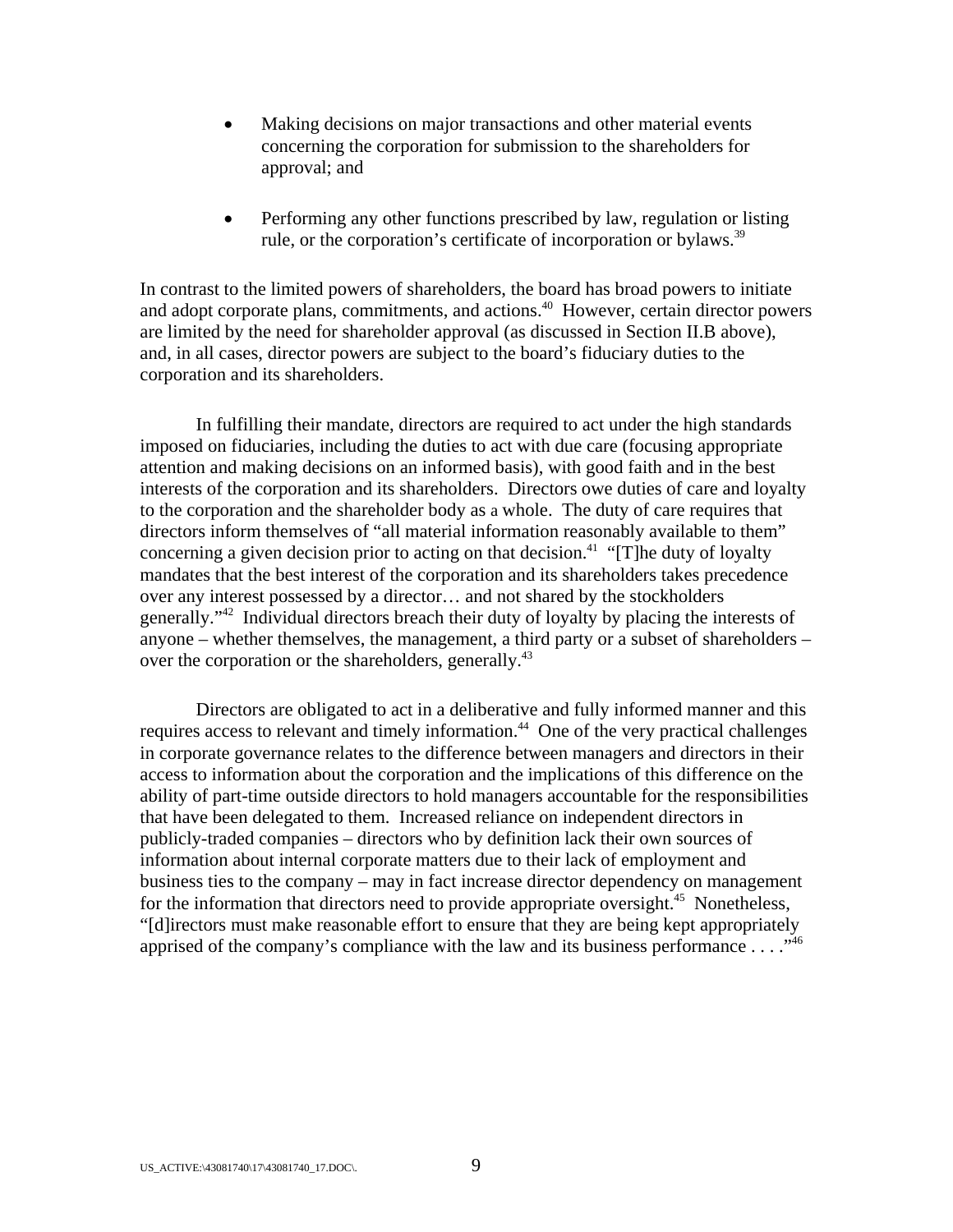Directors and officers are subject to liability for their actions – and inactions.<sup>47</sup> Unlike shareholders, whose liability is limited to the value of their investment in the corporation, directors and officers are exposed to broad potential liability as fiduciaries (and under other laws, including but not limited to, the federal securities laws and employment laws). Directors are shielded from liability for most business decisions by the strong judicial deference accorded under the "business judgment rule."48 This judicial deference recognizes both the primacy of the board's role in corporate decision-making and the significant risks that are inherent in making entrepreneurial decisions.<sup>49</sup> Directors are also protected against liability by shareholder-approved exculpatory charter provisions that eliminate (or in some states, the corporation statute may directly eliminate) monetary liability for breaches of the fiduciary duty of care.<sup>50</sup>

Directors of public companies also face potential liability under the federal securities laws. Indemnification provisions and D&O insurance reduce the likelihood that claims will result in out-of-pocket payments by directors.<sup>51</sup> However, the liability potential remains. While outside directors of public companies rarely pay legal expenses or damages pursuant to a judgment or settlement agreement out of their own pockets, in recent years, claims under federal securities laws have resulted in a number of instances where directors have settled out of their own funds. In the Enron and WorldCom suits, pension fund plaintiffs demanded such out-of-pocket payments as a condition of settlement. $52$ 

"The principal threats to outside directors who perform poorly are the time, aggravation, and potential harm to reputation that a lawsuit can entail, not direct financial loss."<sup>53</sup> In an environment of increasing media scrutiny and coordinated shareholder activity, directors' reputational interests, including their interests in being associated with well-regarded and successful corporations, provide significant motivations that may be at least as, if not more, powerful than concerns about personal financial liability.

Directors cannot escape liability by deferring to the viewpoints of some or even all of their shareholders. For example, in deciding whether to approve a merger agreement, a board of directors must act in an informed and deliberate manner, and "may not abdicate that duty by leaving to the shareholders alone the decision to approve or disapprove the agreement."54 This stems from the principle that "directors may not delegate to others those duties that are 'at the heart of the management of the corporation.'"55 This underscores that directors are not agents of the shareholders in that they cannot take instruction from shareholders with respect to matters that are within their decision responsibilities. The corporate form entrusts the corporate enterprise to the board of directors, and this is a trust that cannot be renounced by deference to even a majority of shareholders.<sup>56</sup> Shareholders who are displeased with director decisions regarding corporate affairs can seek to try and convince directors to take a different course, elect different directors or sell their stock.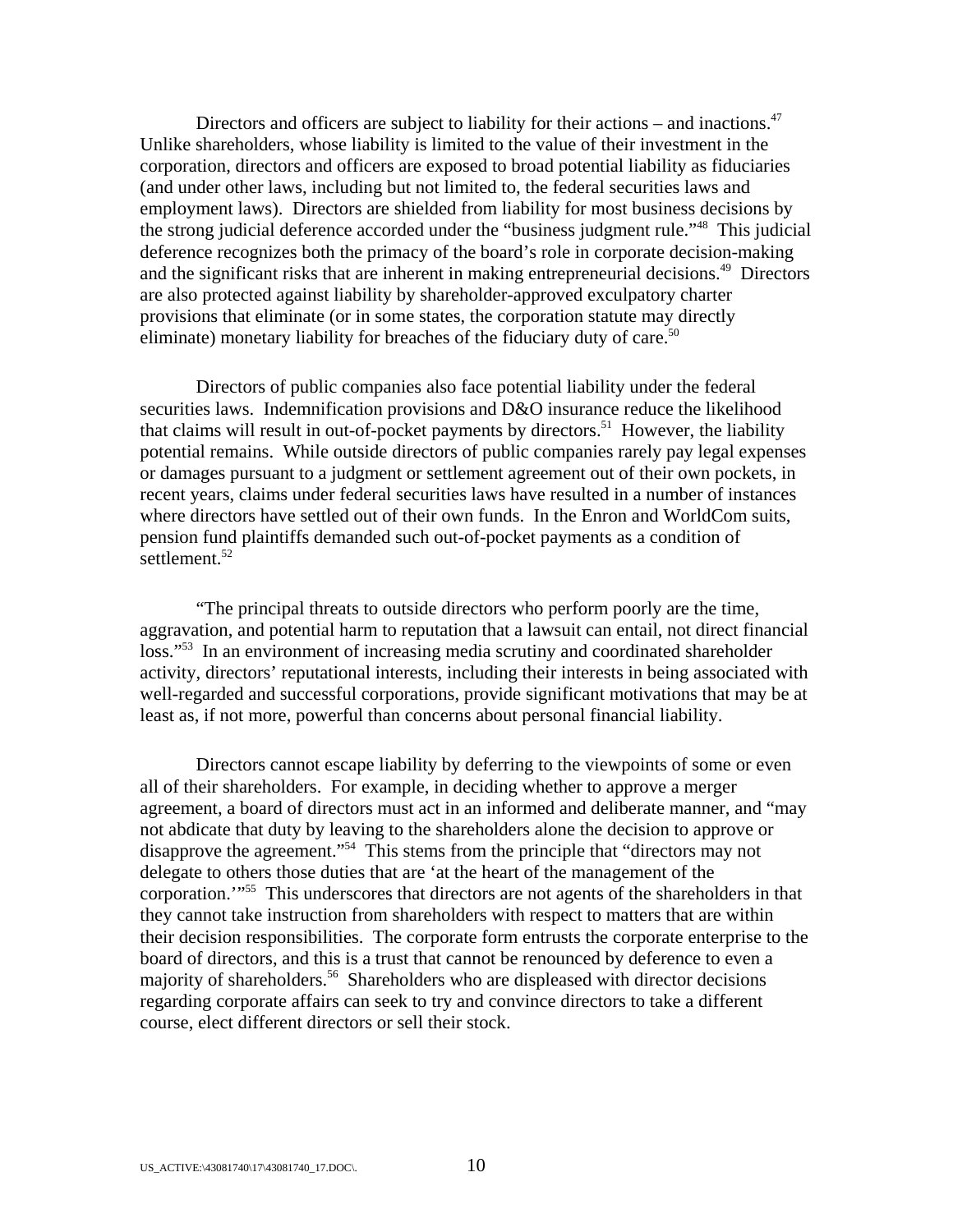### III. BOARD ACCOUNTABILITY

#### A. The Accountability Issue and the Influence of the CEO

Concerns about the apportionment of decision rights and responsibilities in the corporation date back several hundred years to Adam Smith, with the recognition that those charged with managing the joint stock corporation for the equity providers may have interests that cause them to neglect their duties or otherwise deviate from acting in the best interests of shareholders.<sup>57</sup> However, it was in the aftermath of the economic crisis of the Great Depression that the modern problem of corporate accountability to shareholders of the large publicly traded U.S. corporations was emphasized by Adolph Berle and Gardiner Means.<sup>58</sup> The accountability problem results from a combination of diffuse share ownership, economic disincentive for individual shareholders to bear the cost of engaging in actions whose benefits would be widely shared, the limited nature of shareholder rights, and the failure of the board of directors to engage in active, informed and objective oversight of the managers to whom they delegated authority.<sup>59</sup> Considerable scholarly discussion and debate in the fields of economics, law and organizational behavior have grappled with the issue of how the governance system can best protect relatively diffuse, disparate and historically powerless shareholders from the potential for the self-interest of autonomous managers in light of the lack of independence and active oversight by directors.<sup>60</sup>

A legitimate criticism of corporate governance for much of the last century was that boards were unduly passive and deferential to the professional managers to whom they had delegated authority for the daily operations of the company.<sup>61</sup> Corporate managers obtain their powers largely by way of delegation from the board. Throughout much of the last century, the professional managers hired to run public companies have wielded significant power in relation to both the board of directors and shareholders. This dominance resulted from the legitimate recognition that CEOs need latitude to lead the company, a cultural deference that had been traditionally accorded CEOs including with respect to board leadership, and management's information advantage as to the corporation's business and affairs given managers' full-time attention to the business involvement and control of the daily operations of the firm. As a general matter, independent directors do not have their own sources of information about the company's performance, its strategic opportunities and the risks associated with that strategy. While they can access analyst and press reports and other broadly available public information about the company, they must rely on management for internal non-public information about company performance and strategy. In addition, they face very real time constraints given the inherent part-time nature of their role.

### B. Board Engagement

While director deference to CEOs continues to be cited by some as a concern, $62$  in the past decade public company boards have become more engaged and active in providing oversight and guidance. $63$  In the 1990s, as institutional investors and others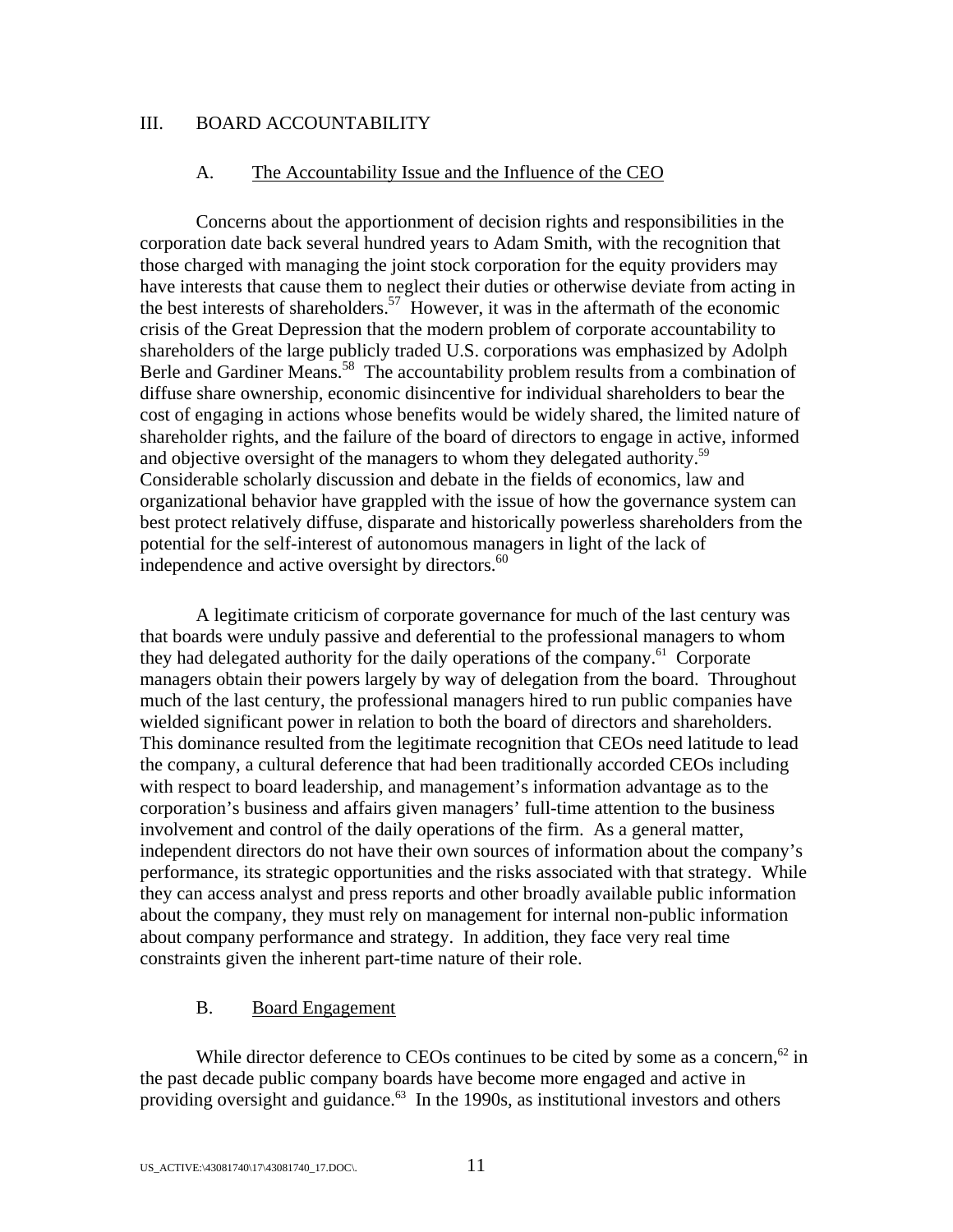advocated greater board engagement and objectivity, a number of boards responded by relying more heavily on outside directors who lacked material relationships to the company and its management, and also by restructuring board processes to encourage greater independent analysis by the board. Board engagement and independence accelerated with the governance reforms mandated by the Sarbanes Oxley Act and related SEC and securities market listing regulations in reaction to highly-public governance failures at Enron and WorldCom. The continuing emphasis in jurisprudence, especially in case law from Delaware, of the importance of director oversight<sup> $64$ </sup> has also helped to improve director appreciation of the accountability paradigm in corporate decisionmaking.

Federal law, regulation and listing rules adopted in the wake of the WorldCom and Enron governance failures built upon recommendations that had long appeared in the growing body of "best practice" recommendations to provide a framework for more engaged and objective board oversight.<sup>65</sup> In addition to mandating that public company boards be comprised of a majority of directors who lack material relationships to the company, to its senior managers and to its independent auditor, the key audit, compensation and nominating governance functions were tasked to committees comprised of independent directors. Regular "executive sessions" of the independent and non-management directors without members of management present were mandated by listing rules to provide outside directors with significant opportunity to discuss matters of importance that may involve management conflicts, thereby supporting objective oversight. Governance guidelines setting forth the board's policies relating to its own structure and processes – including board and committee self-evaluations – were mandated or encouraged by listing rules and, in the case of audit committees, by the Sarbanes Oxley Act, underscoring the role of the board and its committees in determining how best to govern.<sup>66</sup>

Board composition and practices for S&P 500 companies have changed significantly over the past ten years: $67$ 

- The percentage of independent directors has grown from 78% in 1998 to 82% in 2008.<sup>68</sup> (These statistics understate the magnitude of this change, given enhanced rigor in the definition of "independence.")
- The nomination process is now run by independent directors (pursuant to listing rule requirements), often with the assistance of a director search consultant;69 leading to increased reliance on external sources for recruiting directors. In 2008, 60% of new director nominations came through a search firm, 21% came from independent directors and 9% were recommended by the CEO, down from  $14\%$  in  $2005$ .<sup>70</sup>
- Fewer active CEOs and other similarly senior executives now serve on boards, with only 31% of new independent directors also holding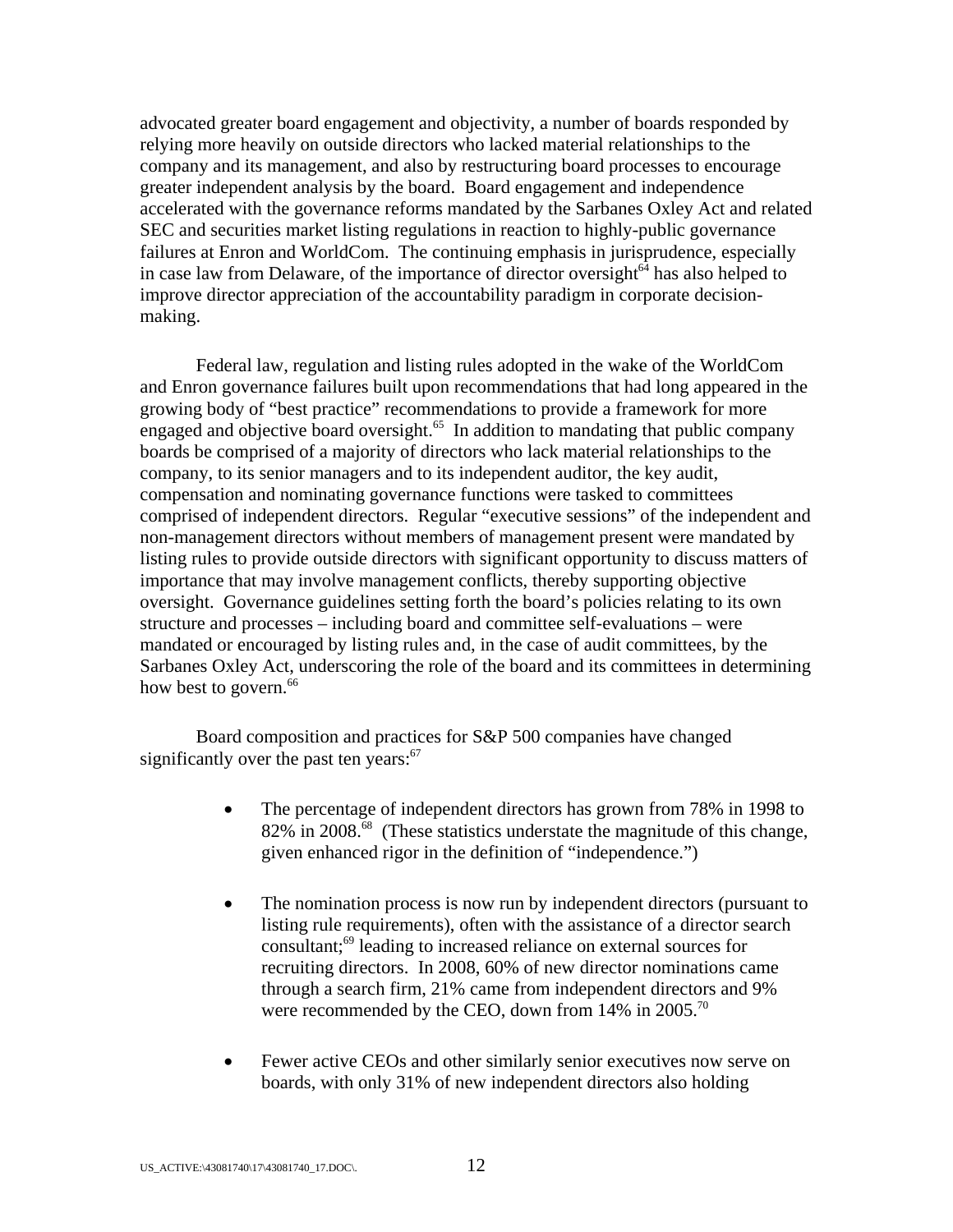positions as active CEOs, COOs, chairmen, presidents or vice chairmen, down from 49% in 1998. $^{71}$ 

- Boards are gradually improving their racial and gender diversity. In 2007, 85% of Fortune 1000 companies had one or more female director, (up from 78% in 2001) and 78% had one or more director from an ethnic minority (up from  $68\%$  in 2001).<sup>72</sup> In 2008, approximately one in five new directors came from a diverse ethnic background, and women accounted for 18% of new directors.73
- Directors spend considerable time preparing for and participating in board and committee meetings: the NACD estimates that on average a director spends approximately 223 hours per year on board and committee matters.<sup>74</sup> The average number of board meetings per year has increased from 7 in 1998 to almost 9 in 2008.<sup>75</sup> While nearly half of S&P 500 boards meet between six and eight times per year, more than 40% meet more frequently.76
- Independent board leadership in the form of an independent chair or a lead or presiding director has increased. Approximately 16% of S&P 500 companies now have an independent chair; among S&P Mid and Small Cap companies the figure is higher (23% and 27%, respectively). In 2008, 95% of S&P 500 boards had an independent lead or presiding director, compared with only 36% in 2003.<sup>77</sup>
- Some form of board evaluation is now performed by 90% of S&P 500 boards.78
- Boards are increasingly aware of the key role that they play. According to NACD data, boards rate as among the top issues for their focus matters of succession planning, strategic planning and oversight of risk management.<sup>79</sup>

These changes are in addition to the enhanced rigor of board oversight of the audit, financial reporting and internal controls mandated by the Sarbanes Oxley Act.

Boards have also become less tolerant of poor performance: In 1995, one in eight departing CEOs resigned under board pressure or were fired, while in 2006 almost one in three departing CEOs left involuntarily.<sup>80</sup> Boards also have become more responsive to shareholder concerns. For example, within a relatively short time span, a significant majority of S&P 500 companies (66%) adopted some form of a majority voting standard for uncontested director elections.<sup>81</sup> Boards have also shown an increasing tendency to respond to shareholder proposals and other expressions of shareholder viewpoints on issues such as poison pills, classified boards, supermajority provisions, and performance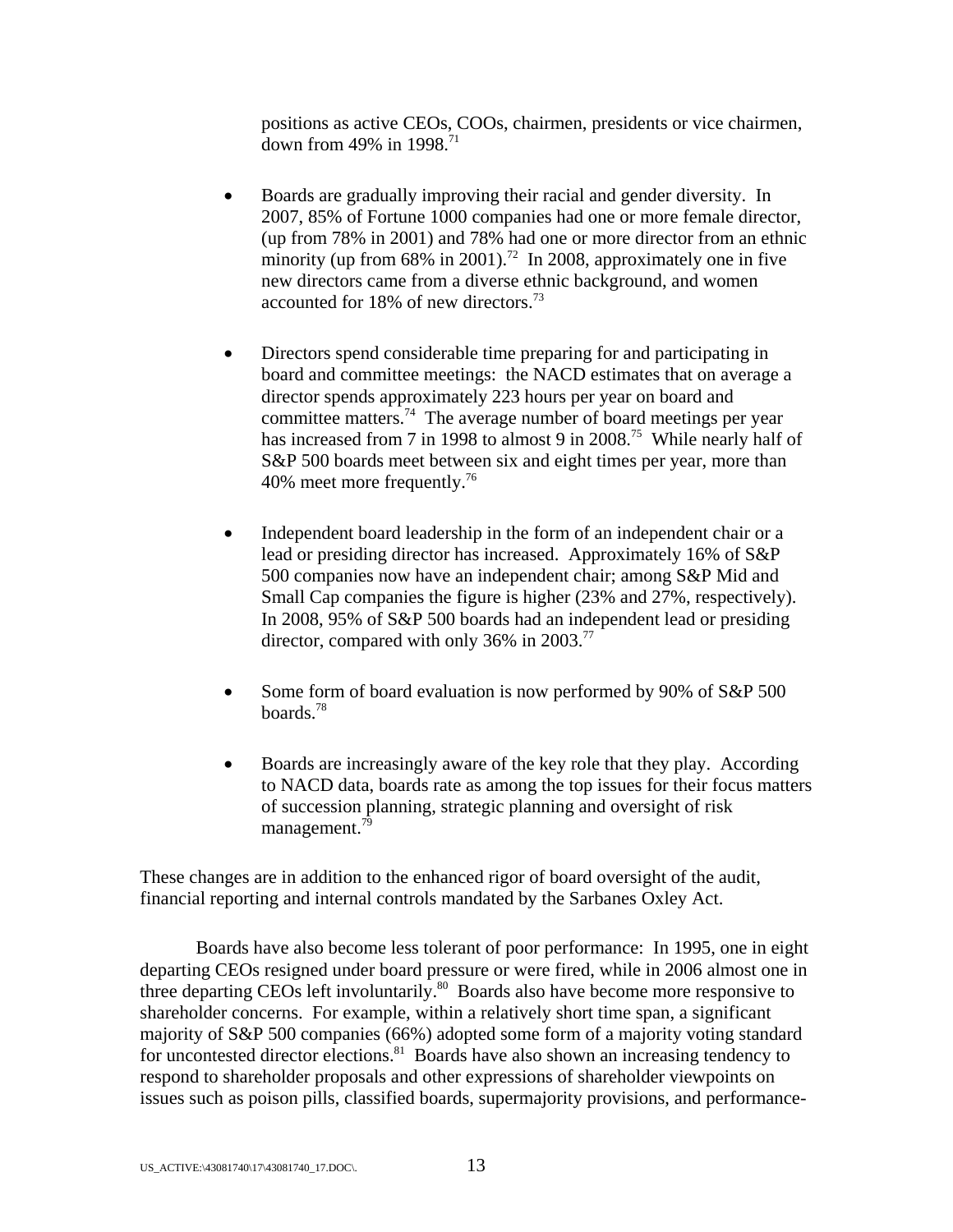based stock options. Overall, the number of shareholder proposals brought to a vote declined for the sixth consecutive year in 2008, down 10% from 2007 and 21% from the record high set in 2004. This reduction is based in significant degree on "the fact that many companies have adopted a more proactive approach to discussing governance issues with their shareholders and third-party opinion-makers."<sup>82</sup>

Boards are also more actively engaging in discussions with shareholders on a variety of governance related topics outside of the proxy proposal context, including nomination of directors, compensation matters, social and environmental issues and the range of matters raised by shareholders during proxy season. Pfizer, UnitedHealth and Home Depot, for example, initiated meetings with large institutional investors to discuss issues ranging from executive compensation to board composition.<sup>83</sup> In addition, many corporate boards and executives participate in private meetings with investors about similar corporate governance topics, and this "quiet diplomacy" is increasing. Companies are also experimenting with shareholder surveys and web-based communications as a means of obtaining insights on shareholders' concerns.<sup>84</sup>

Despite these changes in board governance over the past decade, continuing problems with option timing, and accounting and risk management – problems that have often been associated with financial restatements and failed business strategies – have resulted in continued criticisms of the quality of board oversight. Most recently, instances of collapse or near collapse of financial services firms – due to what some observers now view as reliance on risky strategies coupled with handsome incentives for the executives undertaking such strategies – has been cited by observers as evidence of ineffective boards still caught in a culture of undue deference to chief executive officers and their teams.<sup>85</sup> Some counter that apparent governance failure in the financial services industry should not be widely interpreted to indicate governance failures in the myriad of other industries that were not connected to the market meltdown. Others question whether boards comprised of outside part-time directors, who by definition of independence lack strong inside knowledge about the company, should be expected to identify risks that not only corporate managers, but also ratings agencies and regulators – and investors – failed to see. The Task Force recognizes that the issues associated with the financial crisis are complex.<sup>86</sup> Whether one views board failure as one of the causes of the current crisis or not, ultimately the board of directors is the primary decisionmaking body in the corporation and is responsible for the enterprise entrusted to it. Current political and regulatory focus is on the board, and adjustments to governance regulation are more than likely in response.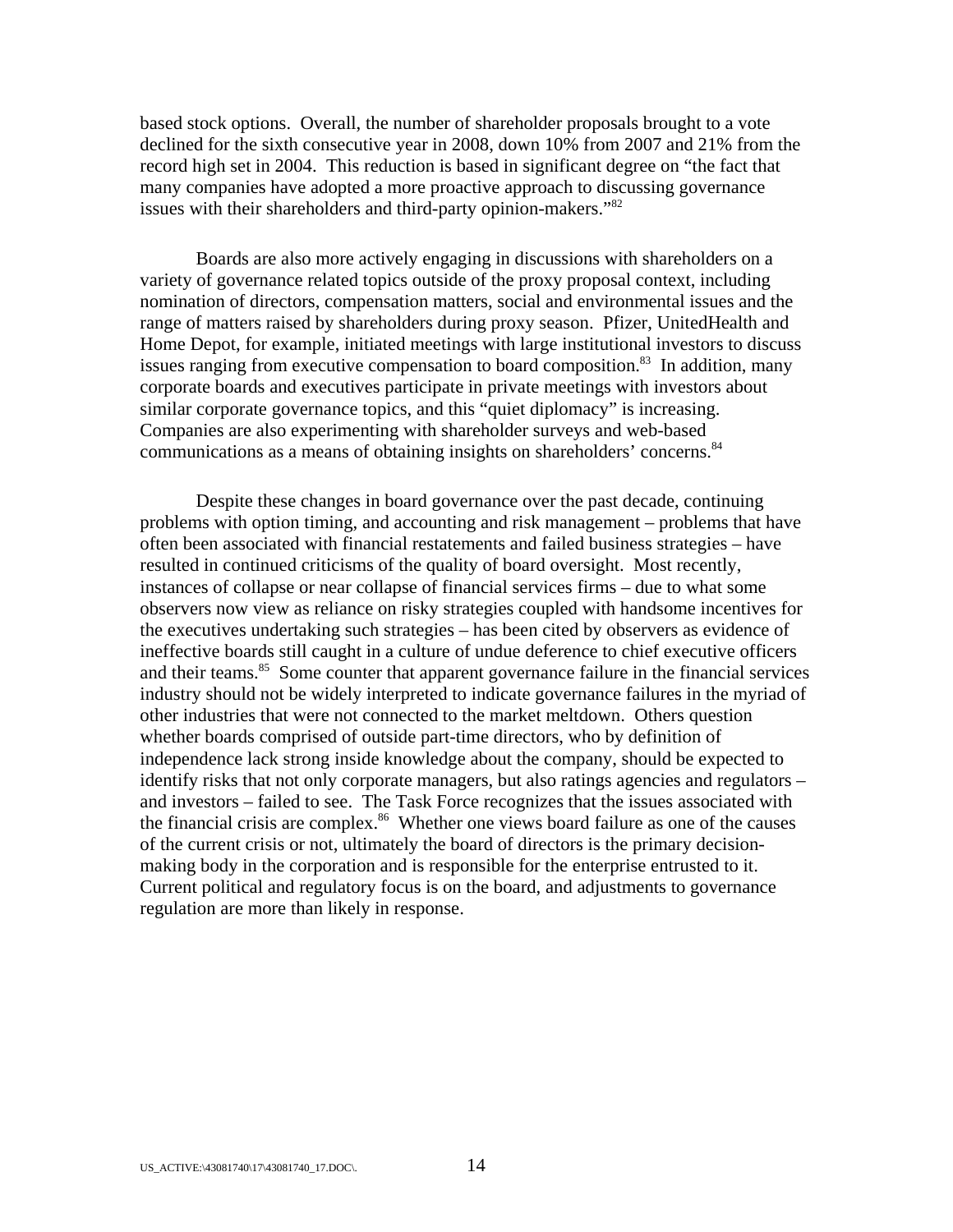### IV. THE CHANGING NATURE & INFLUENCE OF SHAREHOLDERS

Over the past 25 years, shareholder identity, concentration of share ownership and shareholder influence have changed dramatically, as institutions have replaced individuals as the predominant shareholders of U.S. corporations.<sup>87</sup> Concentrated share ownership in institutional hands and regulations that emphasize that pension funds and mutual funds must treat voting rights as assets to be managed on behalf of the beneficiaries have provided institutional investors with greater incentives to exercise their shareholder rights. Some institutional investors – most notably public and union pension funds – have focused their attention on board composition and practices and have sought changes in governance that they view as important. The highly successful campaign to institute majority voting in place of plurality voting for uncontested director elections is one example. More recently, hedge funds have become engaged in shareholder activism, as a means of pushing for a particular strategy or outcome consistent with their economic interests, which – some observers argue – may diverge from other longer-term shareholders. The growth of institutional investors and the emergence of new types of institutional investors highlight increasing diversity of interests among the shareholding base.

Shareholder activism efforts have been assisted by the removal of regulatory and technological barriers to communication and coordination between shareholders. Large institutional shareholders have developed with the will and capacity to actively use their voice and vote. In addition, the emergence of influential proxy advisory firms has assisted in the coordination of shareholder activism. Overall, shareholder engagement provides the opportunity for overcoming collective choice problems and "rational apathy" in favor of meaningful shareholder oversight. Meaningful shareholder oversight – as with board oversight of management – requires, however, the application of company-specific judgment and consideration of the interests of the corporation and its entire shareholding body.

#### A. Growth of Institutional Investor Equity Ownership

A shareholder of a public company today is far more likely to be an institutional investor than an individual. In 1950, more than 93% of U.S. equities were directly owned by individuals.<sup>88</sup> By 2006, however, it is estimated that individual stock ownership had fallen to approximately 33% of U.S. equities.<sup>89</sup> (Some estimates have individuals currently accounting for approximately 25% of equity investment.<sup>90</sup>) Mutual funds alone are estimated to hold approximately  $27\%$  of U.S. equities,  $91$  and public pension funds are estimated to account for 10% or more of the total U.S. equity market.<sup>92</sup>

The data is even more dramatic for equity ownership in the largest (based on market cap) publicly-traded U.S. companies. According to a Conference Board study:

> In 2007, institutional investors owned 76.9% of the largest 1000 companies.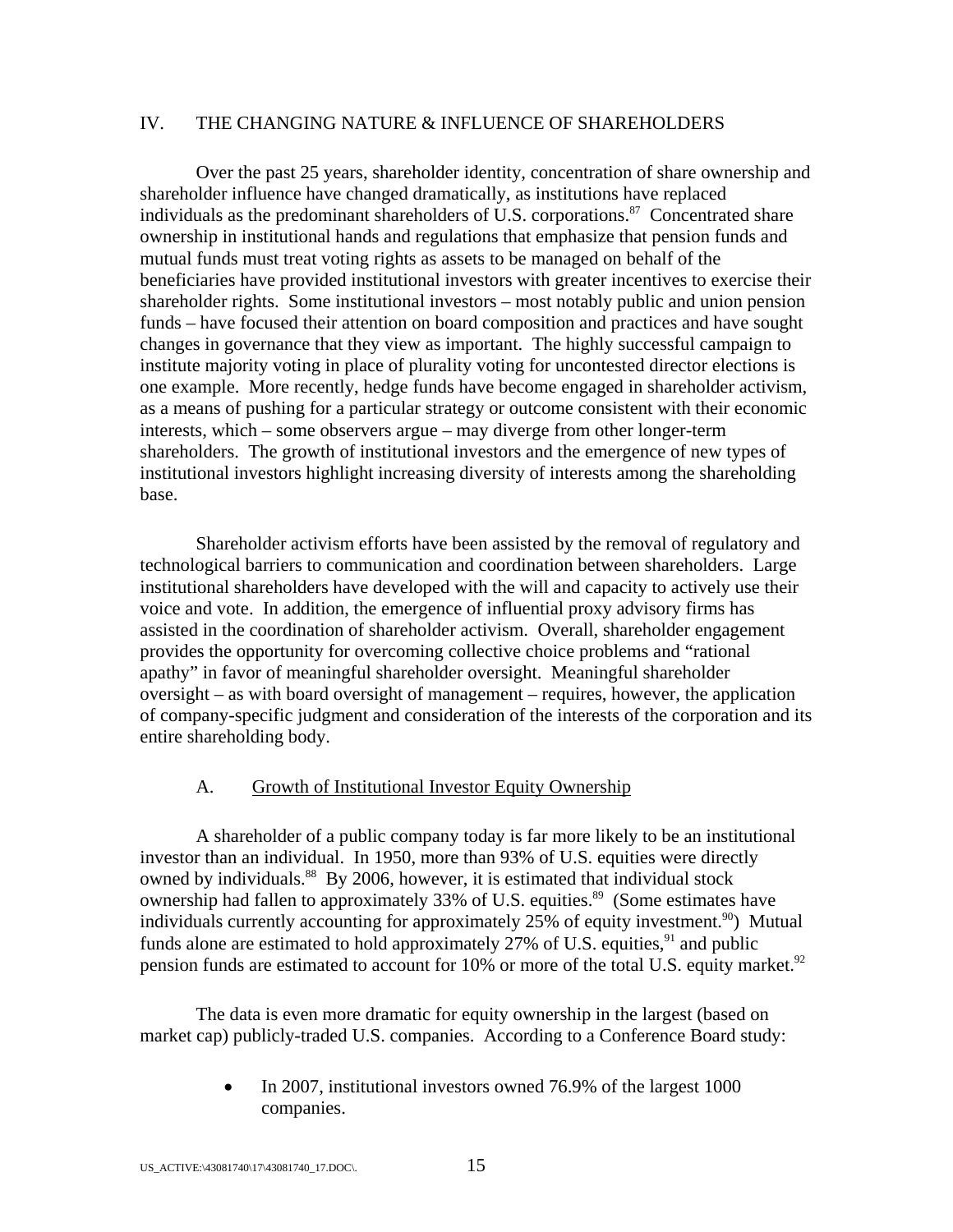- The largest 25 companies had total institutional investor holdings ranging from 85.35% (AIG) to 52.9% (ExxonMobil). And almost a quarter of the companies on this list – AIG, WalMart, Google, ConocoPhillips, Hewlett-Packard and Microsoft – all had institutional ownership in excess of 75%.
- Concentration of share ownership in the largest 25 companies is significant. Just ten institutional investors account for between approximately 56% (WalMart) and 18% (ExxonMobil and Procter & Gamble) of the equity ownership in the top 25 companies; and just 20 institutional investors account for between approximately 61% (WalMart) and 24% (ExxonMobil and Procter & Gamble).<sup>93</sup>

By virtue of the size and concentration of their holdings, institutional investors are the antithesis of the small, dispersed, relatively powerless and rationally apathetic shareholders described by Berle and Means in  $1932.^{94}$  To the extent that shareholdings are concentrated among a smaller group of shareholders, the collective action element of the classic accountability problem can be overcome by institutional investors.<sup>95</sup> Over the last twenty years, institutional investors – and in particular public, private and union pension funds that are by nature long-term investors – have had a powerful influence on corporate governance. This is in part because many of these institutional investors recognize that they are too large to simply exit from large public companies without themselves moving the market. They also may need to remain invested to maintain adequate diversification in their portfolios or to mirror the equity holdings of a particular index. They additionally may believe that they lack the information necessary to "beat the market." For funds in this position, governance advocacy has been viewed as an important tool to improve portfolio performance.<sup>96</sup>

### B. Shareholder Influence

In addition to the growth of institutional investors and the concentration of share ownership in their portfolios, a number of factors have given rise to the greater influence of shareholders, and in particular, institutional investors, including:

- The growth of pension funds with inherent long-term obligations and investment horizons, which led them to focus on the governance of companies in their portfolios;
- Changes in SEC regulation in 1992, coupled with technological innovation (internet) that respectively, removed legal barriers and eased the ability of institutional investors to communicate with one another and coordinate efforts: $97$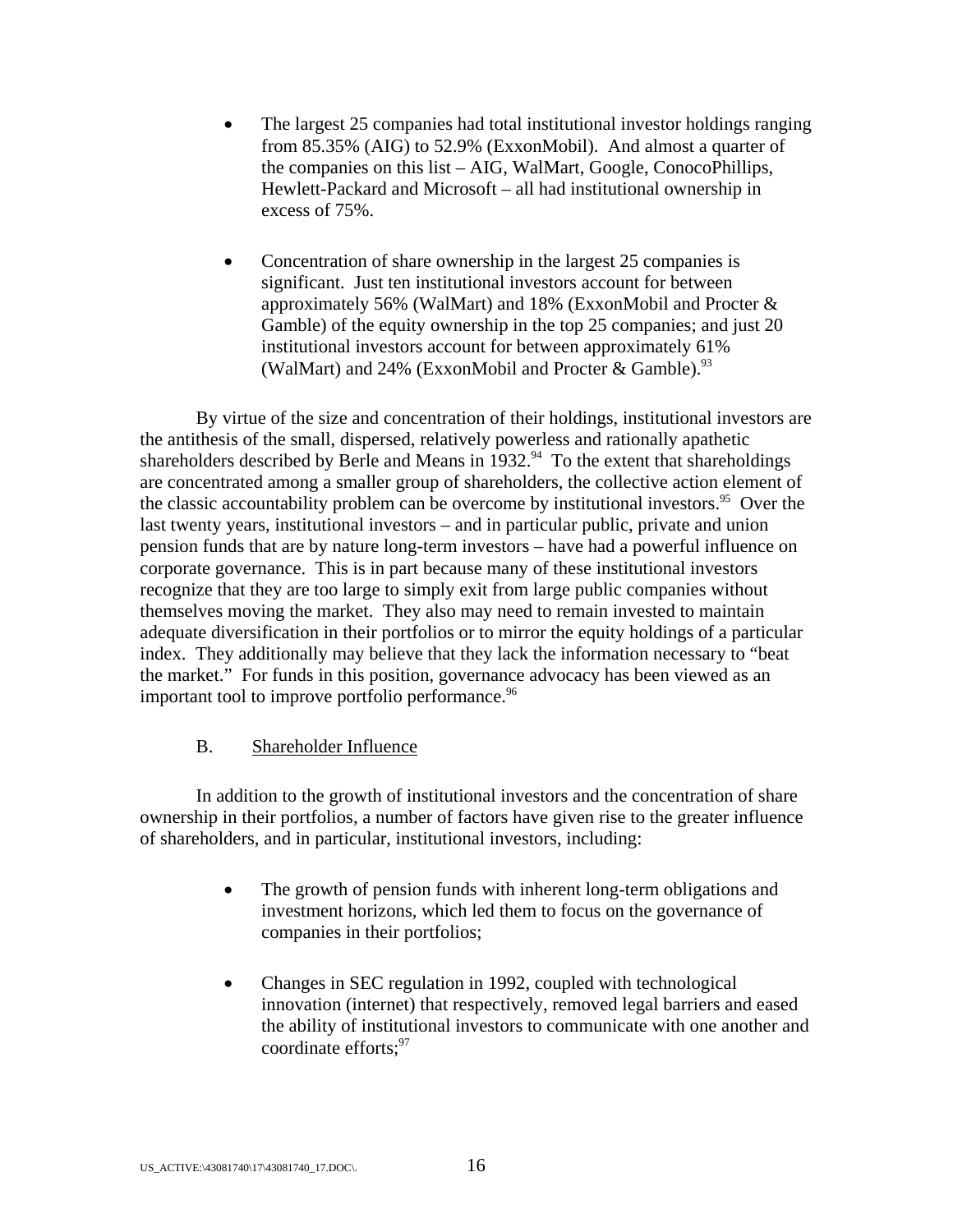- Clarification by regulators that pension fund and mutual fund fiduciaries have a fiduciary duty with respect to the voting rights associated with the portfolio;<sup>98</sup>
- Regulations that require mutual funds and investment advisors to disclose voting policies;  $99$
- Increasing reliance by mutual and pension funds on proxy advisors (who have business incentives to support increased areas for shareholder consideration and voting); $^{100}$
- Revision of the SEC's position on executive pay issues related to ordinary business and the resulting focus of shareholder proposals on compensation issues $^{101}$  and expanded executive compensation reporting requirements, which require greater pay disclosure and explanation;<sup>102</sup>
- Moves by an increasing number of companies (especially large cap companies) to replace plurality voting with majority voting for uncontested director elections, putting teeth into shareholder campaigns (often recommended by proxy advisors) to withhold votes from or vote against re-electing directors<sup> $103$ </sup> (and with the recent abolition of broker discretionary voting in uncontested elections, these shareholder campaigns may achieve greater success); $104$
- Increased sophistication and organization of shareholders in voicing their concerns, positioning for negotiation and engaging media attention through focus lists, against and withhold vote campaigns for directors, shareholder proposals, and proxy contests; $105$
- Increased media and public attention to governance issues due to a number of high profile governance failures and scandals, and increased legislative and regulatory receptivity to the imposition of reforms;
- The trend in removing classified boards and other anti-takeover devices (as evidenced, for example, by the reduced rate of poison pill adoption and renewal); $^{106}$  and
- Lowered participation of individual shareholders in proxy voting due to e-proxies, which enhances the influence of institutional shareholders.<sup>107</sup>

Active shareholder engagement in governance issues by institutional investors – initially led by pension funds such as CalPERS, CalSTRS, TIAA-CREF, and the AFSCME and AFL-CIO's pension funds – has played a significant role in urging boards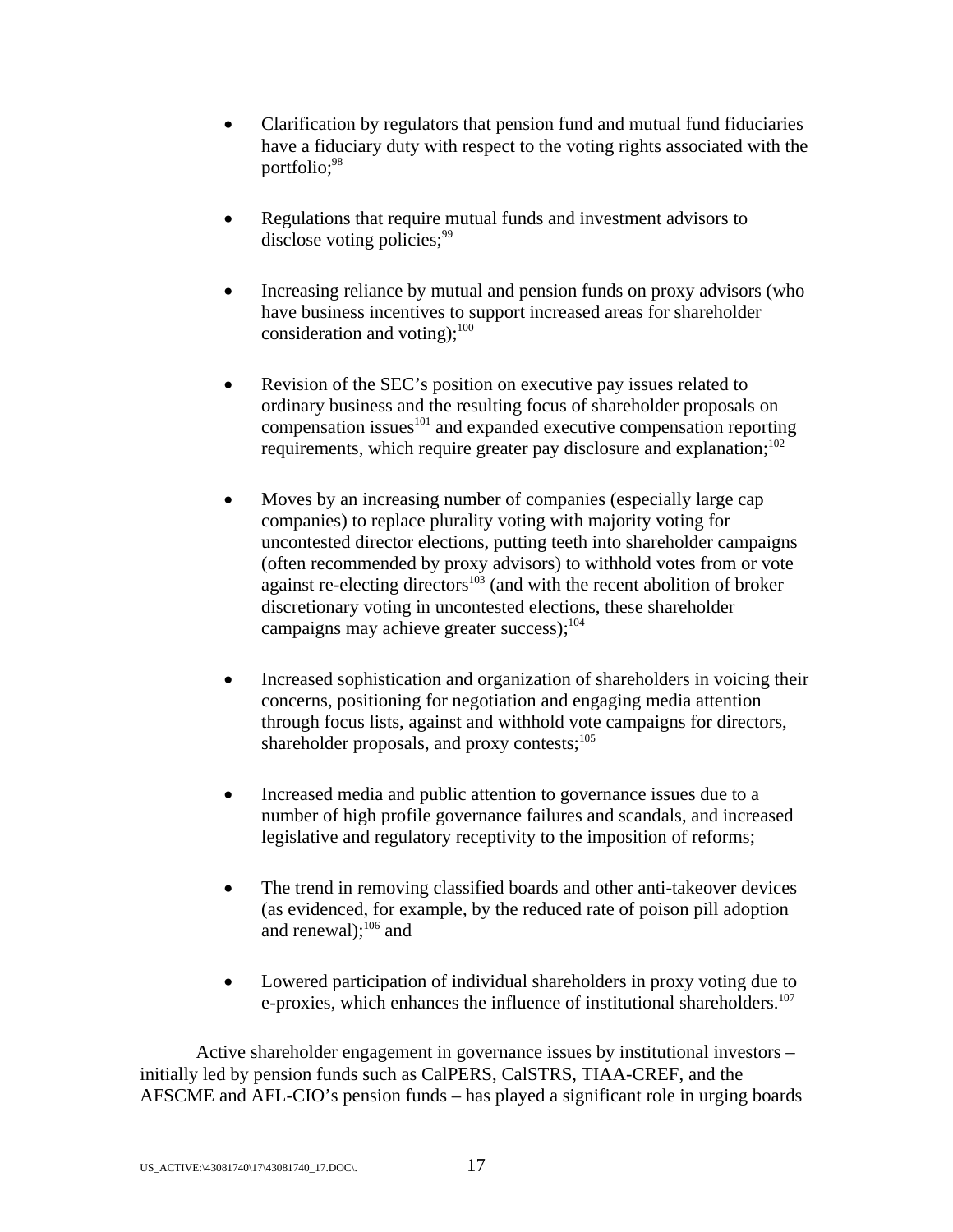to become more active, engaged and objective. Notorious corporate governance failures (Enron, Global Crossing and WorldCom are a few widely-cited examples) and the legislative and regulatory response have also influenced boards in important respects. While the data is not definitive, there is evidence that focus by large, long-term shareholders and greater activation by independent boards is associated with better corporate performance.108 The influence of large active and long-term institutional investors has potential benefits for corporations, including through the development of closer board and shareholder relationships, and the potential for enhanced shareholder support during troubled times.

### C. Potential for Divergent Interests Among Shareholders

U.S. institutional investors are not a homogenous or monolithic group. In addition to pension funds, which themselves are divided into public, union and private funds, institutional investors include mutual funds, private investment funds (including hedge funds), insurance companies, banks, endowments, sovereign wealth funds and other types of institutions, subject to regulation in varying degrees. Institutional investors are usually intermediaries who hold shares for the benefit of someone else. The insertion of financial intermediaries between the beneficiaries and stock ownership has been termed "separation of ownership from ownership,"109 with managers and trustees of these funds facing potential conflicts of interests in managing fund assets that are similar to those that corporate executives and directors face. Aside from their common position as investment intermediaries, however, the various types of institutions have significant differences. They are subject to varying levels of regulation, often have different investment horizons and distinct investment strategies, and as a result have different levels of interest in the governance of the companies in their portfolios.<sup>110</sup>

Greater diversity among shareholders and their interests leads to heightened potential for divergent interests.<sup>111</sup> However, with certain specific exceptions, neither state corporate law nor the federal proxy rules distinguish between shareholders on the basis of their investment horizon, size of their shareholdings or their other idiosyncratic preferences.112 Nor do state corporate laws or federal laws mandate a uniform set of goals, such as a long-term investment strategy, for shareholders.113 "Discussions of shareholder voting often treat the 'shareholder' as a simple entity that maximizes return on investment. The real story is far more complex. Institutional investors, like the companies whose shares they own, are managed by managers who need watching and appropriate incentives. Moreover, the single phrase 'institutional investor' obscures important differences between institutions."<sup>114</sup>

An area of considerable difference among shareholders relates to variations in the time horizons of their investments:

> Insurance companies and public, private and union pension funds tend to maintain a relatively long-term focus in their investment activities.<sup>115</sup> They recognize that their obligations to their beneficiaries, who rely on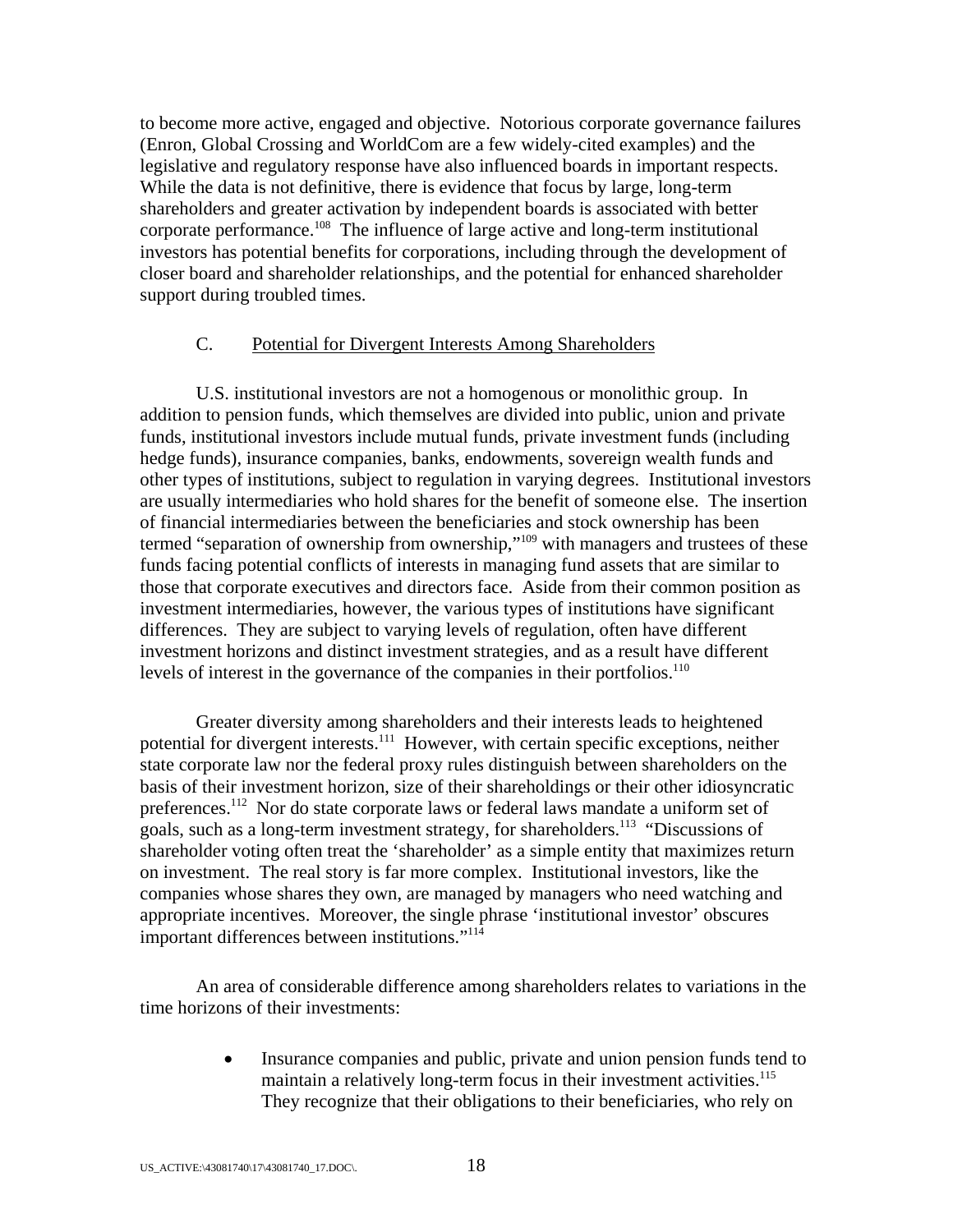the funds for college educations and retirements, have a time frame that is often measured in decades.<sup>116</sup> They often invest significant portions of their portfolios to track market indexes, and the pension funds in particular tend to participate actively in analyzing governance issues on a company-by-company basis and in voting the shares of portfolio companies.

- Mutual funds tend to invest on a much shorter-term basis, with an average holding period of significantly less than 2 years.<sup>117</sup> Actively managed mutual funds turn their portfolios over on a much shorter basis. Mutual fund and money market performance is measured on a quarterby-quarter basis. With significant market competition and readily available information on relative performance, mutual fund and money market managers tend to focus on straightforward "buy low and sell high" strategies and quarterly performance metrics in an effort to attract and retain investors.<sup>118</sup> With some exceptions, mutual funds tend not to invest significant monies in their analysis of corporate governance issues, but must disclose voting policies.<sup>119</sup> The result is that some mutual funds defer to proxy advisors to determine how to vote their shares and focus their resources on determining when to buy, hold and exit (the "Wall Street Walk").<sup>120</sup>
- Hedge funds also tend toward short-term strategies, $121$  with "a time horizon potentially measured in minutes."<sup>122</sup> Hedge funds often employ investment strategies that seek to unlock capital and increase immediate returns to shareholders by pressing boards to pay more frequent, larger or special dividends, to undertake stock repurchases, or to pursue other strategies for a near-term liquidity event due to investment criteria that differ from the longer-term interests of other shareholders.<sup>123</sup> Such pressures are perceived by some commentators to have caused some companies to have taken on undue leverage – leverage that they are unable to support in the current financial slowdown.<sup>124</sup> Note, however, that not all private unregulated investment funds should be labeled "hedge funds" insofar as their investment horizon may be measured in years, not months, even though they may be more willing than other kinds of long-term investors to pursue activist strategies.

Focus on short-term stock market returns is perceived to pressure corporations to forego corporate investment in the long-term strategies that are critical to sustainable performance. Many large public companies, institutional investors (including the California Public Employees' Retirement System, TIAA-CREF and the AFL-CIO) industry groups, (such as the Council of Institutional Investors and the Business Roundtable) and corporate governance professionals have subscribed to the Aspen Principles, which call for investors and corporations to focus on long-term wealth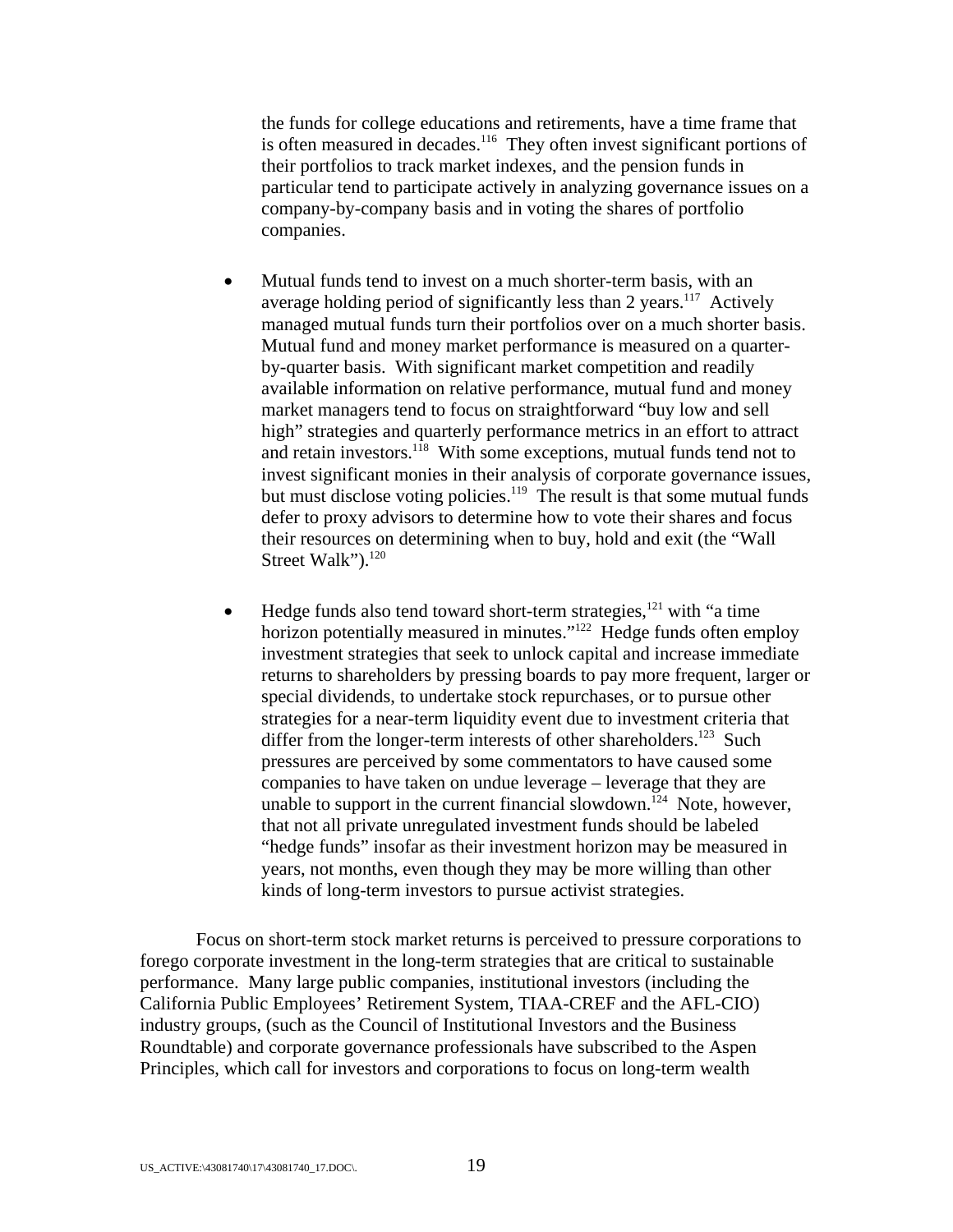creation and avoid the short-term pressures that result from an emphasis on quarterly results and minute-by-minute stock price movements.<sup>125</sup>

Aside from the potential differences related to investment time frames and investment strategies, most shareholders have other divergent interests: Hedge funds and derivative holders may vote primarily to promote their specific investment strategies.<sup>126</sup> Corporate pension funds may vote in support of other corporate boards and managers.<sup>127</sup> Some equity holders may also be debt holders, and may seek to influence portfolio companies to take actions favorable to the debt they hold. Union pension funds may have incentives to use their shareholder power to press for their members' interests.<sup>128</sup> Public pension funds may be influenced by the politics of their jurisdiction.<sup>129</sup> Sovereign wealth funds may also be subject to broader political, social or national security concerns.<sup>130</sup>

Diversity in shareholder interests is not new. However, shareholders are no longer primarily diffuse and powerless individuals, and a common interest in the longterm performance of the corporation can no longer be assumed to override other interests so as to necessarily result in decisions congruent with the objectives of corporate longterm value creation. Shareholders may also lend or rent their shares to others, and the rise in recent years of unregulated securities lending and derivatives markets<sup>131</sup> that can mimic both long and short positions makes it difficult to assume that a shareholder is acting out of an interest shared broadly by other shareholders. Shareholders' motives and even identities are often opaque to both the investing public and the corporation's fiduciaries.

Diversity in shareholder interests, combined with the lack of transparency about motives, ownership and voting exercise, presents significant challenges to boards of directors of the modern U.S. public corporation. At the same time, however, diversity of shareholder interests also helps keep markets liquid.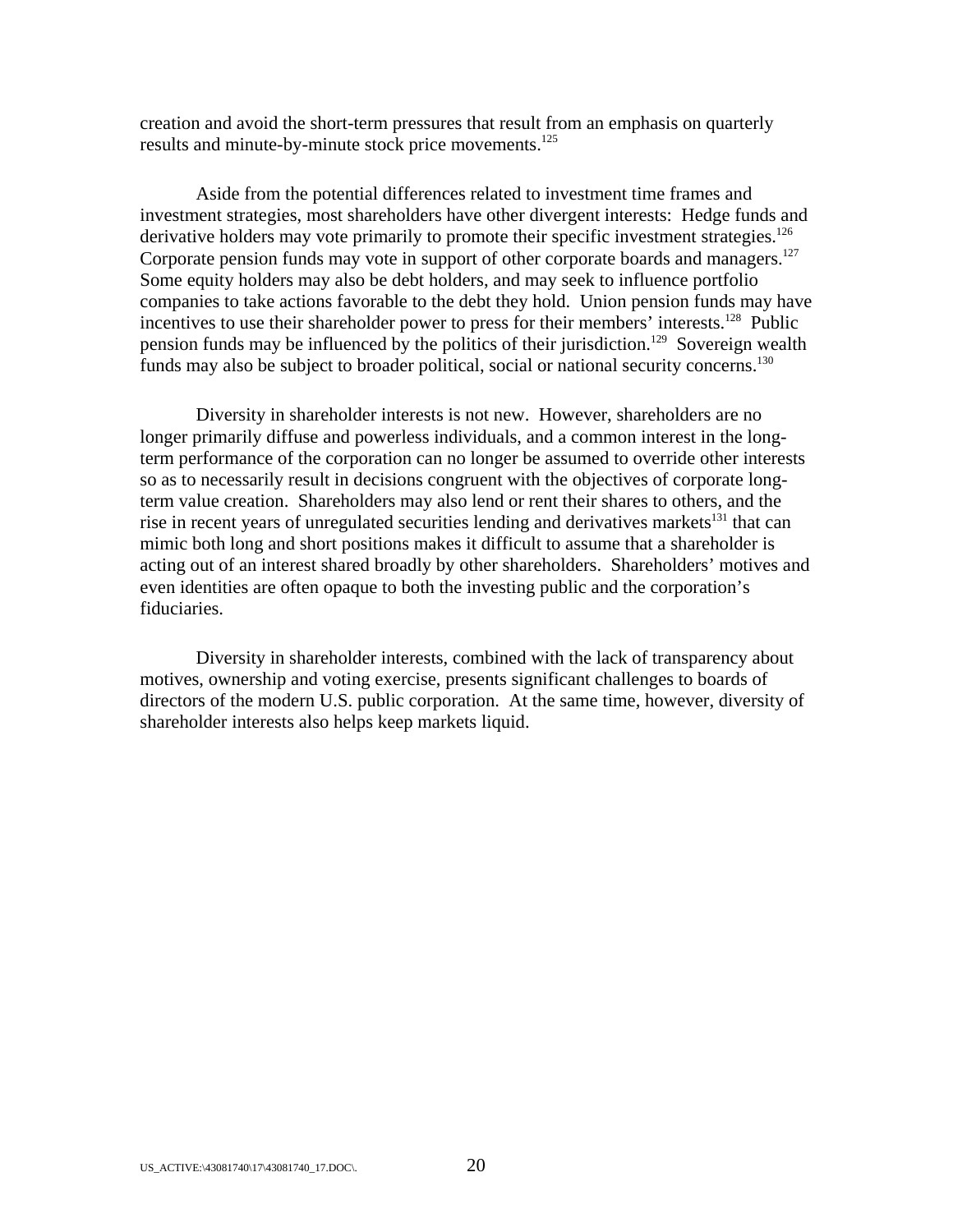### V. OBSERVATIONS & RECOMMENDATIONS

### A. Observations

 Significant governance reforms are currently under consideration by Congress and the SEC, spurred by events leading to the financial crisis. Renewed concern that our society is deeply dependent on the continued health and viability of corporations for economic growth has heightened the scrutiny of current corporate governance practices. The Task Force believes that the following observations are relevant to current and potential reform discussions:

- The traditional delineation of distinct roles and responsibilities of shareholders and boards of directors in the modern public corporation, as developed primarily through state corporate law, has helped position the U.S. public corporation as a powerful economic engine for the creation of wealth over the long term.
- Shareholders and boards of U.S. public companies have become increasingly active and engaged in their roles. Generally, this increased engagement has been a positive development, and is consistent with the traditional distinction in roles and responsibilities.
- While tensions between the roles and, in particular, the decision rights of shareholders and boards are apparent, to date the roles and responsibilities have not shifted to any significant degree.
- Effective corporate governance requires responsible conduct and informed judgments from shareholders and boards.
- Effective corporate governance also requires respect for the distinct roles of shareholders and boards in corporate decision making.

We note that many reforms proposed to date do not appear, by their own terms, to involve a direct shift of decision-making authority between shareholders and boards of directors. (However, some might say that proposals that impose new governance rules in areas that have long been discretionary work a shift of authority from shareholders and boards to legislators and regulators).<sup>132</sup> We also note that direct shifts of decision-making authority from boards to shareholders would need to be reconciled with the board's responsibility for the management and direction of the corporation and any implications for fiduciary obligations associated with such decision-making. Even for reforms that fall short of working a direct shift in decision-making authority, policymakers should be sensitive to how reforms will work in practice.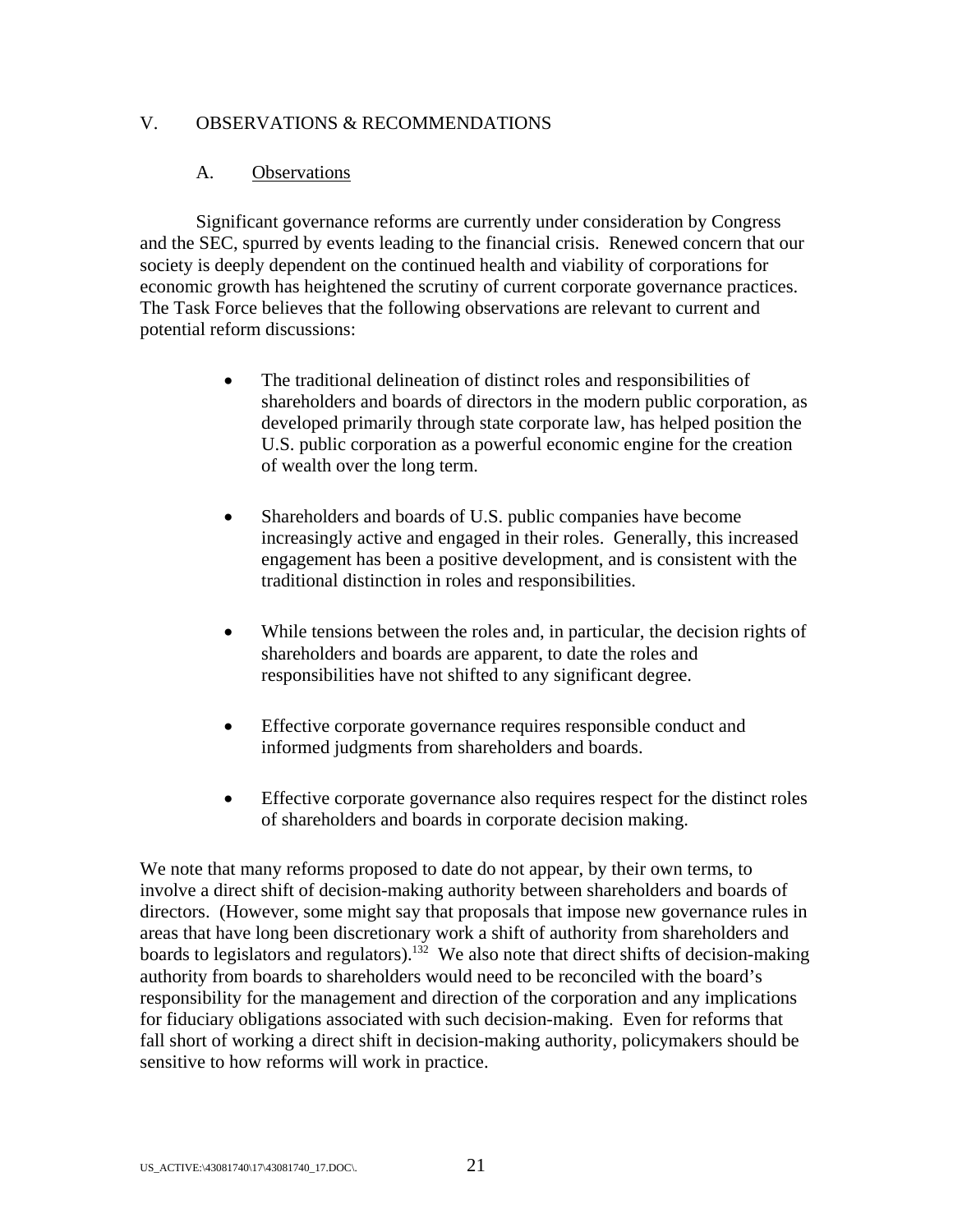Overall, shareholder power and influence has increased with the growth of institutional investors and increased interest and involvement by institutional investors. More communication and negotiation is taking place between shareholders and boards, and boards are developing greater sensitivity to the interests and concerns of shareholders. It is critical that policy makers, boards, managers and investors work together to understand one another's interests and challenges, with a goal of channeling enhanced shareholder communication to promote the long-term best interests of the corporation. Taking hardened positions and demonizing other viewpoints should be eschewed in the governance dialogue.

Shareholders' interests in the enhancement of corporate value deserve protection – whether from board and management deviation from fiduciary obligations or from the self-interested actions of fellow shareholders. Shareholder rights to elect the board and make other fundamental decisions should be meaningful. Given the increased power of shareholders and the successful negotiations that many shareholders and boards have undertaken, reform efforts should be aimed at encouraging communication and negotiation between boards and shareholders on key issues, while also ensuring boards retain the authority and ability to carry out their responsibilities.

The current state law framework that gives the board authority for the business and affairs of the corporation within a framework of fiduciary duties owed to shareholders creates an efficient decision-making structure for engaging in entrepreneurial actions for the benefit of the equity providers and ultimately our economy at large. Boards play a key role in balancing a variety of interests to determine what actions are in the best interests of the corporation and its shareholders, through their authority to manage and direct the affairs of the corporation. That authority includes determining:

- How short-term considerations (such as dividend payments and other efforts to return immediate value to shareholders) are best balanced with the long-term investments (such as  $R \& D$  and brand development) necessary for sustainable wealth creation;
- What strategies and courses of action are in the best interests of the company and its shareholders;
- Which managers are suited to implement these tasks and how best to incentivize them;
- How to balance the interests of employees, suppliers, customers and other constituents who are critical to long-term corporate success; and
- How to manage competing interests and viewpoints of various shareholders.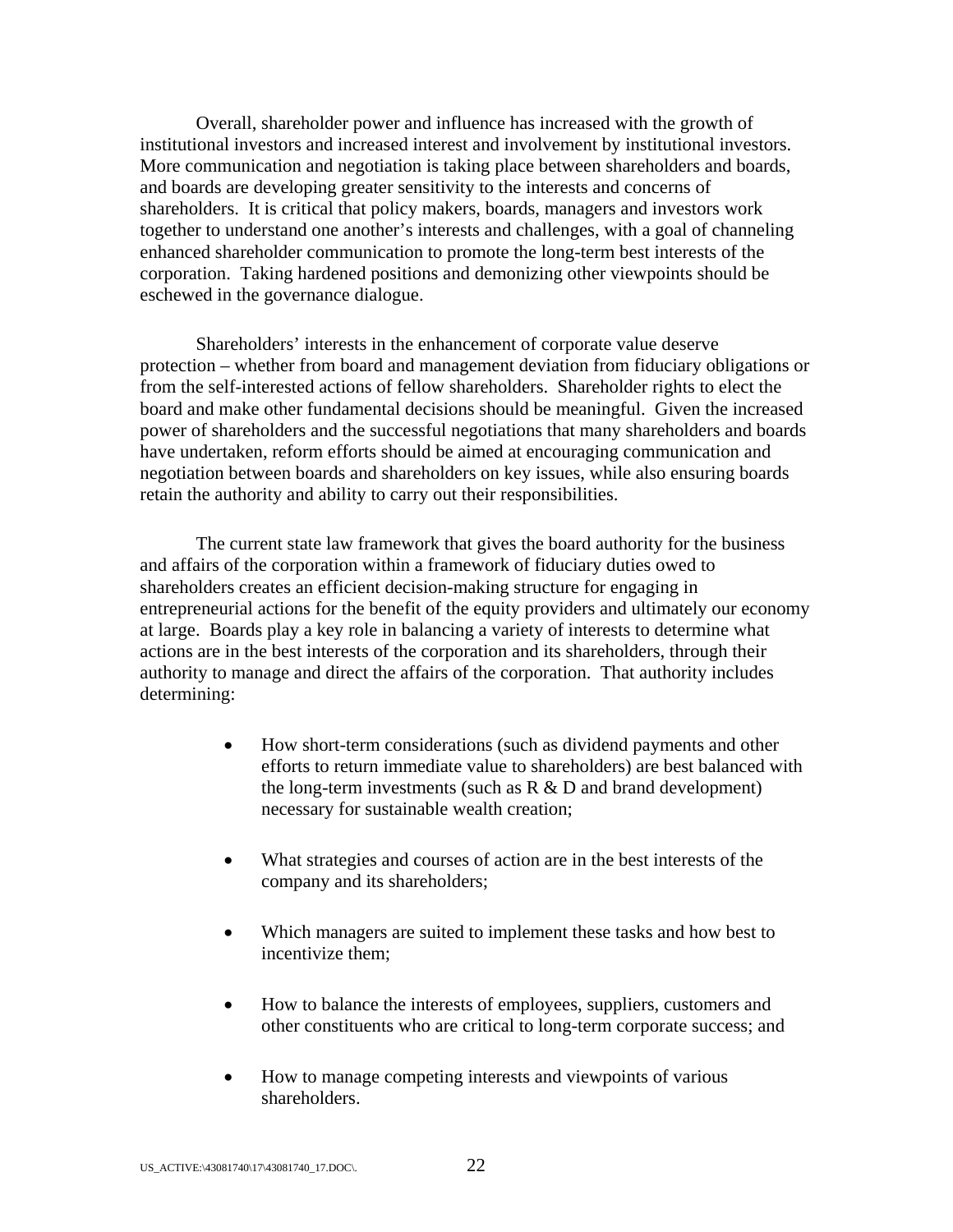If the board is to perform its role, board flexibility and discretion to hire, motivate, guide and oversee the managers to whom they delegate deserves protection.

 Divergent shareholder interests complicate the board's task. Boards face challenges in addressing a variety of shareholder interests, often under pressures from a vocal subset of shareholders, and yet directors as fiduciaries must apply their own judgment based on their unique vantage point to act in what they believe to be the best interests of the corporation and the entire body of shareholders. As to this latter point, the board of directors must assess whether the views of one or a subset of shareholders are widely shared and even when views appear widely shared, as when a majority of shareholders votes in a similar way, whether the reasons for the votes are similar. For example, some shareholders may vote to support a particular non-binding shareholder proposal because they have assessed the matter and believe it is in their and the company's interests. Others may be following, by rote, a set of voting recommendations that are based on views of governance practices generally rather than on companyspecific considerations.

The board is required to apply its own business judgment as a fiduciary to issues that – as a matter of law – it and not the shareholders must decide. Applying fiduciary judgment in the face of apparently strong shareholder opinions is a particular challenge, given that failure to abide by majority shareholder wishes on non-binding shareholder proposals may lead powerful proxy advisors to recommend votes against directors the following year. (Some proxy advisors will change vote recommendations if the board takes action to reverse or amend a policy, often within days of the annual meeting and after many shareholders have voted.) From a practical standpoint, the power of proxy advisor recommendations in this respect – a power that is linked to the large number of mutual fund and other clients who have little incentive to invest in forming their own judgments on a company-specific basis – has the potential to change non-binding "advisory" shareholder proposals into mandates for which the board continues to bear responsibility.

Boards should be especially sensitive to the promotion of special interests not shared by the entire shareholder body (for example, pressures by short-term speculators to take actions that might return cash in the near term but leverage the company to the detriment of shareholders in the long term). Boards also need to consider the range of potential governance practices and structures and the rationales underlying such practices and structures, adopting improvements that are appropriate for the company given its circumstances but resisting those that, though popular, are not appropriate in the board's judgment.<sup>133</sup>

The growth of proxy advisory firms  $-$  like that of institutional shareholders  $-$  is neither inherently good nor bad.<sup>134</sup> Certain institutional shareholders owe a duty to their beneficiaries that requires that they exercise the vote associated with the shares they hold and that reliance on outside advisors be reasonable.<sup>135</sup> These institutions should use diligence in selecting proxy advisors, including assessing whether such advisors have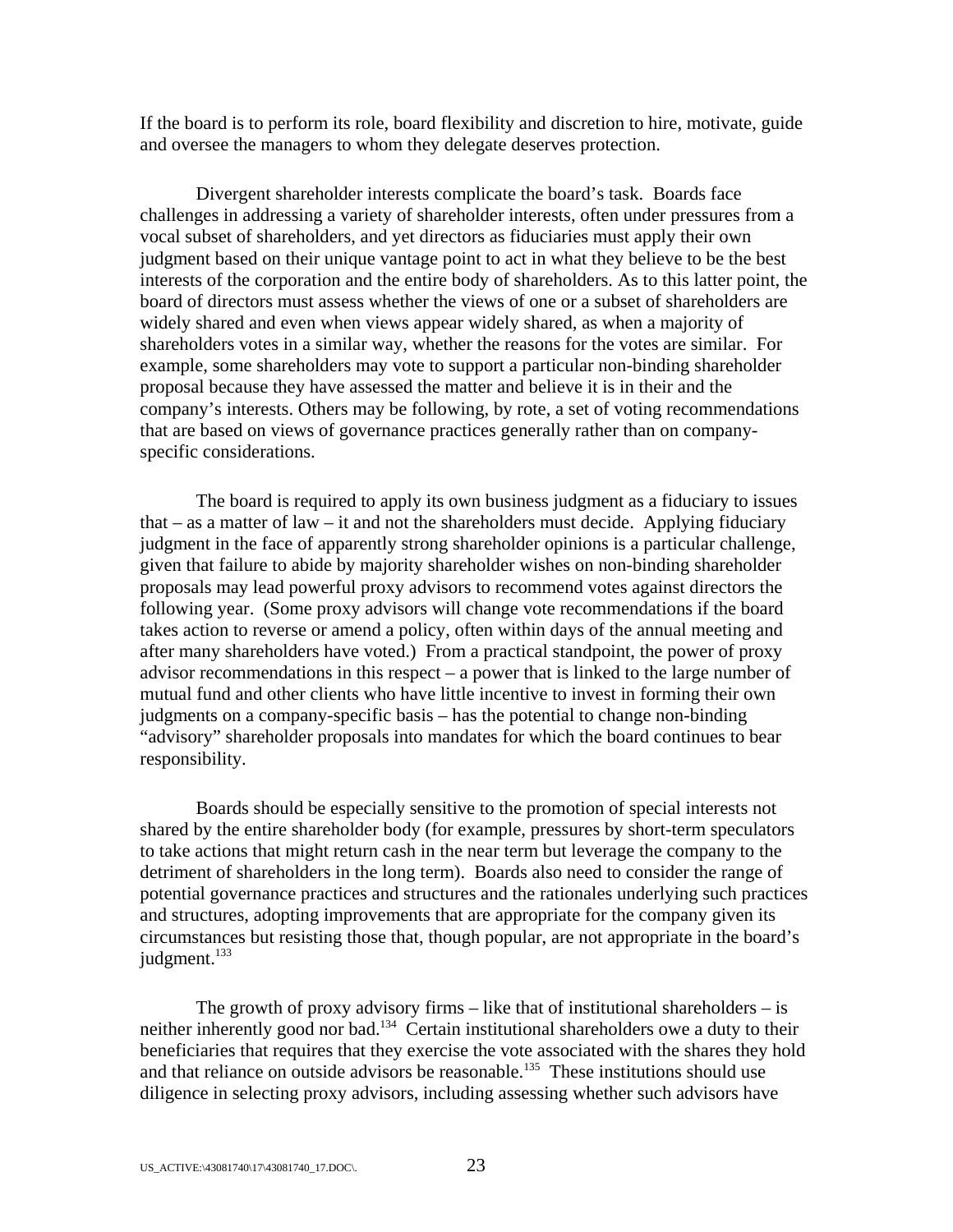appropriate capacity to undertake case by case analysis rather than rely on set prescriptions in providing voting advice.

Finally, the Task Force recognizes that policy makers and regulators are under pressure to provide an effective regulatory framework as a backstop against the next potential crisis and to renew investor confidence. Reforms designed to strengthen the long-term orientation of shareholders, boards and managers and to provide greater transparency should be imposed without shifting the fundamental balance of rights and obligations between shareholders and boards in ways that might alter the long-term viability of the U.S. corporation as the preferred vehicle for investment.

## B. Recommendations

*Shareholders, boards and the executives to whom they delegate management authority and those involved in legislative and regulatory reform initiatives should give special consideration to the long-term nature of corporate wealth-generating activity and strive to avoid undue short-term focus and pressures that may impede the capacity of the corporation for long-term investments and decisions necessary for sustainable wealth creation.*136 All parties are also encouraged to recognize both the challenges posed and the values contributed by the current ordering of governance relationships in the U.S. publicly-traded corporation under state law.

- 1. *We recommend that shareholders:*
- *Act on an informed basis with respect to their governance-related rights in the corporation, and form company-specific judgments regarding such matters while taking into account their own investment goals*.This should include avoiding reliance on rigid "check the box" approaches to governance issues. Institutional investors who rely on others to advise them on governance matters should critically assess advisors' analytic capabilities, resources and potential conflicts of interest.
- *Apply company-specific judgment when considering the use of voting rights and contested elections to change board composition.* Director elections, particularly in the context of a majority vote regime, are powerful tools for holding boards accountable and should be used with consideration for the fiduciary obligations of the board. Shareholders should carefully consider the circumstances in which a board decision not to implement an advisory (or precatory) shareholder resolution – or to follow a particular governance practice – should give rise to a campaign to withhold votes or vote against directors.
- *Consider the long-term strategy of the corporation as communicated by the board in determining whether to initiate or support shareholder*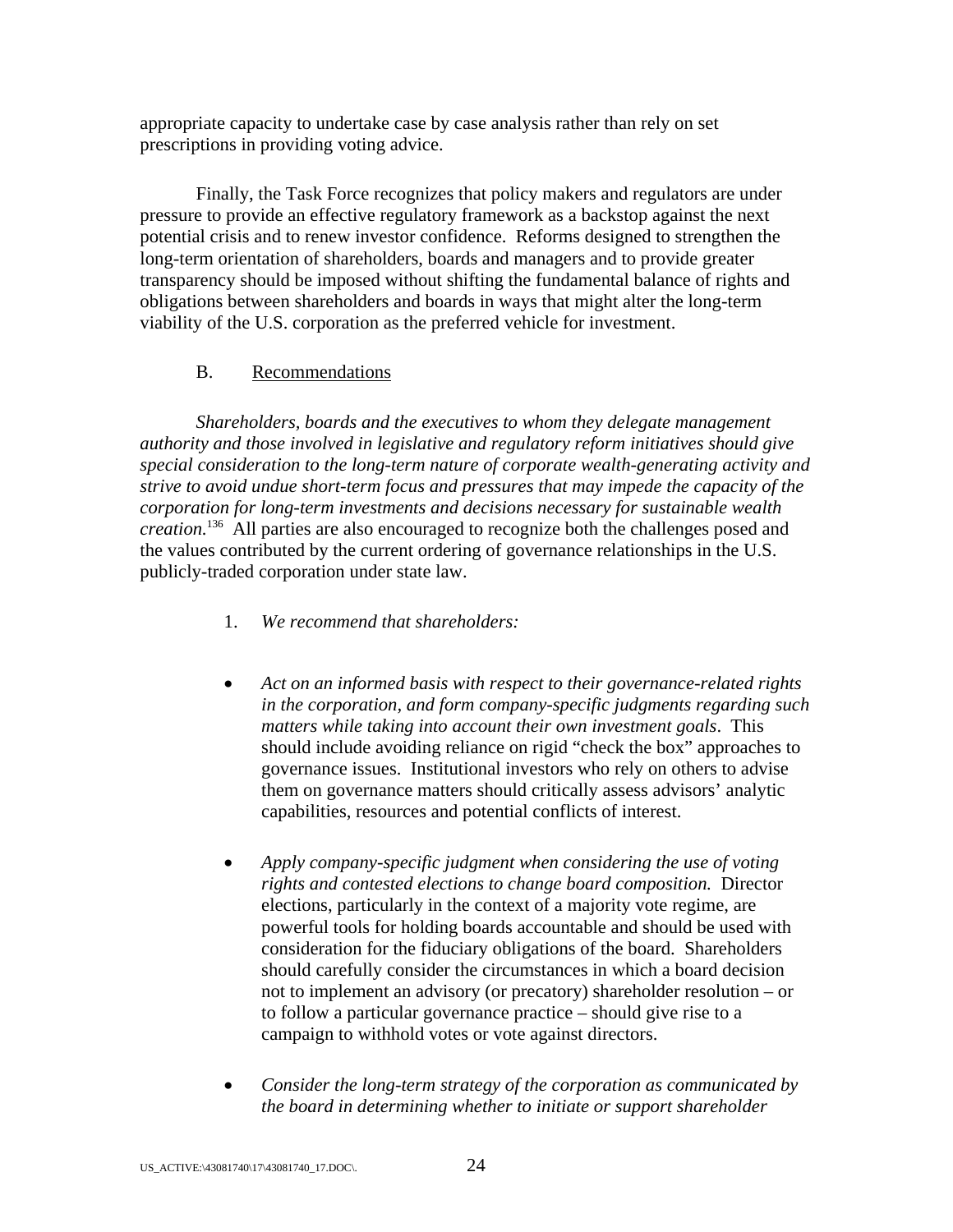*proposals.* Investors should favor a tailored governance approach that is tied to the individual corporation's long-term goals and objectives.

- 2. *We recommend that boards*:
- *Embrace their role as the body elected by the shareholders to manage and direct the corporation by: (a) affirmatively engaging with shareholders to seek their views; (b) considering shareholder concerns as an important data point in the development and pursuit of long-term corporate strategy; and (c) facilitating transparency by ensuring that shareholders are informed of the company's efforts toward achieving its identified long-term goals and objectives.* Boards (and managers) should recognize that promoting a high level of transparency and communication about long-term strategies should support the near-term value of the corporation to the benefit of both short-term and long-term investors. Boards may need to become more active in working with and encouraging corporate management to revamp shareholder communication efforts.
- *Acknowledge that, at times, the company's long-term goals and objectives may not conform to the desires of some shareholders, and be prepared to explain board decisions nevertheless to pursue such goals and objectives to shareholders and the market.*Boards should take seriously their responsibility to act in the long-term best interests of the corporation and the shareholding body as a whole – no matter how challenging it may sometimes be to balance divergent interests – and be prepared to explain their decisions on a principled basis.
- *Disclose with greater clarity how incentive packages are designed to encourage long-term outlook and to reward steps toward achieving longterm strategies while discouraging unduly risky behavior*. Boards should assess their compensation approach in connection with the company's strategic objectives and risk appetite.
- 3. *We recommend that policy makers and regulators:*
- *In the context of reform initiatives, understand the rationale for the current ordering of roles and responsibilities in the corporation and assess the impact of proposed reforms on such ordering.*Reform discussions should include an assessment of how the distinct interests of long-term and short-term shareholders will likely be affected, with special care taken to ensure that short-term shareholders are not unduly enabled to take actions that could undermine the long-term interests of the corporation and other shareholders. Consideration should also be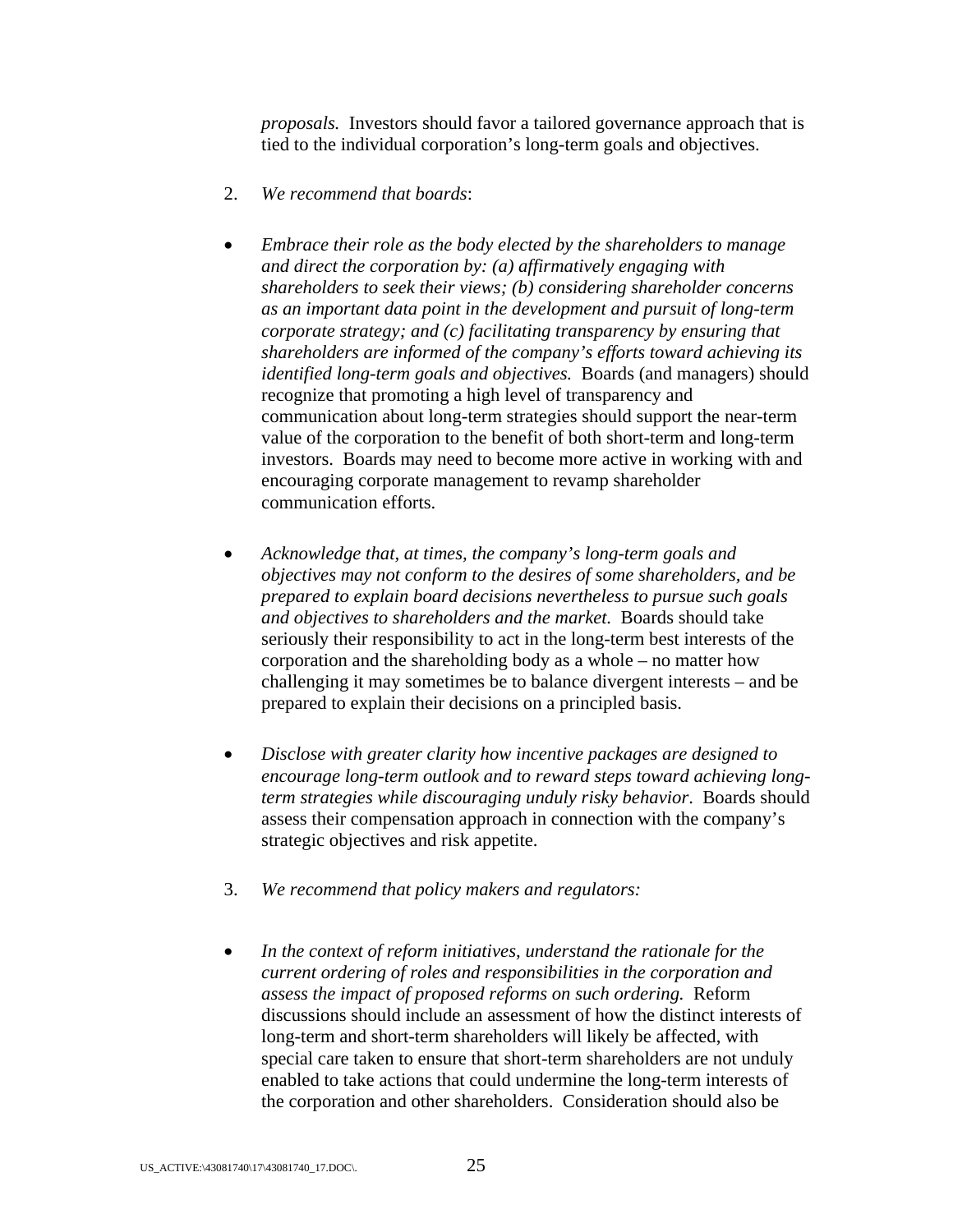given to whether a proposed reform is likely to change decision rights to a degree that the accountability mechanisms associated with such decisions would also need adjustment.

- *Carefully consider how best to encourage the responsible exercise of power by key participants in the governance of corporations so as to promote long-term value creation.* Boards, managers, institutional shareholders and proxy advisors all need to be encouraged to act responsibly. We note in this regard the work of the OECD and investor groups such as ICGN on shareholder responsibility.137Encouraging shareholder interest in long-term investment, for example by rewarding long-term holding through tax incentives and potentially enhanced voting rights is worth exploring. The focus of the Aspen Principles on metrics, communications and compensation for sustainable long-term value creation provide a foundation for consideration. (Also, we note that while it is difficult to set absolute parameters for what constitutes longterm investing, it should be longer than a quarter, a year or even 18 months.)
- *Ensure that there is equal transparency of long and short, and direct and synthetic, equity positions of shareholders.* Consideration should be given to expanding the coverage of disclosure obligations of securities holders, including disclosure of security lending.

We all have a keen interest in finding ways to restore investor confidence while positioning the corporation to undertake the actions that will create sustainable long-term value-creation. While the pressures for regulatory solutions are considerable and understandable given the circumstances, caution is prudent with respect to the corporate institution around which so much of our economy is organized.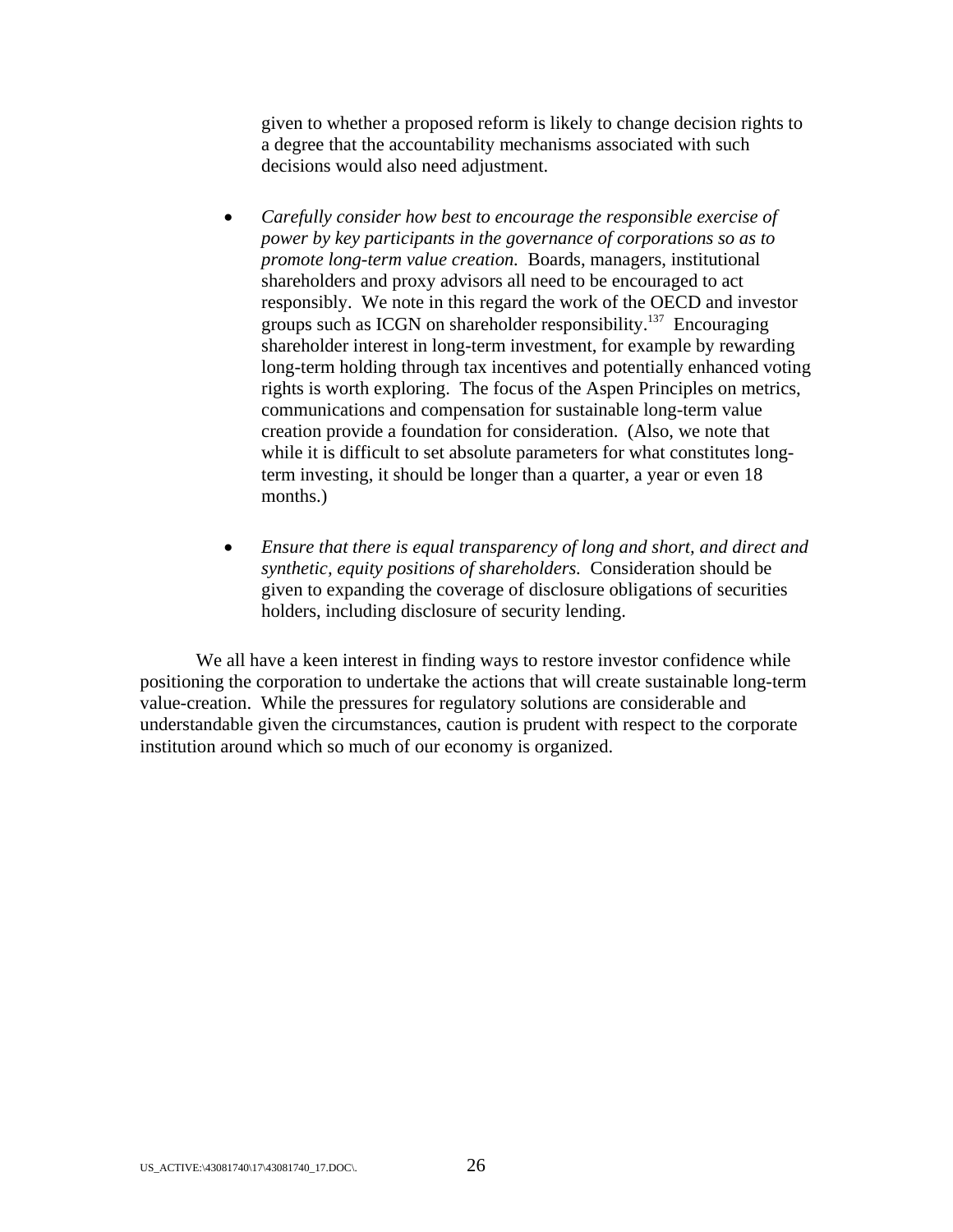#### **END NOTES**

1 Decision rights and responsibilities in the publicly traded corporation have been the subject of considerable discussion in academic literature. *See, e.g.*, ADAM SMITH, AN INQUIRY INTO THE NATURE AND CAUSES OF THE WEALTH OF NATIONS (1776); ADOLPH A. BERLE, JR. & GARDINER C. MEANS, THE MODERN CORPORATION AND PRIVATE PROPERTY (1932); William O. Douglas, *Directors Who Do Not Direct*, 47 HARV. L. REV. 1305 (1934); R.H. Coase, *The Nature of the Firm*, 4 ECONOMICA 386 (1937); MYLES L. MACE, DIRECTORS: MYTH AND REALITY (1971); Michael C. Jensen & William H. Meckling, *Theory of the Firm: Managerial Behavior, Agency Costs and Ownership Structure*, 3 J. FIN. ECON. 305 (1976); ALFRED D. CHANDLER, JR., THE VISIBLE HAND: THE MANAGERIAL REVOLUTION IN AMERICAN BUSINESS (1977); Ralph K. Winter, Jr., *State Law, Shareholder Protection, and the Theory of the Corporation*, 6 J. LEGAL STUD. 251 (1977); FRANK H. EASTERBROOK & DANIEL R. FISCHEL, THE ECONOMIC STRUCTURE OF CORPORATE LAW (1991); PAUL W. MACAVOY & IRA M. MILLSTEIN, THE RECURRENT CRISIS IN CORPORATE GOVERNANCE (2003); Lucian A. Bebchuk, *The Case for Increasing Shareholder Power*, 118 HARV. L. REV. 833 (2005); Stephen M. Bainbridge, *Director Primacy and Shareholder Disempowerment*, 119 HARV. L. REV. 1735 (2006); Stephen M. Bainbridge, *The Case for Limited Shareholder Voting Rights*, 53 UCLA L. REV. 601 (2006); Lucian A. Bebchuk, *The Myth of the Shareholder Franchise*, 93 VA. L. REV. 675 (2007); Lynn A. Stout, *The Mythical Benefits of Shareholder Control*, 93 VA. L. REV. 789 (2007); Leo E. Strine, Jr., *Toward Common Sense and Common Ground? Reflections on the Shared Interests of Managers and Labor in a More Rational System of Corporate Governance*, 33 IOWA J. CORP. L. 1 (2007); Iman Anabtawi & Lynn A. Stout, *Fiduciary Duties for Activist Shareholders*, 60 STAN. L. REV. 1255 (2008).

2 This Report relies to a substantial degree on principles of corporate law as expressed in the General Corporation Law of the State of Delaware (DEL. CODE ANN. tit. 8, § 101 *et seq*. (hereinafter "DGCL")) and related case law, since Delaware is the state of incorporation for over 60% of Fortune 500 companies (and a large number of other public and private corporations) and has a judiciary that is widely-recognized for its sophistication concerning issues of corporate law. Delaware corporate law tends to exert a strong influence on the direction of corporate law throughout the United States. The Task Force believes that the principles for which Delaware law is cited reflect generally accepted principles of state corporate law, recognizing that other states, through adoption of a version of the Model Business Corporation Act Annotated (4th ed. 2008) or their own unique statutory provisions, may diverge from Delaware in certain respects.

3 A broad range of corporate governance-related reforms have been proposed in response to the current financial crisis. In many instances, the reform ideas predate the financial crisis, having been long-advocated by shareholder activists (for example, requiring majority voting rather than plurality voting in uncontested director elections, providing shareholders with access to the company's proxy materials for the nomination of directors, providing shareholders with an advisory vote on executive compensation and eliminating classified boards). Reforms proposed (or adopted) include: (i) limiting board discretion regarding levels and structure of executive compensation (*see* TARP Standards for Compensation and Corporate Governance, 74 Fed. Reg. 28394 (June 15, 2009) (31 C.F.R. pt. 30); Excessive Pay Shareholder Approval Act (introduced May 7, 2009), S. 1006, 111th Cong. (2009); Excessive Pay Capped Deduction Act of 2009 (introduced May 7, 2009), S. 1007, 111th Cong. (2009); Corporate and Financial Institution Compensation Fairness Act of 2009 (introduced July 21, 2009), H.R. 3269, 111th Cong. (2009) (hereinafter "Proposed Compensation Fairness Act")); (ii) increasing shareholder influence in director elections through a right of shareholders to access the company's proxy for certain shareholder nominations (*see* SEC Proposing Rel., Facilitating Shareholder Director Nominations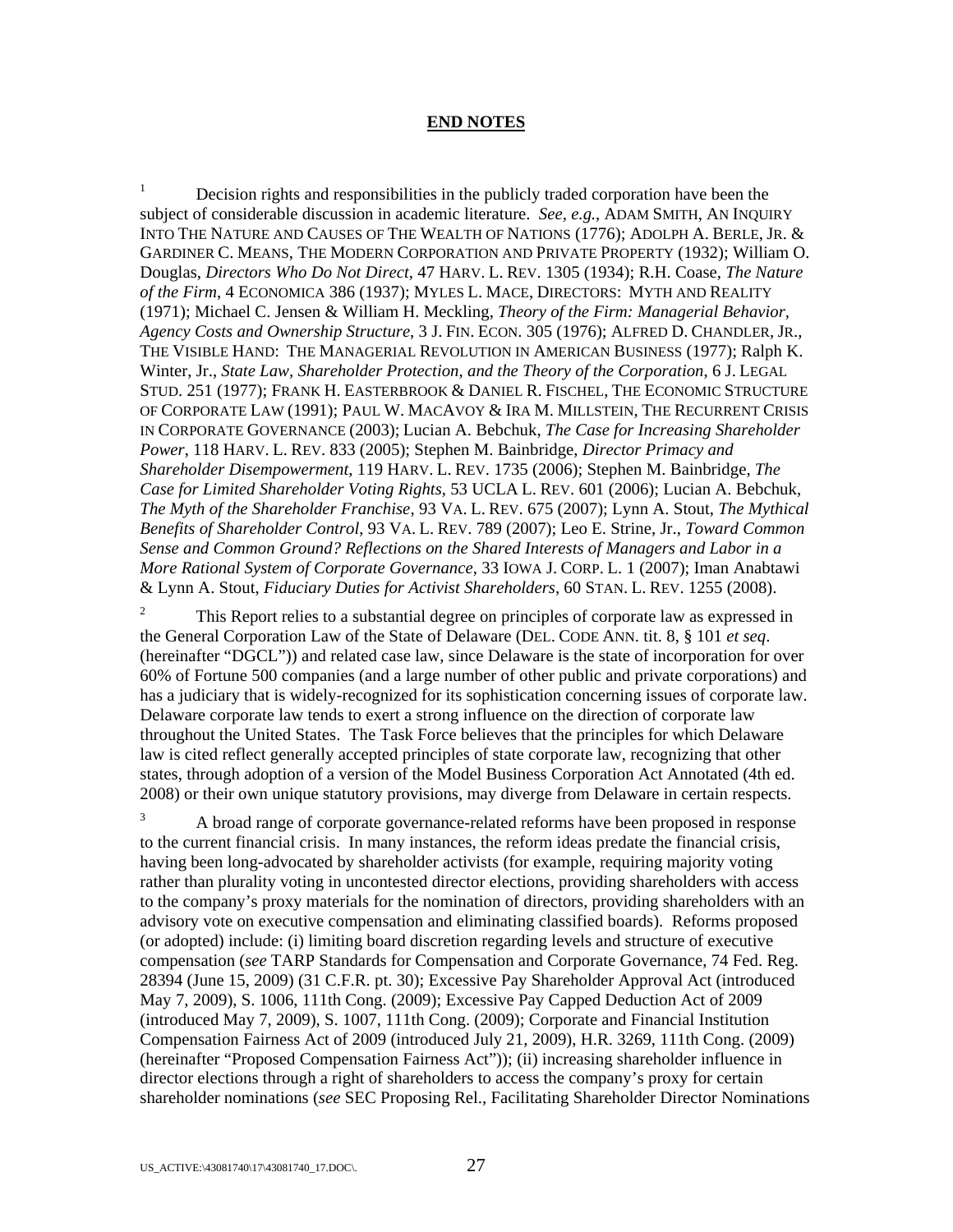(Release No. 33-9046, 74. Fed. Reg. 29024 (June 18, 2009), *available at* http://www.sec.gov/rules/proposed/2009/33-9046.pdf) (17 C.F.R. pts. 200, 232, 240, 249 and 274) (hereinafter "SEC Proxy Access Rule Proposal"); Shareholder Bill of Rights Act of 2009 (introduced May 19, 2009), S. 1074, 111th Cong. (2009) (hereinafter "Proposed Shareholder Bill of Rights Act"); Shareholder Empowerment Act of 2009 (introduced June 12, 2009), H.R. 2861, 111 Cong. (2009) (hereinafter "Proposed Shareholder Empowerment Act")); (iii) providing shareholders with an "advisory" vote on aspects of executive compensation (*see* Proposed Shareholder Bill of Rights Act; Investor Protection Act of 2009 (draft legislation delivered by the United States Department of the Treasury to the United States Congress on July 10, 2009) (hereinafter "Proposed Investor Protection Act"); Corporate Governance Reform Act of 2009, (introduced July 21, 2009), H.R. 3272, 111th Cong. (2009) (hereinafter "Proposed Corporate Governance Reform Act"); Corporate and Financial Institution Compensation Fairness Act of 2009 (introduced July 21, 2009), H.R. 3269, 111th Cong. (2009) (hereinafter "Proposed Corporate and Financial Institution Compensation Fairness Act"); Proposed Compensation Fairness Act); (iv) mandating majority vote standards for uncontested elections of directors (*see*  Proposed Shareholder Bill of Rights Act) (directors in uncontested elections to be elected by a majority of votes cast as to each nominee); Proposed Shareholder Empowerment Act of 2009 (same)); (v) requiring independent board leadership or enhanced disclosure regarding the structure of board leadership (*see* Proposed Shareholder Bill of Rights Act (requiring chairperson of the board to meet certain director independence requirements); Proposed Shareholder Empowerment Act (same); Proposed Corporate Governance Reform Act (requiring that the chairperson of the board of an issuer be independent); *see also* The Millstein Center for Corporate Governance and Performance, *Policy Briefing No. 4: Chairing the Board – The Case for Independent Leadership in Corporate North America* (Mar. 30, 2009), *available at* http://millstein.som.yale.edu/2009%2003%2030%20Chairing%20The%20Board.pdf (recommending that for public companies appoint an independent, non-executive chairman of the board or "[i]f corporate directors choose to take a different course, either by combining the two posts or naming a non-independent chair, they should explain to their corporation's shareowners why doing so represents a superior approach to optimizing long-term shareowner value")); (vi) strengthening independence requirements for compensation committee members and requiring independent compensation consultants (*see* Proposed Investor Protection Act; Proposed Corporate and Financial Institution Compensation Fairness Act; Proposed Shareholder Empowerment Act; Proposed Compensation Fairness Act); and (vii) creating a risk committee comprised of independent directors (*see* Proposed Shareholder Bill of Rights Act; Proposed Corporate Governance Reform Act).

4 Henry Lesser, *Corporate Governance: Some Unasked Questions – A Personal Commentary*, 19 PEPP. L. REV. 857, 858 (1992); *see also id.* at 858-59 (posing the following question seventeen years ago, in a context all too familiar: "as the United States enters a presidential election year with its economy in continuing recession, there are already signs that the debate over corporate governance has become increasingly politicized, with issues such as proxy reform, executive compensation, and board representation rapidly acquiring the characteristics of polemic banners").

<sup>5</sup> *See generally* JOHN MICKLETHWAIT & ADRIAN WOOLDRIDGE, THE COMPANY: A SHORT HISTORY OF A REVOLUTIONARY IDEA (2005).

<sup>6</sup> *See* Margaret M. Blair & Lynn A. Stout, *Specific Investment: Explaining Anomalies in Corporate Law*, 31 J. CORP. L. 719, 732-42 (2006); Margaret M. Blair, *Locking in Capital: What Corporate Law Achieved for Business Organizers in the Nineteenth Century*, 51 UCLA L. REV. 387, 388-91 (2003).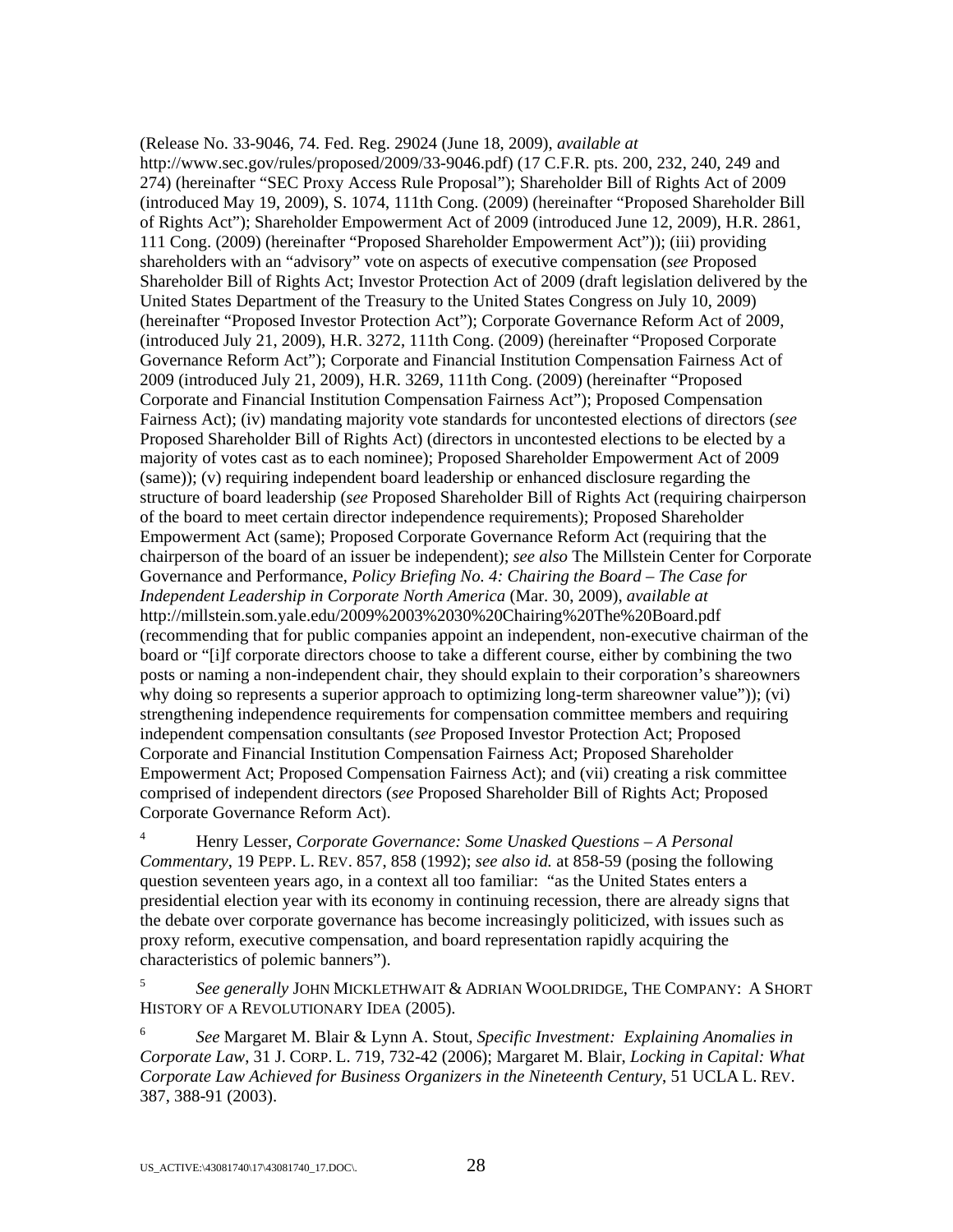<sup>7</sup> *See* Stephen M. Bainbridge, *Independent Directors and the ALI Corporate Governance Project*, 61 GEO. WASH. L. REV. 1034, 1053-56 (1993) (discussing rationales for and benefits of centralized board decision-making).

<sup>8</sup> *See* E. Norman Veasey & Christine T. Di Guglielmo, *How Many Masters Can a Director Serve? A Look at the Tensions Facing Constituency Directors*, 63 BUS. LAW. 761, 774-75 (2008) ("Directors will generally be responsible for protecting the best interests of the corporation and all its stockholders, despite the directors' designation by some particular constituency, because fiduciary duties generally will trump contractual expectations in the corporate context. . . . [T]he primary basis upon which a constituency director's conduct will be measured is whether the director's decision is based upon the corporate merits of the subject before the board, rather than extraneous considerations or influences.").

9 *See* A. Gilchrist Sparks, III, *Corporate Democracy – What It Is, What It Isn't, and What It Should Be*, *in* WHAT ALL BUSINESS LAWYERS & LITIGATORS MUST KNOW ABOUT DELAWARE LAW DEVELOPMENTS 279, 281-85 (PLI Corp. Law & Practice, Course Handbook Series No. B-1543, 2006) (noting (i) shareholders are not "captive" in the same way that citizens are given that shareholder interest tends to be of much shorter duration, (ii) the greater lack of interest and participation by shareholders in corporate elections increases the ability of shareholders with a specific interest to exert influence, (iii) institutional investors are themselves intermediaries for others having the economic interest in the shares, (iv) many institutional shareholders outsource vote decisions to, or are otherwise influenced by the recommendations of, proxy advisors, and (v) votes may be otherwise "rented" or exercised by persons lacking any economic interest in the shares).

10 BERLE & MEANS, *supra* note 1, at 5.

<sup>11</sup> *See* Margaret M. Blair & Lynn A. Stout, *A Team Production Theory Of Corporate Law*, 85 VA. L. REV. 247, 260-61 & n.26 (1999) (citing Stephen M. Bainbridge, *Progressive Corporate Law Scholarship*, 82 CORNELL L. REV. 856, 863 n.22 (1997); Margaret M. Blair, *Corporate "Ownership": A Misleading Word Muddies the Corporate Governance Debate*, 13 BROOKINGS REV. 16 (1995)); *see also* Margaret M. Blair & Lynn A. Stout, *Robert Clark's Corporate Law: Twenty Years of Change: Specific Investment – Explaining Anomalies in Corporate Law*, 31 IOWA J. CORP. L. 719, 725 (2006) ("[T]here was at least one glaring problem with simultaneously arguing that a corporation should be regarded as a 'nexus of contracts' and that corporate law should require corporate managers to act on behalf of the shareholders who 'owned' the firm. The problem was that the nexus metaphor did not support the notion that the corporation was something that could be 'owned.'"); Stephen M. Bainbridge, *The Board of Directors as Nexus of Contracts*, 88 IOWA L. REV. 1, 3 n.5 (2002) ("Although I follow convention in using the term 'separation of ownership and control,' ownership is not a particularly useful concept in the corporate context."); Lynn A. Stout, *Bad and Not-So-Bad Arguments for Shareholder Primacy*, 75 S. CAL. L. REV. 1189, 1192 (2002) ("From both a legal and an economic perspective, the claim that shareholders own the public corporation simply is empirically incorrect."); Bainbridge, *supra* note 7, at 1052 n.104 ("[I]t is more than a little misleading to speak of 'ownership' in this context. The corporation is not an entity, but an aggregate of various inputs acting together to produce goods or services. . . . [T]he firm is a legal fiction representing a complex nexus or web of explicit and implicit contracts establishing rights and obligations among the various inputs making up the firm. Because shareholders are simply one of the inputs bound together by this web of voluntary agreements, ownership is not a meaningful concept under this model."); Frank H. Easterbrook & Daniel R. Fischel, *Voting in Corporate Law*, 26 J. L. & ECON. 395, 396 (1983) ("Shareholders are no more the 'owners' of the firm than are bondholders, other creditors, and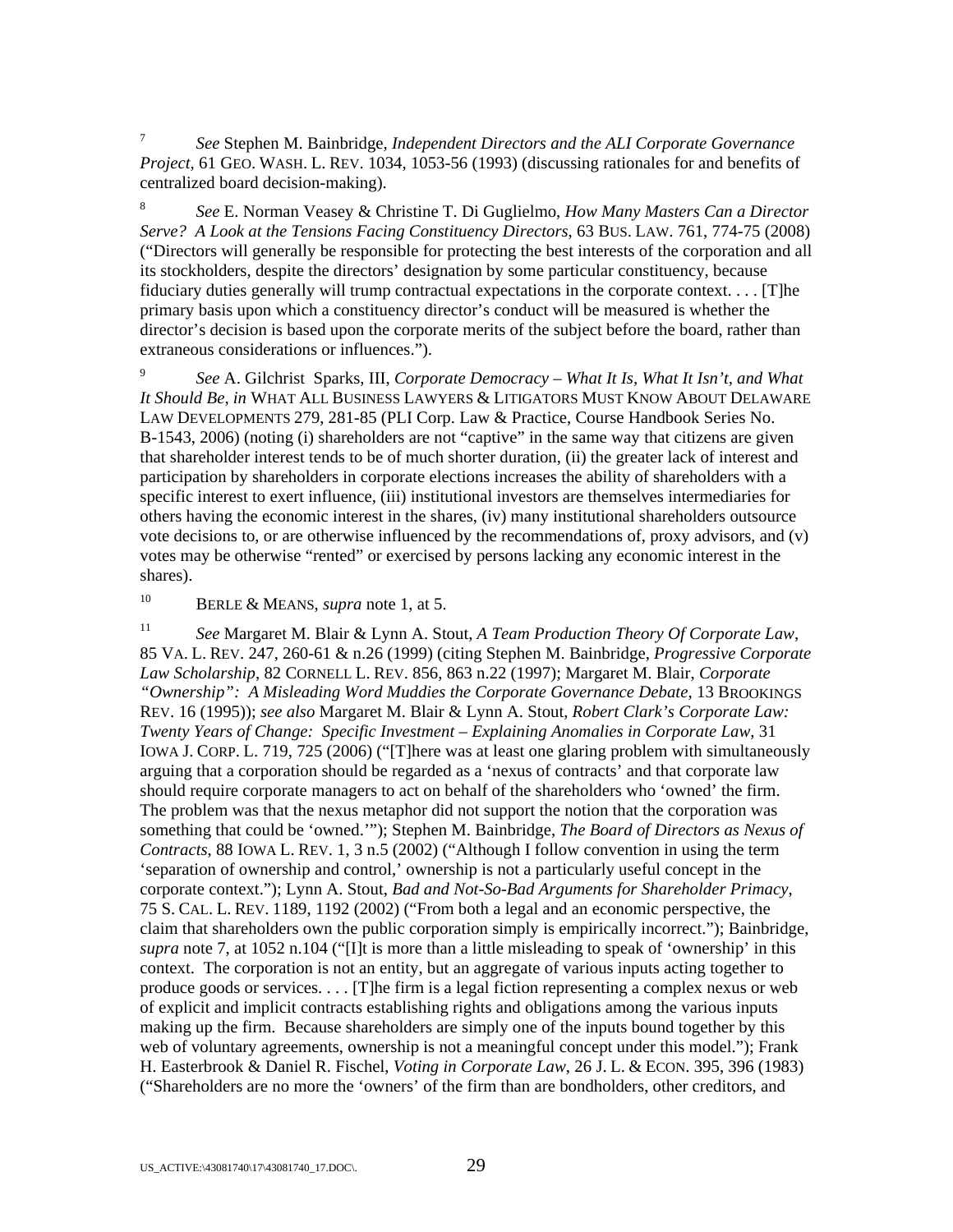employees (including managers) who devote specialized resources to the enterprise, yet bondholders and employees do not vote at all.").

 $12$  In a principal-agent relationship, the principal has the power to give binding instructions to the agent. *See* RESTATEMENT (THIRD) OF AGENCY § 1.01 (2006) ("Agency is the fiduciary relationship that arises when one person (a 'principal') manifests assent to another person (an 'agent') that the agent shall act on the principal's behalf and subject to the principal's control, and the agent manifests assent or otherwise consents so to act."). However, directors are generally not bound to act as shareholders wish. *See, e.g.*, *Paramount Commc'ns, Inc. v. Time Inc.*, 1989 WL 79880, at \*30 (Del. Ch. 1989), *aff'd*, 571 A.2d 1140 (Del. 1990) ("The corporation law does not operate on the theory that directors, in exercising their powers to manage the firm, are obligated to follow the wishes of a majority of shares. In fact, directors, not shareholders, are charged with the duty to manage to firm."); Deborah A. DeMott, *Shareholders as Principals*, at 2 (June 2001), Duke Law School Public Law and Legal Theory Working Paper Series Working Paper No. 15, *available at* http://ssrn.com/abstract=275049 ("Contemporary corporate law does not treat directors as shareholders' agents other than in a loose or metaphorical sense. If fully applicable to directors' relationships to shareholders, the common law of agency would destabilize the legal consequences that contemporary corporate law facilitates.").

<sup>13</sup> *See* DeMott, *supra note* 12, at 4 (citing Henry Hansmann & Reinier Kraakman, *The Essential Role of Organizational Law*, 110 YALE L.J. 387 (2000); RESTATEMENT (THIRD) OF AGENCY § 3.10 (1)).

14 AMERICAN LAW INSTITUTE, PRINCIPLES OF CORPORATE GOVERNANCE: ANALYSIS AND RECOMMENDATIONS § 2.01(a), at 53 (1994).

<sup>15</sup> *See Prod. Res. Group, L.L.C. v. NCT Group, Inc.*, 863 A.2d 772, 791 (Del. Ch. 2004) ("By definition, the fact of insolvency places the creditors in the shoes normally occupied by the shareholders – that of residual risk-bearers. Where the assets of the company are insufficient to pay its debts, and the remaining equity is underwater, whatever remains of the company's assets will be used to pay creditors, usually either by seniority of debt or on a pro rata basis among debtors of equal priority."); *N. Am. Catholic Educ. Programming Found, Inc. v. Gheewalla*, 930 A.2d 92, 101 (Del. 2007) ("When a corporation is insolvent, . . . its creditors take the place of the shareholders as the residual beneficiaries of any increase in value.").

<sup>16</sup> Specific shareholder rights under state law include rights to: (i) vote at stockholder meetings, including with respect to the election of directors (*see* DGCL § 211-12; MODEL BUS. CORP. ACT ANN. §§ 7.21-7.28); (ii) inspect the corporation's books and records (*see* DGCL § 220; MODEL BUS. CORP. ACT ANN. § 16.02); (iii) obtain the corporation's stockholder list (*see* DGCL § 219; MODEL BUS. CORP. ACT ANN. § 7.20); (iv) adopt certain corporate bylaws (*see* DGCL § 109(a); MODEL BUS. CORP. ACT ANN. § 10.20); (v) authorize persons to act by proxy, thereby enabling shareholders to wage proxy contests (*see* DGCL § 212; MODEL BUS. CORP. ACT ANN. § 7.22); (vi) attend annual and special meetings of shareholders (*see* DGCL § 211; MODEL BUS. CORP. ACT ANN. §§ 7.01-7.02); and (vii) sue directors and officers for breach of fiduciary duties (*see Tooley v. Donaldson, Lufkin, & Jenrette, Inc.*, 845 A.2d 1031, 1036-39 (Del. 2004); MODEL BUS. CORP. ACT ANN. §§ 7.40-7.47). Note that under the Delaware General Corporation Law, "[t]he bylaws may contain any provision, not inconsistent with law or with the certificate of incorporation, relating to the business of the corporation, the conduct of its affairs, and its rights or powers or the rights or powers of its stockholders, directors, officers or employees." DGCL § 109(b); *see also* MODEL BUS. CORP. ACT ANN. § 2.06 ("The bylaws of a corporation may contain any provision for managing the business and regulating the affairs of the corporation that is not inconsistent with law or the articles of incorporation."). Given the broad mandate afforded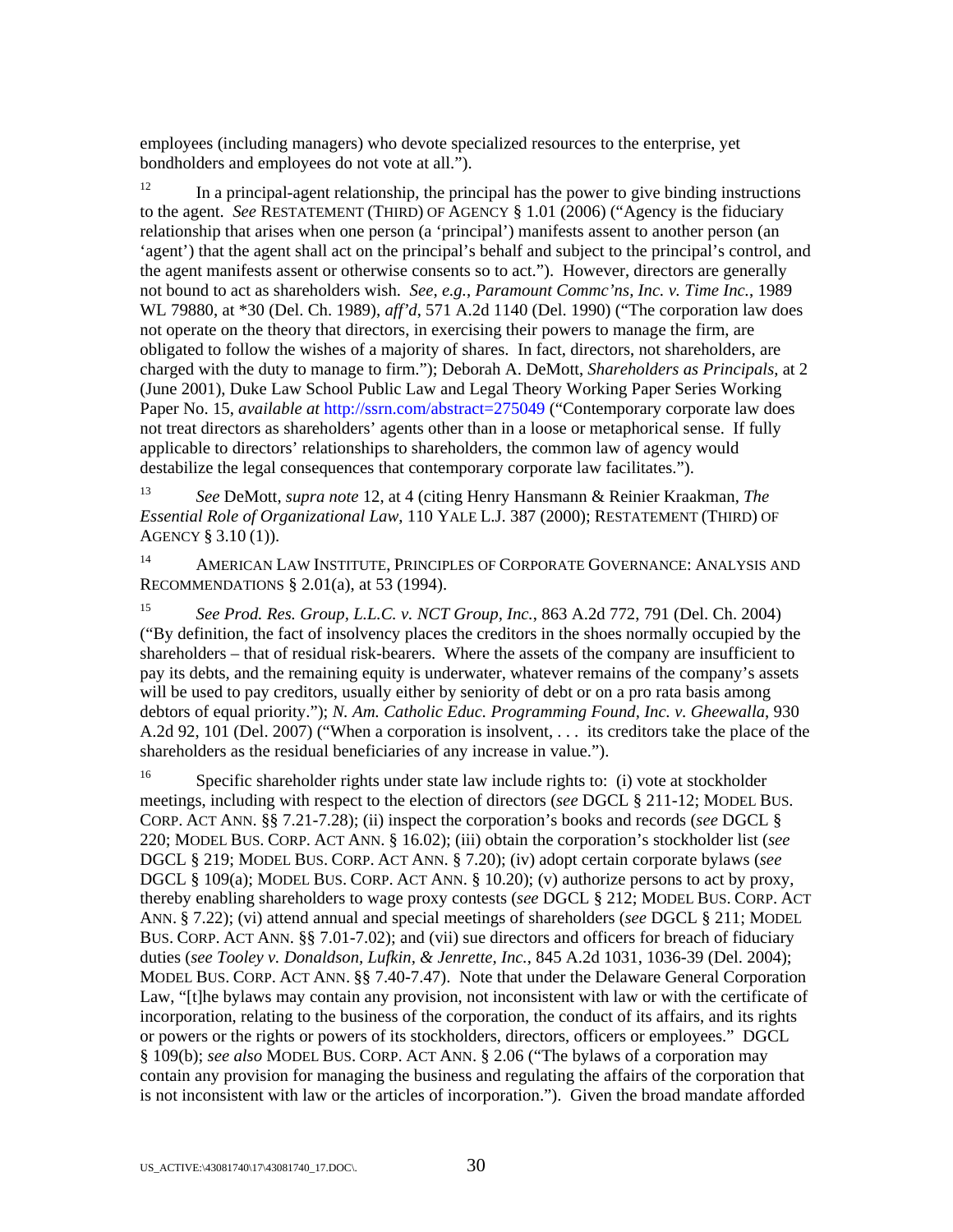to directors to manage the business and affairs of the corporation, "the shareholders' statutory power to adopt, amend or repeal bylaws is not coextensive with the board's concurrent power and is limited by the board's management prerogatives under Section  $141(a)$ " of the Delaware General Corporation Law. *CA, Inc. v. AFSCME Employees Pension Plan*, 953 A.2d 227, 232 (Del. 2008). "Rather, the shareholders' statutory power to adopt, amend or repeal bylaws under Section 109 cannot be 'inconsistent with law,' including Section 141(a)." *Id.* at 232 n.7. In *CA*, the Delaware Supreme Court addressed the proposed inclusion of a bylaw on CA, Inc.'s proxy statement that would have required CA's board to reimburse the reasonable fees of any shareholder that sought to elect less than 50% of the board and succeeded in electing at least one director. *See id.* at 229-30. The Court held that since the underlying purpose of the bylaw related to the process of electing directors, it was in line with stockholder-adopted bylaws imposing procedural and process-related restrictions on directors that have been permitted under § 109 and, therefore, was a proper subject for stockholder action. *See id.* at 233-37. However, the Court went on to hold that the proposed bylaw, if adopted, would violate state law given the mandatory nature of the proposed bylaw's language (*i.e.*, "the board of directors shall"), which failed to "reserve to [the] directors their full power to exercise their fiduciary duty to decide whether or not it would be appropriate, in a specific case, to award reimbursement at all." *Id.* at 240.

<sup>17</sup> *See* DGCL § 251 (mergers); MODEL BUS. CORP. ACT ANN. § 11.04 (mergers and share exchanges); DGCL § 271 (sale of all or substantially all assets); MODEL BUS. CORP. ACT ANN. § 12.02 (sale of assets that would leave the corporation without a significant continuing business activity); DGCL § 242 (amendment to certificate of incorporation); MODEL BUS. CORP. ACT ANN. § 10.03 (same); DGCL § 275 (voluntary dissolution); MODEL BUS. CORP. ACT ANN. § 14.02 (same).

<sup>18</sup> *See* DGCL § 251(b) ("The board of directors of each corporation which desires to merge or consolidate shall adopt a resolution approving an agreement of merger or consolidation and declaring its advisability."); MODEL BUS. CORP. ACT ANN. § 11.04(a-b) ("The plan of merger or share exchange must be adopted by the board of directors. . . . [A]fter adopting the plan of merger or share exchange that board of directors must submit the plan to the shareholders for their approval"); DGCL  $\S 271(a)$  ("Every corporation may at any meeting of its board of directors or governing body sell, lease or exchange all or substantially all of its property and assets, including its goodwill and its corporate franchises, upon such terms and conditions and for such consideration, which may consist in whole or in part of money or other property, including shares of stock in, and/or other securities of, any other corporation or corporations, as its board of directors or governing body deems expedient and for the best interests of the corporation . . . ."); MODEL. BUS. CORP. ACT ANN. § 12.02(b) ("A disposition that requires approval of the shareholders . . . shall be initiated by a resolution by the board of directors authorizing the disposition."); DGCL § 275(a) ("If it should be deemed advisable in the judgment of the board of directors of any corporation that it should be dissolved, the board, after the adoption of a resolution to that effect by a majority of the whole board at any meeting called for that purpose, shall cause notice to be mailed to each stockholder entitled to vote thereon of the adoption of the resolution and of a meeting of stockholders to take action upon the resolution."); MODEL BUS. CORP. ACT ANN. § 14.02(a) ("A corporation's board of directors may propose dissolution for submission to the shareholders."); DGCL  $\S$  242(b)(1) ("If the corporation has capital stock, its board of directors shall adopt a resolution setting forth the amendment [of the certificate of incorporation] proposed, declaring its advisability, and either calling a special meeting of the stockholders entitled to vote in respect thereof for the consideration of such amendment or directing that the amendment proposed be considered at the next annual meeting of the stockholders."); MODEL BUS. CORP. ACT ANN. § 10.03(a-b) ("The proposed amendment [of the articles of incorporation] must be adopted by the board of directors. . . . [A]fter adopting the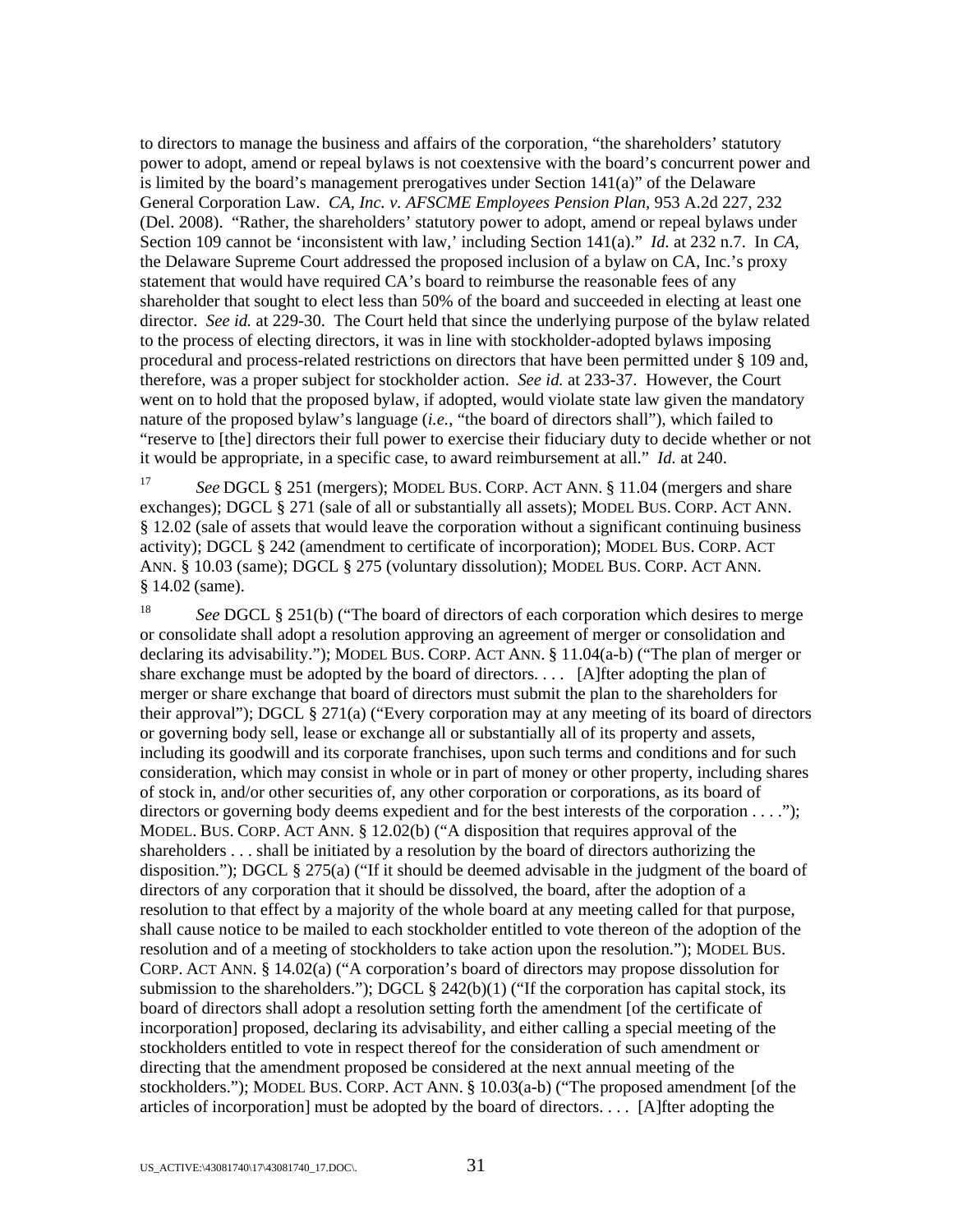proposed amendment the board of directors must submit the amendment to the shareholders for their approval.").

<sup>19</sup> *See Gabelli & Co., Inc. Profit Sharing Plan v. Liggett Group, Inc*., 479 A.2d 276, 280 (Del. 1984) ("It is settled law in this State that the declaration and payment of a dividend rests in the discretion of the corporation's board of directors in the exercise of its business judgment; that, before the courts will interfere with the judgment of the board of directors in such matter, fraud or gross abuse of discretion must be shown.").

<sup>20</sup> *See* DGCL § 220(c) ("Where the stockholder seeks to inspect the corporation's stock ledger or list of stockholders and establishes that such stockholder is a stockholder and has complied with this section respecting the form and manner of making demand for inspection of such documents, the burden of proof shall be upon the corporation to establish that the inspection such stockholder seeks is for an improper purpose."); MODEL BUS. CORP. ACT ANN. § 16.02 ("A shareholder of a corporation is entitled to inspect and copy, during regular business hours at the corporation's principal office, any of the records of the corporation described in section 16.01(e) if the shareholder gives the corporation written notice of the shareholder's demand at least five business days before the date on which the shareholder wishes to inspect and copy.").

<sup>21</sup> *See Unanue v. Unanue*, 2004 WL 2521292, at \*8 (Del. Ch. Nov. 3, 2004) ("[D]irectors generally have a fiduciary duty to disclose all material facts when they seek stockholder action or communicate with stockholders. The fiduciary duty to disclose often overlaps the affirmative duties to disclose under the federal securities laws. Where the federal laws mandate disclosure, Delaware law requires that any disclosure made be full and fair. There need not be an affirmative disclosure requirement under federal law, however, for a fiduciary duty to disclose to arise under Delaware law.") (footnotes omitted).

 $22$  Publicly-traded corporations are subject to the disclosure requirements of the Securities Act of 1933, as amended (codified as amended at 15 U.S.C. §§ 77a-77aa) (hereinafter "Securities Act"), and the Securities Exchange Act of 1934, as amended (codified as amended at 15 U.S.C. §§ 78a-78mm) (hereinafter "Exchange Act"), and the rules promulgated under the Securities Act and the Exchange Act. Among other things, issuers must furnish quarterly and annual reports disclosing an ever broadening amount of information, including all material information concerning the company's financial condition and operations. *See* Exchange Act, § 13 (15 USC §§ 78l, 78m) (mandating that all companies with equity securities subject to registration requirements set forth in Section 12 of the Securities Act disclose material information on an periodic basis). In addition, the rules of stock exchanges on which the shares of public companies are traded also provide for disclosure obligations. *See NYSE Euronext Listed Company Manual*, §§ 202.00-204.00, *available at* http://www.nyse.com/Frameset.html?nyseref=http%3A //www.nyse.com/regulation/listed/1101074746736.html&displayPage=/lcm/lcm\_subsection.html; NASDAQ, Inc., Manual § 5250, *available at* http://nasdaq.cchwallstreet.com/main.

 $23$  The Exchange Act, the Securities Act and other federal laws regulating securities and the securities industry were enacted in the wake of the stock market crash of 1929. In addition to imposing disclosure obligations on issuers, the federal securities laws regulate the activities of brokers and dealers and the trading of securities on national exchanges. They also created the United States Securities and Exchange Commission ("SEC") to enforce the federal securities laws, promulgate rules thereunder and protect investors. *See supra* note 22; *see also infra* note 29; Exchange Act Rule 10b-5 (17 C.F.R. § 240.10b-5) (making it unlawful to employ deceptive or manipulative devises "in connection with the purchase or sale of any security").

<sup>24</sup> *See* Exchange Act Rule 14a-8 (17 C.F.R. § 240.14a-8) (providing that shareholder who has continuously held, for at least one year, the lesser of (i) \$2,000 in market value or (ii) 1% of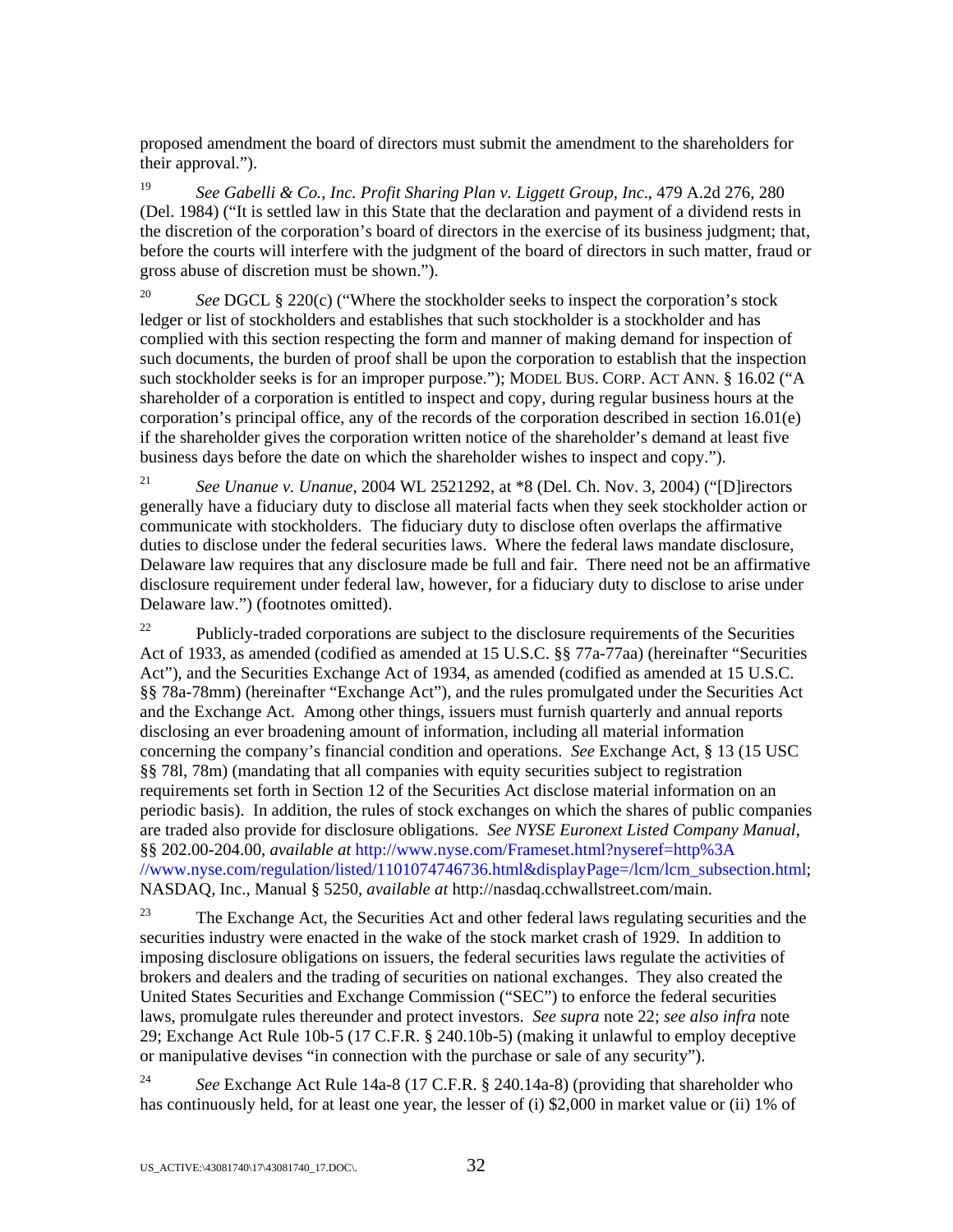the company's securities entitled to be voted on the matter may include in the company's proxy materials a shareholder proposal containing a "recommendation or requirement that the Company and/or its board of directors take action"). In addition to procedural requirements, Rule 14a-8 imposes substantive limitations on the subject matter of shareholder proposals, including that a proposal must not: (i) be an improper subject for action by shareholders under state law; (ii) if implemented, cause the company to violate any applicable state, federal, or foreign law; (iii) contain in the proposal or supporting statement any materially false or misleading statements or otherwise violate the proxy rules; (iv) relate to the redress of a personal claim or grievance or further a personal interest or benefit not shared by shareholders at large; (v) relate to operating which account for less than 5% of the company's total assets and for less than 5% of its net earnings and gross sales, and is not otherwise significantly related to the business; (vi) seek an action that the company would lack the power or authority to implement; (vii) relate to the company's ordinary business operations; (viii) relate to a director nomination or election; (ix) directly conflict with one of the company's own proposals to be submitted to shareholders at the same meeting;  $(x)$  have been substantially implemented already;  $(xi)$  be substantially duplicative of another proposal previously submitted by another proponent for consideration at the same meeting; (xii) address substantially the same subject matter as a prior proposal that did not receive a certain threshold of votes (depending of the number of times submitted within the past five years); or (xiii) relate to specific amounts of cash or stock dividends. *See id*.

<sup>25</sup> *See* AMY L. GOODMAN & JOHN F. OLSON, PRACTICAL GUIDE TO SEC PROXY AND COMPENSATION RULES § 1404[c], at 14-30 (4th ed. 2009) ("Unlike proposals that direct a board or a company to take action, binding bylaw amendments require no further action by a board or company to take effect. Once approved by shareholders, such amendments automatically amend the bylaws in the manner proposed by the proposal.").

<sup>26</sup> *See* Leo E. Strine, Jr., *Breaking the Corporate Governance Logjam in Washington: Some Constructive Thoughts on a Responsible Path Forward*, 63 BUS. LAW. 1079, 1088-89 (2008) (discussing SEC Rule 14a-8, which resulted in "stockholders ha[ving], by federal mandate, the option to require a stockholder referendum on a non-binding resolution when state law gives stockholders no right to demand such a show of hands," but often operated to exclude binding bylaws); *see also supra* note 16 (discussing the Delaware Supreme Court's recent *CA, Inc.* decision)*.*

<sup>27</sup> "Although stockholders are allowed to make mandatory proposals, '[a]fter more than four [now six] decades of experience and modification, the consensus understanding of the typical rule 14a-8 proposal is that it is advisory or precatory in nature.'" Strine, *supra* note 26, at 1088 (quoting Patrick J. Ryan, *Rule 14a-8, Institutional Shareholder Proposals, and Corporate Democracy*, 23 GA. L. REV. 97, 101 (1988), and also citing RISKMETRICS GROUP, 2007 POSTSEASON REPORT: A CLOSER LOOK AT ACCOUNTABILITY AND ENGAGEMENT 5 (Oct. 2007) in support of statement that "only 2 percent of the shareholder proposals that appeared on proxy statements during the 2007 proxy season were binding"); *see also* Joao Dos Santos & Chen Song, *Analysis of the Wealth Effects of Shareholder Proposals* (July 22, 2008), *available at* http://www.uschamber.com/publications/reports/080722wfi\_shareholder.htm ("Overall, we find little conclusive evidence that shareholder proposals tangibly improve firm value. Given the costs associated with the proxy process and the unproven impact on company value, some consideration should be given to the net benefits of such initiatives.").

<sup>28</sup> "Controlling" shareholders of publicly traded corporations  $-i.e.,$  shareholders who "own[] a majority interest in or exercise[] control over the business affairs of the corporation" – owe duties similar to the ones owed by directors. *Kahn v. Lynch Commc'n Sys., Inc*., 638 A.2d 1110, 1113-14 (Del. 1994); *see also* Ronald J. Gilson & Jeffrey N. Gordon, *Controlling*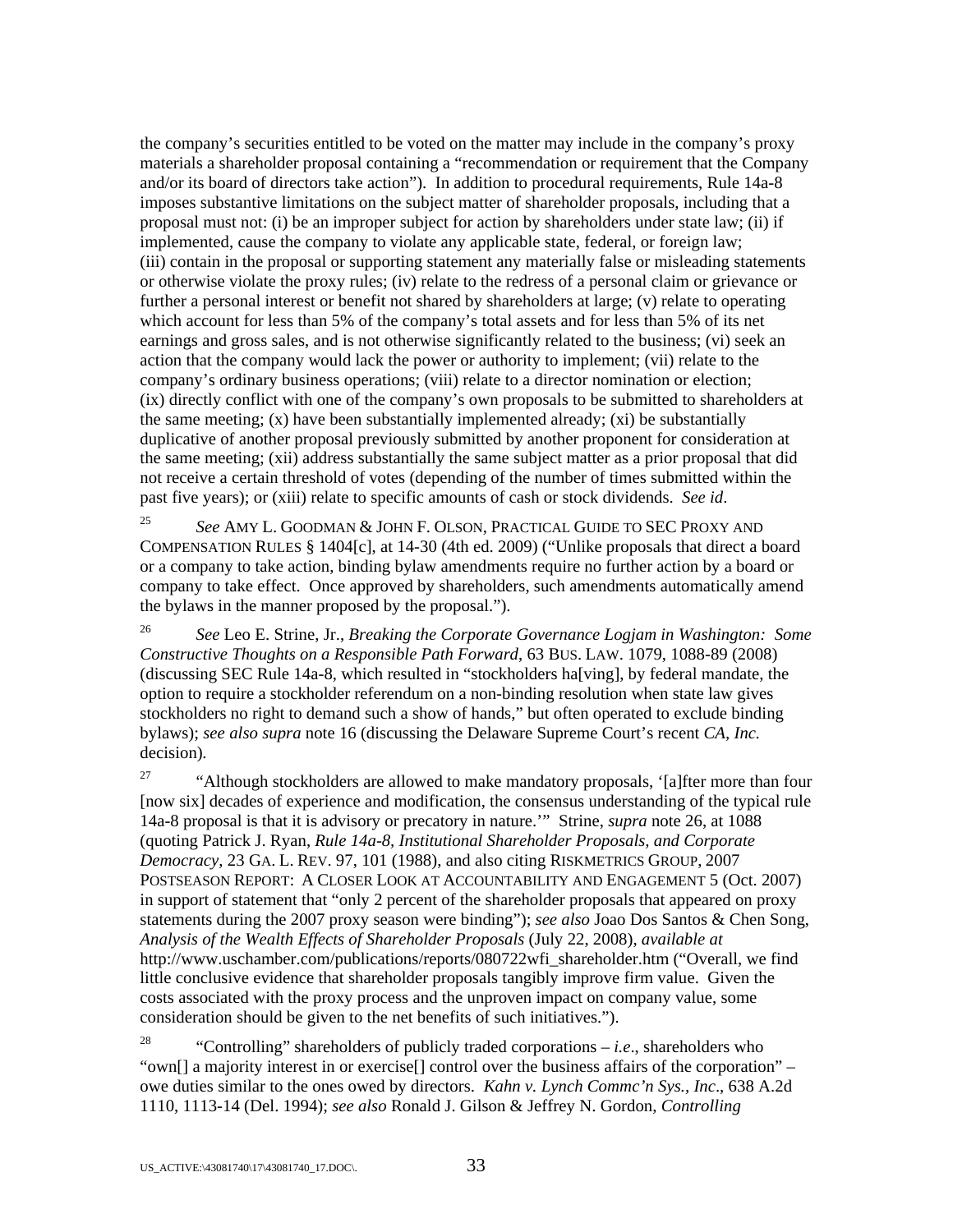*Controlling Shareholders*, 152 U. PA. L. REV. 785 (2003) (discussing the fiduciary duties of controlling shareholders).

<sup>29</sup> *See* Exchange Act, § 13(d)(1) (15 U.S.C. § 78(m)(d)(1)); Exchange Act Rule 13d-1 (17 C.F.R. § 240.13d-1) (requiring any person or group of persons agreeing to act together who acquire beneficial ownership of more than five percent of a class of registered equity securities to disclose, within ten days of the acquisition, specific information – including the identity of the stockholder, the amount of the stockholder's interest in the security, and the purpose of the transaction – by filing a Schedule 13D with the SEC); *see also* Exchange Act, § 16(b) (15 U.S.C. § 78p(b)) (imposing strict "short swing profit" liability on ten percent beneficial owners who profit by engaging in a "purchase" and "sale" or "sale" and "purchase" of a given security within a six-month period).

 $30$  "If shareholders are dissatisfied with their company's performance and believe that the problem lies with the ineffectiveness of the company's board of directors, the existing proxy process provides shareholders with three principal options to attempt to effect change. First, shareholders can mount a proxy contest in accordance with our proxy rules. Second, shareholders can use the shareholder proposal procedure in Rule 14a-8 to submit proposals and have a vote on topics that are important to them. Third, shareholders can conduct a 'withhold vote' or 'vote no' campaign against one or more directors. Shareholders also can use options that exist outside of the proxy process. For example, shareholders can sell their shares (sometimes referred to as the 'Wall Street Walk'); they can engage in a dialogue with management (including recommending a candidate to the nominating committee); or they can propose a board nominee at a shareholder meeting. Each of these options has drawbacks that limit its effectiveness." SEC Proxy Access Rule Proposal, at 15-16.

<sup>31</sup> *See supra note* 16; *see also Blasius Indus., Inc. v. Atlas Corp.*, 564 A.2d 651, 659 (Del. Ch. 1988) ("The shareholder franchise is the ideological underpinning upon which the legitimacy of directorial power rests. Generally, shareholders have only two protections against perceived inadequate business performance. They may sell their stock (which, if done in sufficient numbers, may so affect security prices as to create an incentive for altered managerial performance), or they may vote to replace incumbent board members. . . . [W]hether the vote is seen functionally as an unimportant formalism, or as an important tool of discipline, it is clear that it is critical to the theory that legitimates the exercise of power by some (directors and officers) over vast aggregations of property that they do not own. Thus, when viewed from a broad, institutional perspective, it can be seen that matters involving the integrity of the shareholder voting process involve consideration not present in any other context in which directors exercise delegated power.").

<sup>32</sup> *See* Bebchuk, *Myth of the Shareholder Franchise*, *supra* note 1, at 688 ("[E]ven when shareholder dissatisfaction with board actions and decisions is substantial, challengers face considerable impediments to replacing boards.").

<sup>33</sup> *See* Bainbridge, *Director Primacy and Shareholder Disempowerment*, *supra* note 1, at 1750; *see also* Martin Lipton & Steven A. Rosenblum, *Election Contests in the Company's Proxy: An Idea Whose Time Has Not Come*, 59 BUS. LAW 67, 69 (2003) ("Typically an election contest is a last resort, as it should be in light of the extraordinary disruption that an election contest brings to bear on the entire organization."); *id.* at 83-84 (noting that an election contest "diverts large amounts of management time and attention from the operation of the business, as well as potentially imposing significant monetary costs for the printing and mailing of proxy materials and supplements and the assistance of outside advisors").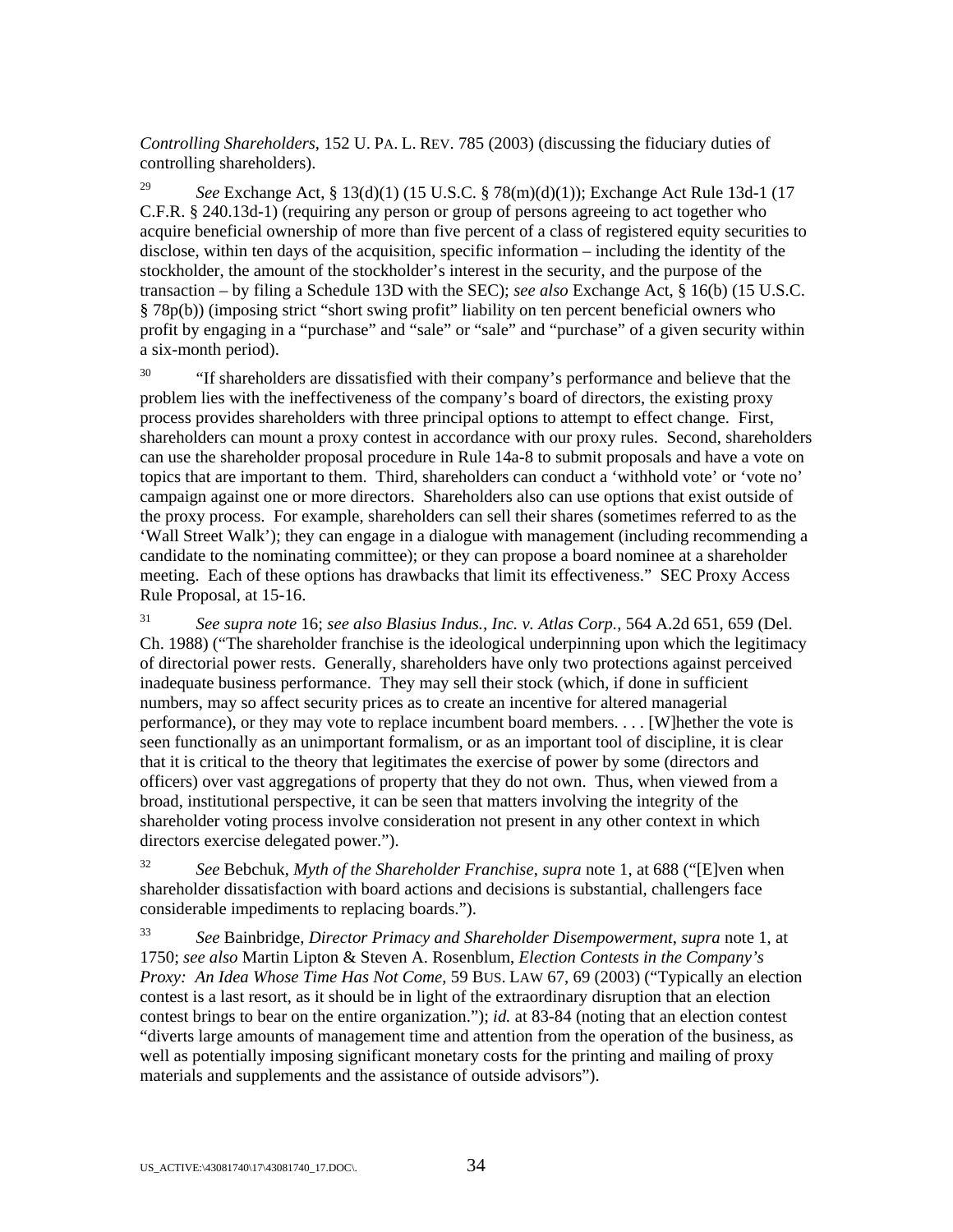<sup>34</sup> *See* DGCL § 141(a) ("The business and affairs of every corporation . . . shall be managed by or under the direction of a board of directors. . . ."); MODEL BUS. CORP. ACT ANN. § 8.01(b) ("All corporate powers shall be exercised by or under the authority of the board of directors of the corporation, and the business and affairs of the corporation shall be managed by or under the direction, and subject to the oversight, of its board of directors . . ."); *Quickturn Design Sys., Inc. v. Shapiro*, 721 A.2d 1281, 1291 (Del. 1998) ("One of the most basic tenets of Delaware corporate law is that the board of directors has the ultimate responsibility for managing the business and affairs of a corporation."); *Spiegel v. Buntrock*, 571 A.2d 767, 772-73 (Del. 1990) ("A basic principle of the General Corporation Law of the State of Delaware is that directors, rather than shareholders, manage the business and affairs of the corporation.").

 $\frac{35}{15}$  "It is generally recognized that the board of directors is not expected to operate the business. Even under statutes providing that the business and affairs shall be 'managed' by the board of directors, it is recognized that actual operation is a function of management. The responsibility of the board is limited to overseeing such operation.'" AMERICAN LAW INSTITUTE, *supra* note 14, § 3.01, Cmt. a, at 80 (citation omitted); *see also Grimes v. Donald*, 1995 WL 54441, at \*8 (Del. Ch. Jan. 11, 1995), *aff'd* 673 A.2d 1207 (Del. 1996) ("[G]iven the large, complex organizations through which modern multi-function business corporations often operate, the law recognizes that corporate boards, comprised as they traditionally have been of persons dedicating less than all of their attention to that role, cannot themselves manage the operations of the firm, but may satisfy their obligations by thoughtfully appointing officers, establishing or approving goals and plans and monitoring performance.... Thus Section  $141(a)$  of [the] DGCL expressly permits a board of directors to delegate managerial duties to officers of the corporation, except to the extent that the corporation's certificate of incorporation or bylaws may limit or prohibit such a delegation.").

<sup>36</sup> Delaware corporations are required to have officers to sign instruments and stock certificates on behalf of the corporation. *See* DGCL § 142(a). Subject to the corporation's governing documents and private contracts, officers are appointed and removed by the board of directors. *See* DGCL § 142(b) (appointment and removal); MODEL BUS. CORP. ACT ANN. § 8.40(b) (election and appointment); MODEL BUS. CORP. ACT ANN. § 8.43(b) (removal). Like directors, officers owe fiduciary duties to the corporation and its shareholders. *See Gantler v. Stephens*, 965 A.2d 695, 708-709 (Del. 2009).

<sup>37</sup> *See In re Caremark Int'l Inc. Deriv. Litig.*, 698 A.2d 959 (Del. Ch. 1996) (holding that failure to implement a corporate information and reporting system such that the board would be able to reach informed judgments concerning both the corporation's compliance with the law and its business performance would result in a breach of the duty of care); *see also Stone v. Ridder*, 911 A.3d 362 (Del. 2006) (affirming *Caremark* as the appropriate standard for evaluating director oversight claims); *In re Citigroup Inc. S'holder Deriv. Litig*., 964 A.2d 106 (Del. Ch. 2009) (applying the *Caremark* doctrine to directors' monitoring of business risk).

<sup>38</sup> *See infra* text accompanying notes 54-56.

<sup>39</sup> *See generally* AMERICAN LAW INSTITUTE, *supra* note 14, § 3.02(a).

<sup>40</sup> *See id*. § 3.02(b); *see also supra* note 18.

<sup>41</sup> *Smith v. Van Gorkom*, 488 A.2d 858, 872 (Del. 1985) (citing *Aronson v. Lewis*, 473 A.2d 805, 812 (Del. 1984)).

<sup>42</sup> *Cede & Co. v. Technicolor Inc.*, 634 A.2d 345, 361 (Del. 1993); *see also Guth v. Loft, Inc.*, 5 A.2d 503, 510 (Del. 1939) ("The rule that requires an undivided and unselfish loyalty to the corporation demands that there be no conflict between duty and self-interest."). Note,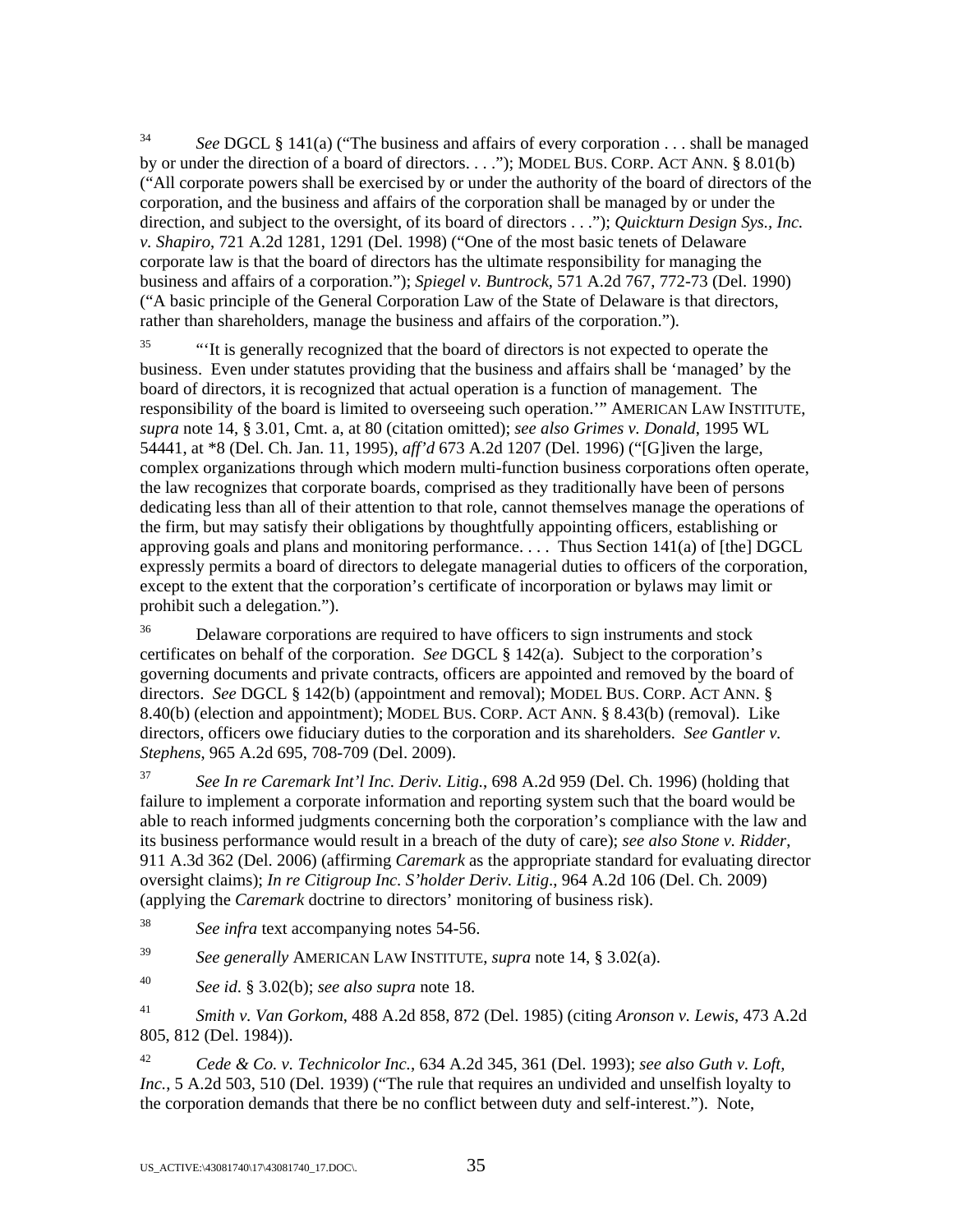however, that "the obligation to act in good faith does not establish an independent fiduciary duty that stands on the same footing as the duties of care and loyalty." *Stone*, 911 A.2d at 370.

<sup>43</sup> *See generally* Veasey & Di Guglielmo, *supra* note 8.

<sup>44</sup> "The determination of whether a business judgment is an informed one turns on whether the directors have informed themselves 'prior to making a business decision, of all material information reasonably available to them.'" *Van Gorkom*, 488 A.2d at 872 (quoting *Aronson*, 473 A.2d at 812); *see also* 8 Del. C. § 220(d) (director's right to corporate information); *Intrieri v. Avatex*, 1998 Del. Ch. WL 326608 (Del. Ch. June 12, 1998) (addressing same).

<sup>45</sup> Listing standards mandate that a majority of a public company's board of directors be "independent," *i.e.*, have no material relationships to the company and its management, as determined by the board of directors, within certain parameters set forth in the listing rules. *See NYSE Euronext Listed Company Manual*, *supra* note 22, § 303A.01 ("Listed companies must have a majority of independent directors."); *NASDAQ, Inc., Manual* § 5605(b)(1), *available at* http://nasdaq.cchwallstreet.com/main ("A majority of the board of directors must be comprised of independent directors as defined in Rule 4200."). Further, all members of a public company's audit committee are required to be independent under heightened standards of independence. *See*  Sarbanes-Oxley Act of 2002,  $\S 301$  (15 U.S.C.  $\S 78j-1(m)(3)$ ) ("Each member of the audit committee of the issuer shall be a member of the board of directors of the issuer, and shall otherwise be independent."); Exchange Act Rule 10a-3 (C.F.R. § 240.10a-3) (establishing heightened independence requirements for audit committee members); *see also NYSE Euronext Listed Company Manual*, *supra*, § 303A.06 ("Listed companies must have an audit committee that satisfies the requirements of Rule 10A-3 under the Exchange Act."); *NASDAQ, Inc., Manual*,  $supra$ , § 5605(c)(2)(A) (similar). In addition to audit oversight, certain key functions – executive compensation and director nomination and governance generally – are reserved by the listing rules to independent directors. *See NYSE Euronext Listed Company Manual*, *supra*, § 303A.05 (compensation committee "must be to have direct responsibility to: (A) review and approve corporate goals and objectives relevant to CEO compensation, evaluate the CEO's performance in light of those goals and objectives, and, either as a committee or together with the other independent directors (as directed by the board), determine and approve the CEO's compensation level based on this evaluation"); *NASDAQ, Inc., Manual*, *supra*, § 5605(d)(1) ("Compensation of the chief executive officer of the Company must be determined, or recommended to the Board for determination, either by: (A) Independent Directors constituting a majority of the Board's Independent Directors in a vote in which only Independent Directors participate; or (B) a compensation committee comprised solely of Independent Directors"); *NYSE Euronext Listed Company Manual*, *supra*, § 303A.04(a) ("Listed companies must have a nominating/corporate governance committee composed entirely of independent directors"); *NASDAQ, Inc., Manual*, *supra*, §§ 5605(e)(1) ("Director nominees must either be selected, or recommended for the Board's selection, either by: (A) Independent Directors constituting a majority of the Board's Independent Directors in a vote in which only Independent Directors participate, or (B) a nominations committee comprised solely of Independent Directors.").

<sup>46</sup> *Stone*, 911 A.2d at 370; *see also supra* note 37 (discussing the oversight duties of directors as embodied in the *Caremark* doctrine).

<sup>47</sup> *See supra* notes 37, 41-43 and accompanying text.

<sup>48</sup> The business judgment rule "presumes that 'in making a business decision the directors" of a corporation acted on an informed basis, in good faith, and in the honest belief that the action taken was in the best interests of the company.'" *In re Walt Disney Co. Derivative Litig*., 906 A.2d 27, 52 (Del. 2006) (quoting *Aronson*, 473 A.2d at 812)); *see also* William T. Allen et. al,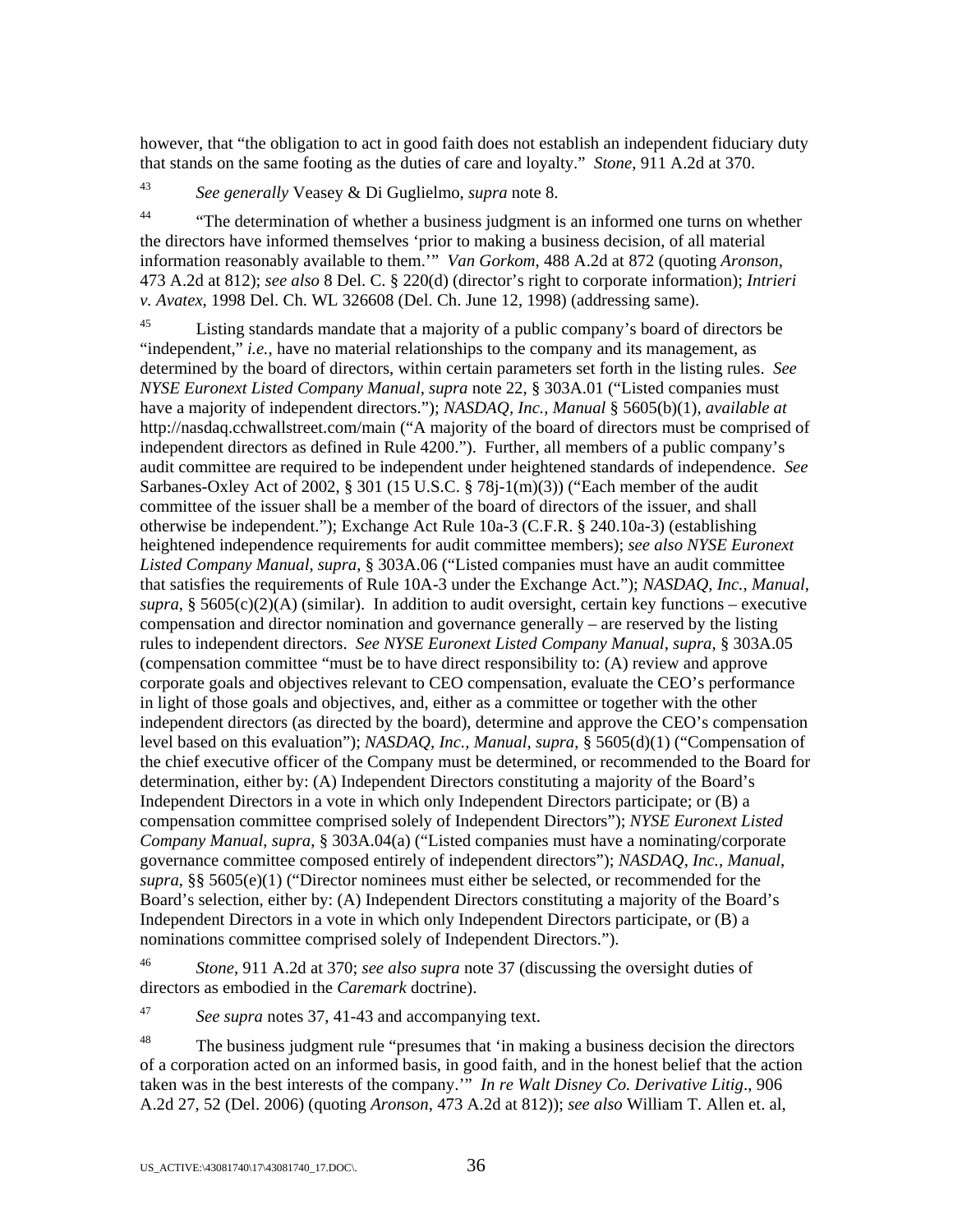*Function Over Form: A Reassessment of Standards of Review in Delaware Corporation Law*, 56 BUS. LAW. 1287, 1298 (2001) ("[A] standard formulation of the business judgment rule in Delaware is that it creates a presumption that (i) a decision was made by directors who (ii) were disinterested and independent, (iii) acted in subjective good faith, and (iv) employed a reasonable decision making process.").

 $^{49}$  Courts generally apply the "business judgment rule" in assessing the actions of directors. The rule protects and promotes the role of the board as the primary corporate decision-maker by preventing second-guessing of the decisions of independent and disinterested directors who "'acted on an informed basis, in good faith, and in the honest belief that the action taken was in the best interests of the company.'" *Disney*, 906 A.2d at 52 (quoting *Aronson*, 473 A.2d at 812). "The business judgment rule, as a standard of judicial review, is a common-law recognition of the statutory authority to manage a corporation that is vested in the board of directors." *MM Cos. v. Liquid Audio, Inc.*, 813 A.2d 1118, 1127 (Del. 2003). When a court invokes the business judgment rule presumption, director conduct is assessed not by looking at the outcome of a given decision, but instead by focusing on the board's process in reaching the decision. *See Paramount Comm'ns Inc. v. QVC Network, Inc.*, 637 A.2d 34, 45 n.17 (Del. 1994). The business judgment rule thus encourages good faith decision-making on matters that by their very nature entail risk taking. *See Gagliardi v. Trifoods Int'l*, *Inc.*, 683 A.2d 1049, 1052-53 (Del. Ch. 1996). "Where the party challenging the board's decision does allege and prove facts sufficient to overcome the business judgment rule presumption, the rule has no applicability and the challenged conduct is reviewed by the court to determine whether the conduct is fair to the corporation and its shareholders, with the burden of proof resting upon the directors who approved the transaction." I DENNIS J. BLOCK, NANCY E. BARTON & STEPHEN A. RADIN, THE BUSINESS JUDGMENT RULE: FIDUCIARY DUTIES OF CORPORATE DIRECTORS 28 (5th ed. 1998). Delaware courts have also crafted other standards of review in different contexts that displace the business judgment rule. *See generally Unocal Corp. v. Mesa Petroleum Co.*, 493 A.2d 946 (1985) (enhanced scrutiny for defensive measures); *MacAndrews & Forbes Holdings, Inc. v. Revlon, Inc.*, 506 A.2d 173 (Del. 1986) (duties attendant to a sale of control).

<sup>50</sup> *See* DGCL § 102(b)(7) (empowering, but not requiring, shareholders to adopt charter "provision[s] eliminating or limiting the personal liability of a director to the corporation or its stockholders for monetary damages" except for breaches of the duty of loyalty, acts and omission not in good faith, acts that involve violations of law, or in regards to any transaction from which the director derived an improper personal benefit); MODEL BUS. CORP. ACT ANN. § 2.02(b)(4) (permitting the articles of incorporation to include "a provision eliminating or limiting the liability of a director to the corporation or its shareholders for money damages for any action taken, or any failure to take any action, as a director, except liability for (A) the amount of a financial benefit received by a director to which the director is not entitled; (B) an intentional infliction of harm on the corporation or the shareholders; (C) a violation of section 8.33; or (D) an intentional violation of criminal law"); *see also* FLA. STAT. § 607.0831 (2009) (shielding directors from liability for any act or failure to act, unless the director engaged in a violation of criminal law; derived an improper personal benefit from a transaction, carelessly approved an unlawful dividend or other distribution, or (in a derivative or direct action by a shareholder) acted in "conscious disregard for the best interest of the corporation, or [engaged in] willful misconduct"). Delaware's General Assembly enacted Section 102(b)(7) in response to the threat of unlimited liability for breaches of the duty care arising from Delaware Supreme Court's decision in *Smith v. Van Gorkom*, 488 A.2d 858, 872 (Del. 1985). *See* Leo E. Strine et al., *Loyalty's Core Demand: The Defining Role of Good Faith in Corporation Law*, at 39, 42 (Feb. 26, 2009), Widener Law School Legal Studies Research Paper No. 09-13*,* Harvard Law &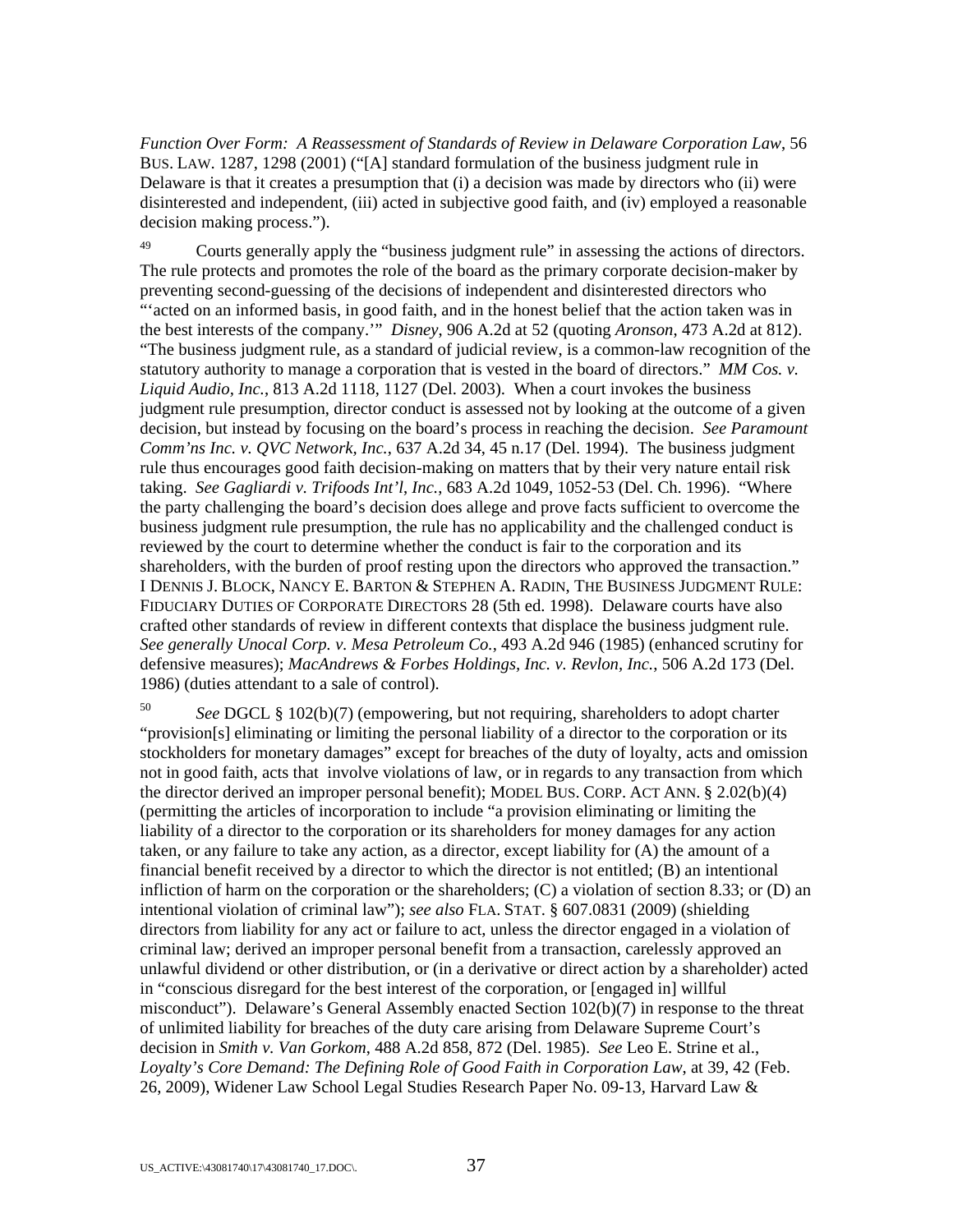Economics Discussion Paper No. 630, *available at* http://ssrn.com/abstract=1349971 (acknowledging same and discussing the drafting process surrounding that section).

<sup>51</sup> *See generally* II BLOCK, BARTON & RADIN, *supra* note 49, at 1851-55, 1980-84; *see also*  DGCL § 145 (indemnification and advancement); MODEL BUS. CORP. ACT ANN. §§ 8.50-8.59 (same); DGCL § 145(g) (director and officer insurance); MODEL BUS. CORP. ACT ANN. § 8.57 (same).

 $52$  For example, plaintiffs secured settlements that included payments by directors from their personal holdings in litigation arising out of the Enron and WorldCom scandals. *See* Bernard S. Black et al., *Outside Director Liability*, 58 STAN. L. REV. 1055, 1057-58, 1062-74 (2006) (describing Enron and WorldCom settlements and finding 13 cases of out-of-pocket payments by outside directors in a 25 year period).

<sup>53</sup> *Id*. at 1056.

<sup>54</sup> *Paramount Commc'ns, Inc. v. Time Inc.*, 571 A.2d 1140, 1142 n.2 (Del. 1990) (citing *Beard v. Elster*, 160 A.2d 731, 737 (Del. Ch. 1960)); *see also Paramount Commc'ns, Inc.*, 1989 WL 79880, at  $*30$  ("The corporation law does not operate on the theory that directors, in exercising their powers to manage the firm, are obligated to follow the wishes of a majority of shares. In fact, directors, not shareholders, are charged with the duty to manage to firm.").

<sup>55</sup> *Canal Capital Corp. v. French*, 1992 Del. Ch. WL 159008, at \*2 (Del. Ch. July 2, 1992) (quoting *Chapin v. Benwood Found., Inc.*, 402 A.2d 1205, 1210 (Del. Ch. 1979)); *see also Lehrman v. Cohen*, 222 A.2d 800, 808 (Del. 1966) ("It is settled, of course, as a general principle, that directors may not delegate their duty to manage the corporate enterprise.").

<sup>56</sup> *See supra* notes 54-55 and accompanying text.

<sup>57</sup> *See* SMITH, *supra* note 1, at 264-65.

<sup>58</sup> *See* BERLE & MEANS, *supra* note 1, at 76 (recognizing that as a consequence of unconcentrated share ownership, shareholders had relatively little incentive or power to hold the board and management accountable for their stewardship of the corporation).

<sup>59</sup> *See infra* text accompanying note 60.

<sup>60</sup> *See* BERLE & MEANS, *supra* note 1, at 66, 78, 82; *see also* LUCIAN A. BEBCHUK AND JESSE FRIED, PAY WITHOUT PERFORMANCE: THE UNFULFILLED PROMISE OF EXECUTIVE COMPENSATION 15 (2004) ("This diffuse ownership structure is the norm in the United States, though not in other countries") (citing Rafael La Porta et al., *Corporate Ownership Around the World*, 54 J. FIN. 471, 471-517 (1999)).

<sup>61</sup> *See generally* Douglas, *supra* note 1; MACE, *supra* note 1; Myles L. Mace, *Directors: Myth and Reality – Ten Years Later*, 32 RUTGERS L. REV. 293 (1979).

<sup>62</sup> *See* Harvard Business School, *Summit Report 2008: Global Governance* (October 13, 2008), at 2 (2008), *available at* http://www.hbs.edu/centennial/businesssummit/businesssociety/global-governance.pdf ("While Sarbanes-Oxley mandates a certain level of board independence, true independence is often lacking. Boards often feel a certain sense of 'deference and protectiveness' toward senior executives, said Mr. [Damon A.] Silvers, clouding objective analysis of troubling situations and fostering denial."); *see also* Laura Lin, *The Effectiveness of Outside Directors as a Corporate Governance Mechanism: Theories and Evidence*, 90 NW. U. L. REV. 898, 913-17 (1996) (discussing how chief executive officers may dominate independent directors).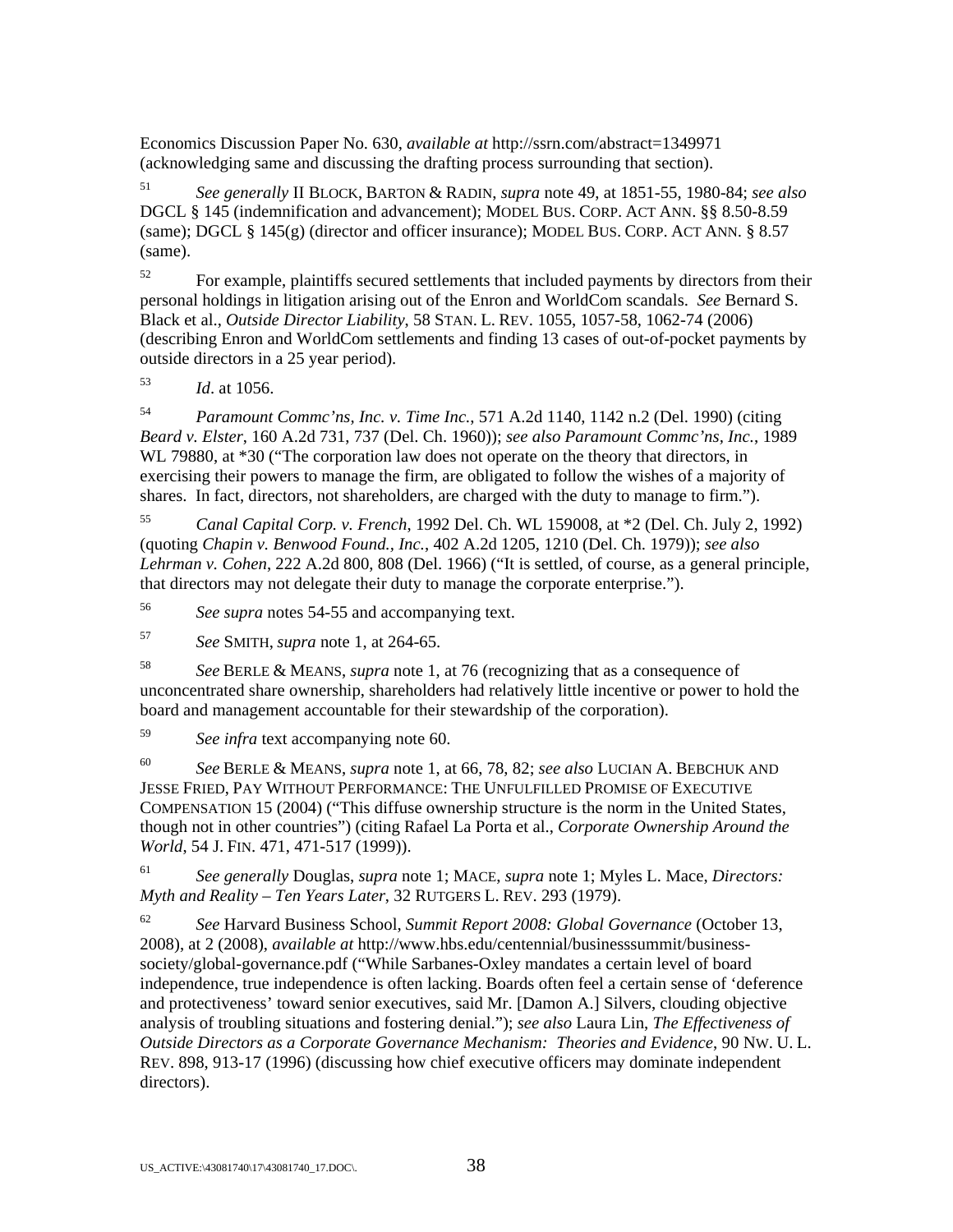<sup>63</sup> *See infra* notes 64-79 and accompanying text.

<sup>64</sup> *See supra* note 37 and accompanying text.

<sup>65</sup> *See* AMERICAN BAR ASSOCIATION COMMITTEE ON CORPORATE LAWS, THE CORPORATE DIRECTORS GUIDEBOOK (originally published 1994; current edition 2007, *available at* 62 BUS. LAW. 1482 (2007)) (identifying boardroom practices and procedures that support and promote effective director involvement); General Motors Board of Directors, Corporate Governance Guidelines (originally adopted 1994) (board policy regarding governance practices relating to board and committee independence, independence standards, executive sessions and board evaluation); NATIONAL ASSOCIATION OF CORPORATE DIRECTORS (NACD), REPORT OF THE NACD BLUE RIBBON COMMISSION ON DIRECTOR PROFESSIONALISM (originally published 1996; current edition 2005) (advocating that boards "establish[] a governance committee, creat[e] independent leadership roles, influenc[e] board and committee agendas, determine[e] effective independent selection and compensation methods, require[e] stock ownership, establish[] an evaluation process, hold<sup>[]</sup> 'executive sessions' of the independent directors, and access<sup>[]</sup> independent advice"); Teachers Insurance and Annuity Association–College Retirement Equities Fund, TIAA-CREF Policy Statement on Corporate Governance (1997, most recently revised March 2007); THE BUSINESS ROUNDTABLE, STATEMENT ON CORPORATE GOVERNANCE (1997, revised as "Principles of Corporate Governance" in 2002, and subsequently revised in 2005) (similar); California Public Employees' Retirement System, Corporate Governance Principles and Guidelines – United States (1998, most recently revised and renamed "Core Principles of Accountable Corporate Governance" in 2009) (similar); Council of Institutional Investors, Corporate Governance Policies (1998, most recently revised May 2009) (similar); *see generally*  AMERICAN BAR ASSOCIATION, REPORT OF THE AMERICAN BAR ASSOCIATION TASK FORCE ON CORPORATE RESPONSIBILITY 31 (2003) (the "Cheek Report"), *available at* http://www.abanet.org/ buslaw/corporateresponsibility/finalreport.pdf ("The board of directors of a public corporation must engage in active, independent and informed oversight of the corporation's business and affairs, including its senior management. . . . In order to improve the effectiveness of such oversight, the board of directors of a public corporation should adopt governance principles [that, among other things,] establish and preserve the independence and objectivity of directors by eliminating disabling conflicts of interest and undue influence or control by the senior management of the corporation").

66 For a discussion of a principles-based approach to governance best practices, see National Association of Corporate Directors (NACD), *Key Agreed Principles to Strengthen Corporate Governance for U.S. Publicly Traded Companies* (2009), *available at* https://secure.nacdonline.org/StaticContent/StaticPages/DM/NACDKeyAgreedPrinciples.pdf.

<sup>67</sup> *See generally* Spencer Stuart, *Spencer Stuart Board Index* (2008), *available at*  http://content.spencerstuart.com/sswebsite/pdf/lib/SSBI\_08.pdf; NACD, *2008 NACD Public Company Governance Survey* (2008); Korn/Ferry Int'l, *34th Annual Board of Directors Study* (2008), *available at* http://www.kornferry.com/Publication/9955.

68 *See* Spencer Stuart, *supra* note 67, at 8.

69 *See* NACD, *supra* note 67, at 24 (reporting that 49.2% of respondent boards have retained a search firm to seek qualified board candidates and finding that a larger proportion of those boards who hired search firms rated their director recruitment to be effective (80.6% vs. 59.1%)).

70 *See* Spencer Stuart, *supra* note 67, at 15.

 $71$  *See id.* at 11.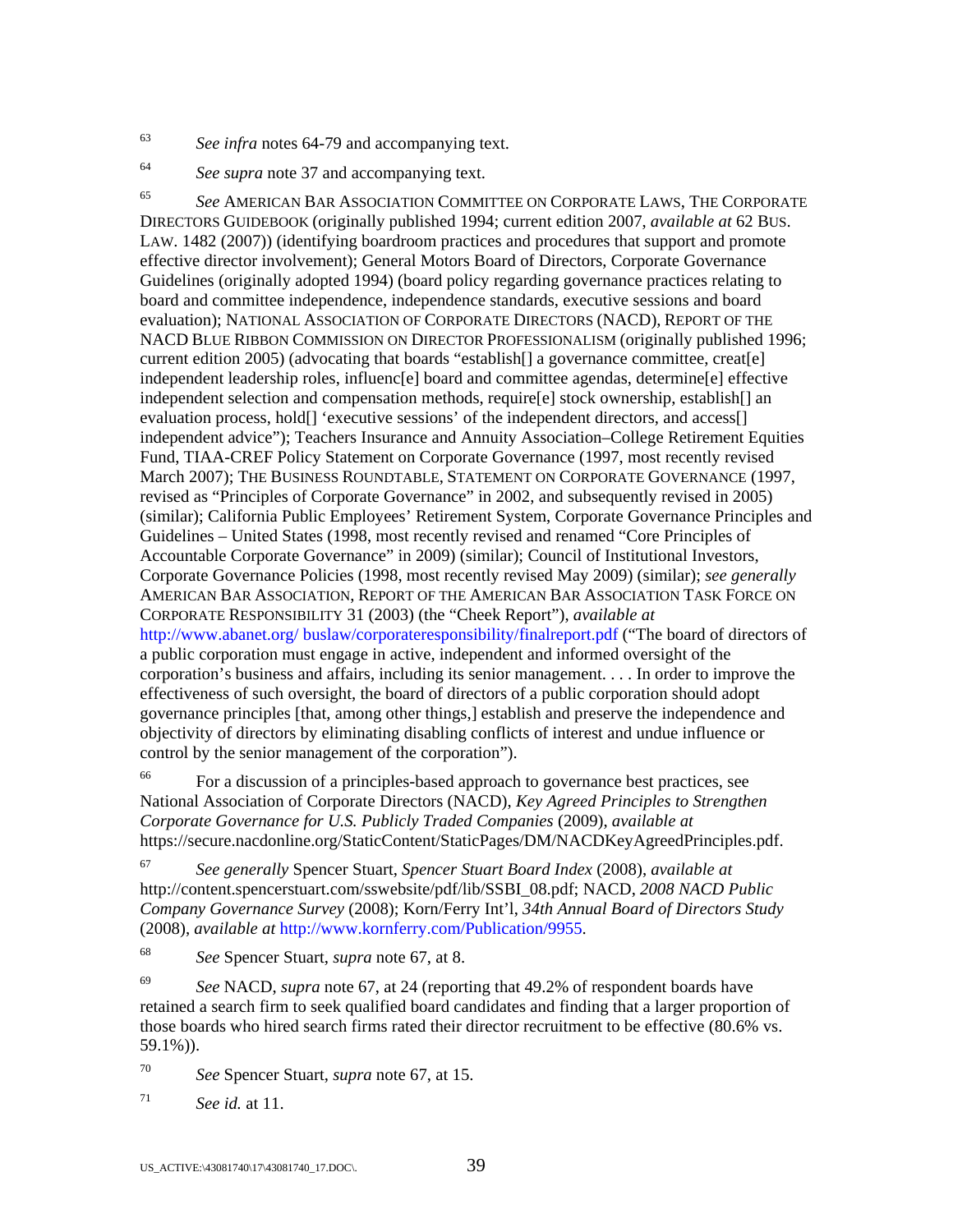72 *See* Korn/Ferry Int'l, *supra* note 67, at 7.

73 *See* Spencer Stuart, *supra* note 67, at 12.

74 *See* NACD, *supra* note 67, at 32.

75 *See* Spencer Stuart, *supra* note 67, at 24 ("On average, boards meet 8.7 times per year, up from 7.8 in 2003 and 7.0 in 1998.").

76 *See id*.

77 *See id*. at 20-21; *see also* The Millstein Center for Corporate Governance and Performance, *Policy Briefing No. 4: Chairing the Board – The Case for Independent Leadership in Corporate North America* (2009), *available at* http://millstein.som.yale.edu/2009%2003% 2030%20Chairing%20The%20Board%20final.pdf ("A RiskMetrics study, expanded to include S&P Mid and SmallCap companies, shows the appointment of independent non-executive chairmen to be slightly higher at 23% and 27% respectively for 2008, a cumulative increase of 17% from 2006 for the S&P 1500.") (citing *Board Practices: Trends in Board Structure at S&P 1500 Companies*, Risk-Metrics Group Issues Report (December 17, 2008)).

78 *See* Spencer Stuart, *supra* note 67, at 24.

79 *See* NACD, *supra* note 67, at 47-51.

<sup>80</sup> *See* Chuck Lucier et al., *The Era of the Inclusive Leader*, STRATEGY + BUSINESS, Summer 2007, at 3, *available at* http://www.boozallen.com/media/file/Era\_of\_the\_ Inclusive\_Leader\_.pdf.

<sup>81</sup> *See* Claudia H. Allen, *Study of Majority Voting in Director Elections* (Nov. 12, 2007), *available at* http://www.ngelaw.com/files/upload/majoritystudy111207.pdf; *see also* The Corporate Library Analyst Alert (December 2008) (noting that as of December 2008, 67.9% of S&P 500 companies had either changed to an actual majority vote standard (49.5%) or, while retaining plurality voting, had adopted board polices requiring directors to resign if they did not receive a majority of votes in support of election (18.4%)).

82 Georgeson, *2008 Annual Corporate Governance Review*, at 4, *available at* http://www.georgeson.com/usa/flash\_viewer.html.

<sup>83</sup> *See* Press Release, Pfizer Inc., Pfizer Board of Directors to Initiate Face-to-Face Meetings with Company's Institutional Investors on Corporate Governance Policies and Practices (June 28, 2007), *available at* http://mediaroom.pfizer.com/portal/site/pfizer/?ndmViewId=news\_ view&newsId=20070628005559&newsLang=en; United Health Group, Inc., Board of Directors Communication Policy (Feb. 3, 2009), *available at* http://www.unitedhealthgroup.com/about/ 2009/BoardShareholderCommunicationPolicy0209.pdf; Elizabeth Judd, *The Lost Art of Communication*, *Corp. Sec'y Mag*. (Apr. 2008), *available at* http://www.shareholderforum.com/ Reference/20080400\_CorporateSecretary.htm (discussing, among others, Home Depot).

<sup>84</sup> *See, e.g.*, Carol Bowie, *Schering-Plough Will Survey Shareholders on Pay*, RiskMetrics Group: Risk & Governance Blog (Oct. 29, 2008), *available at* http://blog.riskmetrics.com/2008/ 10/scheringplough\_will\_survey\_sha.html.

85 *See supra* note 62; *see also* Proposed Shareholder Bill of Rights, § 2 ("[W]ithin too many of the Nation's most important businesses and financial institutions, both executive management and boards of directors have failed in their most basic duties, including to enact compensation policies that are linked to the long-term profitability of their institutions, to appropriately analyze and oversee enterprise risk, and most importantly, to prioritize the long-term health of their firms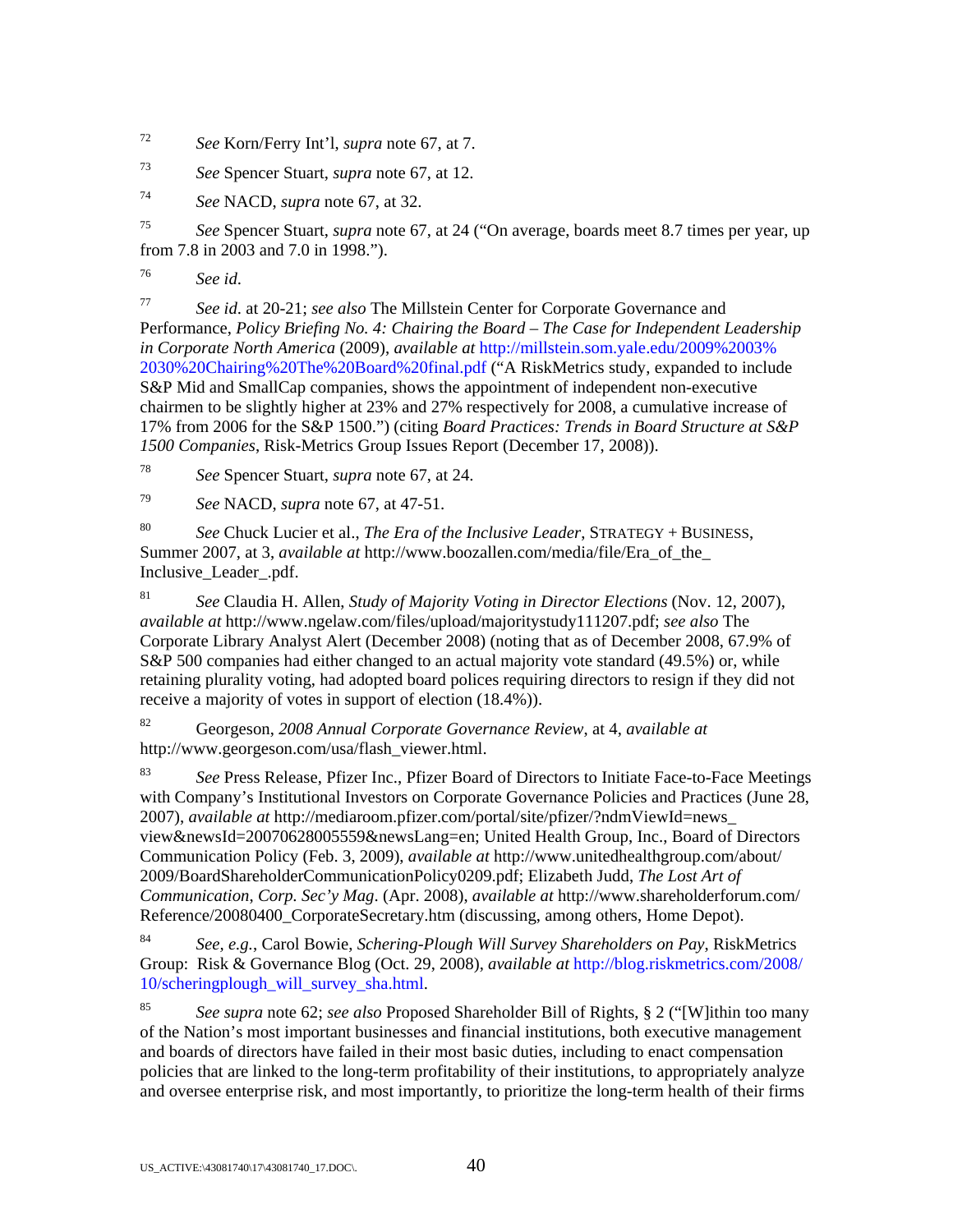and their shareholders"); *id*. ("a key contributing factor to such failure was the lack of accountability of boards to their ultimate owners, the shareholders").

86 *See, e.g.*, Timothy F. Geithner, Secretary, United States Department of the Treasury, Written Testimony before the Committee on Financial Services, U.S. House of Representatives (March 26, 2009), *available at* http://www.ustreas.gov/press/releases/tg71.htm ("The current crisis had many causes. Two decades of sustained economic growth bred widespread complacency among financial intermediaries and investors. . . . The rising market hid Ponzi schemes and other flagrant abuses that should have been detected and eliminated. In that environment, institutions and investors looked for higher returns by taking on greater exposure to the risk of infrequent but severe losses. A long period of home price appreciation encouraged borrowers, lenders, and investors to make choices that could only succeed if home prices continued to appreciate. We had a system under which firms encouraged people to take unwise risks on complicated products, with ruinous results for them and for our financial system. Market discipline failed to constrain dangerous levels of risk-taking throughout the financial system. New financial products were created to meet demand from investors, and the complexity outmatched the risk-management capabilities of even the most sophisticated financial institutions. Financial activity migrated outside the banking system, relying on the assumption that liquidity would always be available. Regulated institutions held too little capital relative to the risks to which they were exposed. And the combined effects of the requirements for capital, reserves and liquidity amplified rather than dampened financial cycles. This worked to intensify the boom and magnify the bust. Supervision and regulation failed to prevent these problems. There were failures where regulation was extensive and failures where it was absent. Regulators were aware that a large share of loans made by banks and other lenders were being originated for distribution to investors through securitizations, but they did not identify the risks caused by explosive growth in complex products based on these products. Investment banks, large insurance companies, finance companies, and the GSEs were subject to only limited oversight on a consolidated basis, despite the fact that many of those companies owned federally insured depository institutions or had other access to explicit or implicit forms of support from the government. Federal law allowed many institutions to choose among regulatory regimes for consolidated supervision and, not surprisingly, they avoided the stronger regulatory authority applicable to bank holding companies. Those companies and others were highly leveraged or used short-term borrowing to buy long-term assets, yet lacked strong federal prudential regulation and routine access to central bank liquidity. And while supervision and regulation failed to constrain the build up of leverage and risk, the United States came into this crisis without adequate tools to manage it effectively."); RICHARD A. POSNER, A FAILURE OF CAPITALISM: THE CRISIS OF '08 AND THE DESCENT INTO DEPRESSION (2009); Joseph E. Stiglitz, *Capitalist Fools*, VANITY FAIR, January 2009, at 48; Ben Steverman and David Bogoslaw, *The Financial Crisis Blame Game, Business Week Online* (October 20, 2008), *available at* http://www.businessweek.com/investor/content/oct2008/ pi20081017\_950382.htm?chan=investing\_investing+index+page\_top+stories. Congress has established a commission to explore the underlying causes of the financial crisis. *See* Fraud Enforcement and Recovery Act of 2009, § 5(a), Pub. L. No. 111-21 (S. 386) (creating Financial Crisis Inquiry Commission "to examine the causes, domestic and global, of the current financial and economic crisis in the United States"); *see also* John D. McKinnon & Corey Boles, *Panel Set For Probe Into Crisis*, WALL ST. J., July 16, 2009, at A5 (reporting on the appointment of members to Financial Crisis Inquiry Commission).

 $87$  A number of factors have contributed to the shift in shareholding from individuals to institutions, including the growth in pension plans and the adoption in 1974 of a requirement that private defined-benefit pension plans fund their obligations with a diversified securities portfolio, the growth of defined contribution plans, and the final repeal in 1999 of the Glass Steagall Act by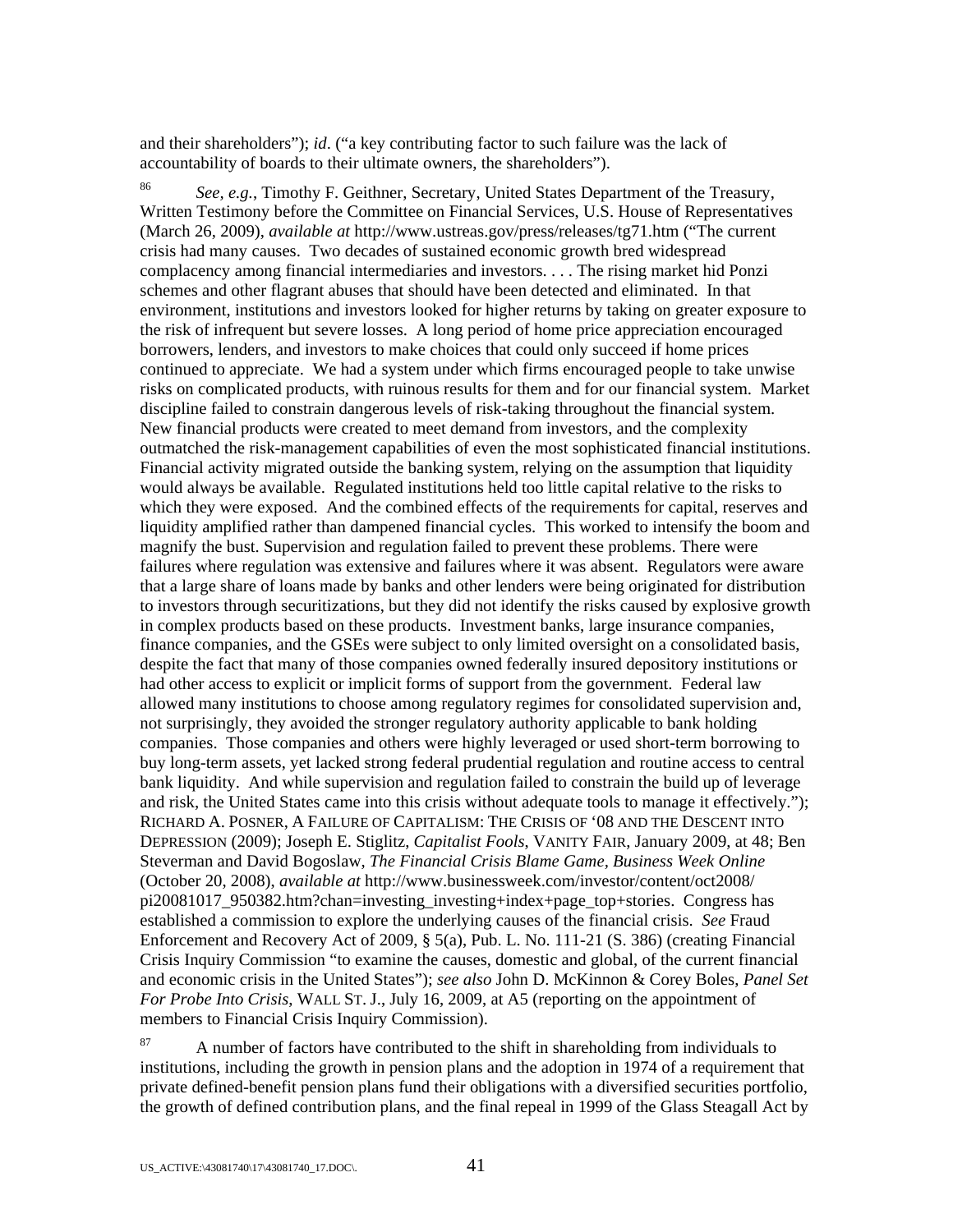the Gramm-Leach-Bliley Financial Modernization Act that ended the restrictions on direct ownership of equity by banks and insurance companies. *See* 29 U.S.C. § 1104(a)(1)(C) (Employee Retirement Income Security Act of 1974) (imposing on trustees of covered plans a duty of diversification "so as to minimize the risk of large losses"); *see also* Jeffrey N. Gordon, *Employees, Pensions, and the New Economic Order*, 97 COLUM. L. REV. 1519, 1528 (1997); Christopher M. Bruner, *The Enduring Ambivalence of Corporate Law*, 59 ALA. L. REV. 1385, 1433-34 (2008); Shlomo Benartzi et al., *The Law and Economics of Company Stock in 401(k) Plans*, 50 J. LAW & ECON. 45, 47 (2007); Strine, *supra* note 26, at 1081-82 ("[M]ost Americans have become what I call forced capitalists, people who earn most of their wealth through their labor, but who are required to provide for their retirement by giving substantial portions of their income to financial intermediaries for investment in the stock market."); Strine, *supra* note 1, at 5 (2007) ("For powerful reasons, this class of investors invests in the market primarily through intermediaries.").

<sup>88</sup> *See* CAROLYN K. BRANCATO & STEPHAN RABIMOV, THE CONFERENCE BOARD, THE 2008 INSTITUTIONAL INVESTMENT REPORT: TRENDS IN INSTITUTIONAL INVESTOR ASSETS AND EQUITY OWNERSHIP OF U.S. CORPORATIONS 20 (Table 10) (Sept. 2008) (noting, based on values of total outstanding equity from The Board of Governors of the Federal Reserve System, that institutional investors accounted for just 6.1% of equity ownership in 1950).

<sup>89</sup> *See id.* (noting that institutional investors accounted for 66.3% of equity ownership in 2006).

<sup>90</sup> *See* John C. Bogle, *Reflections on "Toward Common Sense and Common Ground?"*, 33 IOWA J. CORP. L. 31, 31 (2007).

<sup>91</sup> *See* Investment Company Institute, *2009 Investment Company Factbook* (49th ed.), at 11, *available at* http://www.icifactbook.org/pdf/2009\_factbook.pdf.

 $^{92}$  In 2006, public pension funds accounted for 10% of the total United States equity market, up dramatically from 2.9% in 1980. *See* BRANCATO & RABIMOV, *supra* note 88, at 22 (Table 13). "[N]ot only are the 'activist' state and local [pension] investors increasing their relative share of total institutional and pension fund assets, but they are also devoting a relatively larger share of their assets to equities, which can be used as a basis for proxy voting to further their corporate governance agendas." *Id*. at 4.

<sup>93</sup> *See id.* at 27-28 (Tables 19, 21).

<sup>94</sup> *See supra* note 58 and accompanying text; *see also* Bernard S. Black, *Agents Watching Agents: The Promise of Institutional Investor Voice*, 39 UCLA L. REV. 811, 815 (1992) ("The case for institutional oversight, broadly speaking, is that product, capital, labor, and corporate control market constraints on managerial discretion are imperfect, corporate managers need to be watched by someone, and the institutions are the only watchers available."); Randall S. Thomas, *The Evolving Role of Institutional Investors in Corporate Governance and Corporate Litigation*, 61 VAND. L. REV. 299, 300 (2008) ("Beginning in the early 1990s, institutional investor shareholder activism was praised as a promising means of reducing managerial agency costs. The theory was simple: if shareholder monitoring could limit managers' divergence from the goal of shareholder wealth maximization, then institutional shareholders were well positioned to act as effective monitors. Institutions held larger blocks of stock than most other investors and collectively held well over fifty percent of the stock of most large public companies. Acting together, these shareholders would have the power and the incentives to push for good corporate governance and to nudge managers to pursue wealth-maximizing strategies.") (footnote omitted).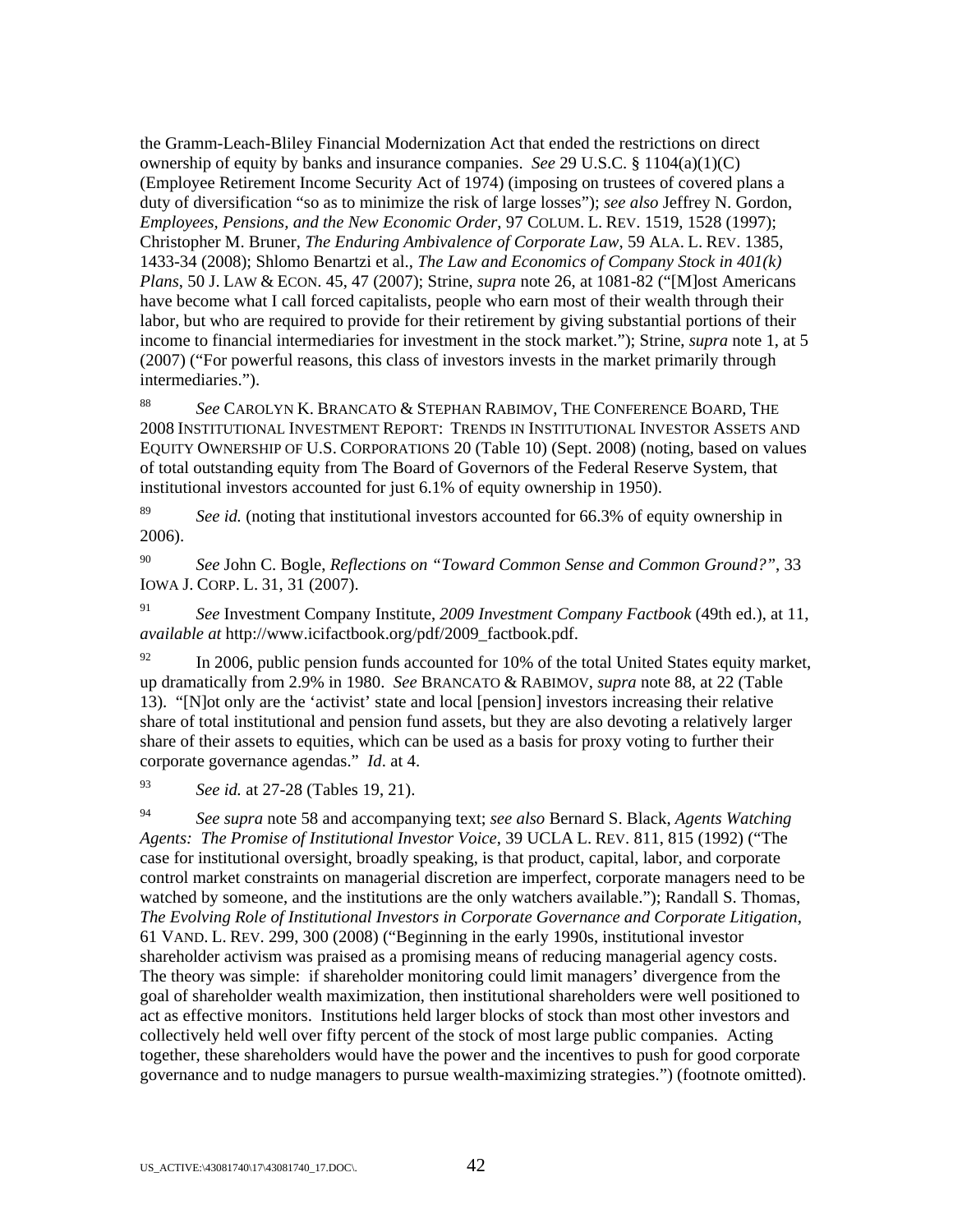95 *See generally* Robert C. Illig, *What Hedge Funds Can Teach Corporate America: A Roadmap for Achieving Institutional Investor Oversight*, 57 AM. U. L. REV. 225 (2007); John C. Coffee, Jr., *Liquidity Versus Control: The Institutional Investor as Corporate Monitor*, 91 COLUM. L. REV. 1277, 1336 (1991); Alfred F. Conard, *Beyond Managerialism: Investor Capitalism?*, 22 U. MICH. J.L. REFORM 117, 175-76 (1988); Black, *Agents Watching Agents*, *supra* note 94, at 815; *but see* Bainbridge, *Case for Limited Shareholder Voting Rights*, *supra*  note 1, at 630 (collecting sources and opining that this conclusion was erroneous "[b]ecause institutional investors generally are profit maximizers, they will not engage in an activity whose costs exceed its benefits;" "[e]ven ardent proponents of institutional investor activism concede that institutions are unlikely to be involved in day-to-day corporate matters;" "[i]nstead, they are likely to step in only where there are serious long-term problems").

<sup>96</sup> *See* Anabtawi & Stout, *Fiduciary Duties for Activist Shareholders*, *supra* note 1, at 1276 ("Institutional investors are in a much more favorable position to play an activist role in corporate governance than dispersed individual investors are. Although many pension and mutual funds rely on relatively passive stockpicking strategies, especially when they hold highly diversified portfolios, a number of prominent institutional investors – including both mutual funds like Fidelity and Vanguard and pension funds like CalPERS – have emerged as activist investors willing to mount public relations campaigns, initiate litigation, and launch proxy battles to pressure corporate officers and directors into following their preferred business strategy.").

<sup>97</sup> *See* SEC Rel. No. 34-57172; IC-28124; Electronic Shareholder Forums (January 25, 2008) (17 CFR Part 240), *available at* http://www.sec.gov/rules/final/2008/34-57172.pdf. The internet is a particularly powerful tool for shareholders to coordinate efforts and also for the delivery of information about corporate performance and governance. United States public corporations must file their proxy statements electronically with the SEC, post filings on a public website and provide shareholders with the option of "paper delivery" or "notice and access." *See*  SEC Rel. Nos. 34-56135; IC-27911; Shareholder Choice Regarding Proxy Materials (Aug. 1, 2007) (17 CFR Part 240), *available at* http://www.sec.gov/rules/final/2007/34-56135.pdf; *see also* Raymond A. Be, Statement by SEC Staff: Opening Statement of the Division of Corporation Finance at the SEC Open Meeting (June 20, 2007), *available at* http://sec.gov/news/speech/ 2007/spch062007rab.htm (discussing same). By lowering the costs associated with corporate monitoring and the adoption of certain activist strategies, particularly proxy fights, advances in information technology enable shareholders to take a more active role in matters of corporate governance. *See* Jeffrey N. Gordon, *Proxy Contests in an Era of Increasing Shareholder Power: Forget Issuer Proxy Access and Focus on E-Proxy*, 61 VAND. L. REV. 475, 487-90 (2008); Henry T. C. Hu & Jay L. Westbrook, *Abolition of the Corporate Duty to Creditors*, 107 COLUM. L. REV. 1321, 1387 n.242 (2007); Ethan G. Stone, *Robert Clark's Corporate Law: Twenty Years of Change: Business Strategists and Election Commissioners: How the Meaning of Loyalty Varies with the Board's Distinct Fiduciary Roles*, 31 IOWA J. CORP. L. 893, 917 n.106 (2006); Douglas R. Cole, *E-Proxies For Sale? Corporate Vote-Buying In The Internet Age*, 76 WASH. L. REV. 793, 812-13 (2001); *see generally* Donald C. Langevoort, *Information Technology and the Structure of Securities Regulation*, 98 HARV. L. REV. 747 (1985).

 $^{98}$  Regulations adopted in 2003 obligate certain funds to publicly disclose how they vote in corporate elections and also require funds to adopt written policies and procedures to help ensure that proxies are voted in the best interests of clients. *See* 17 C.F.R. § 270.30b1-4 (requiring registered management investment companies to file an annual report "containing the registrant's proxy voting record for the most recent twelve-month period ended June 30"); 17 C.F.R. § 275.206(4)-6 (requiring investment advisors to "[a]dopt and implement written policies and procedures that are reasonably designed to ensure that you vote client securities in the best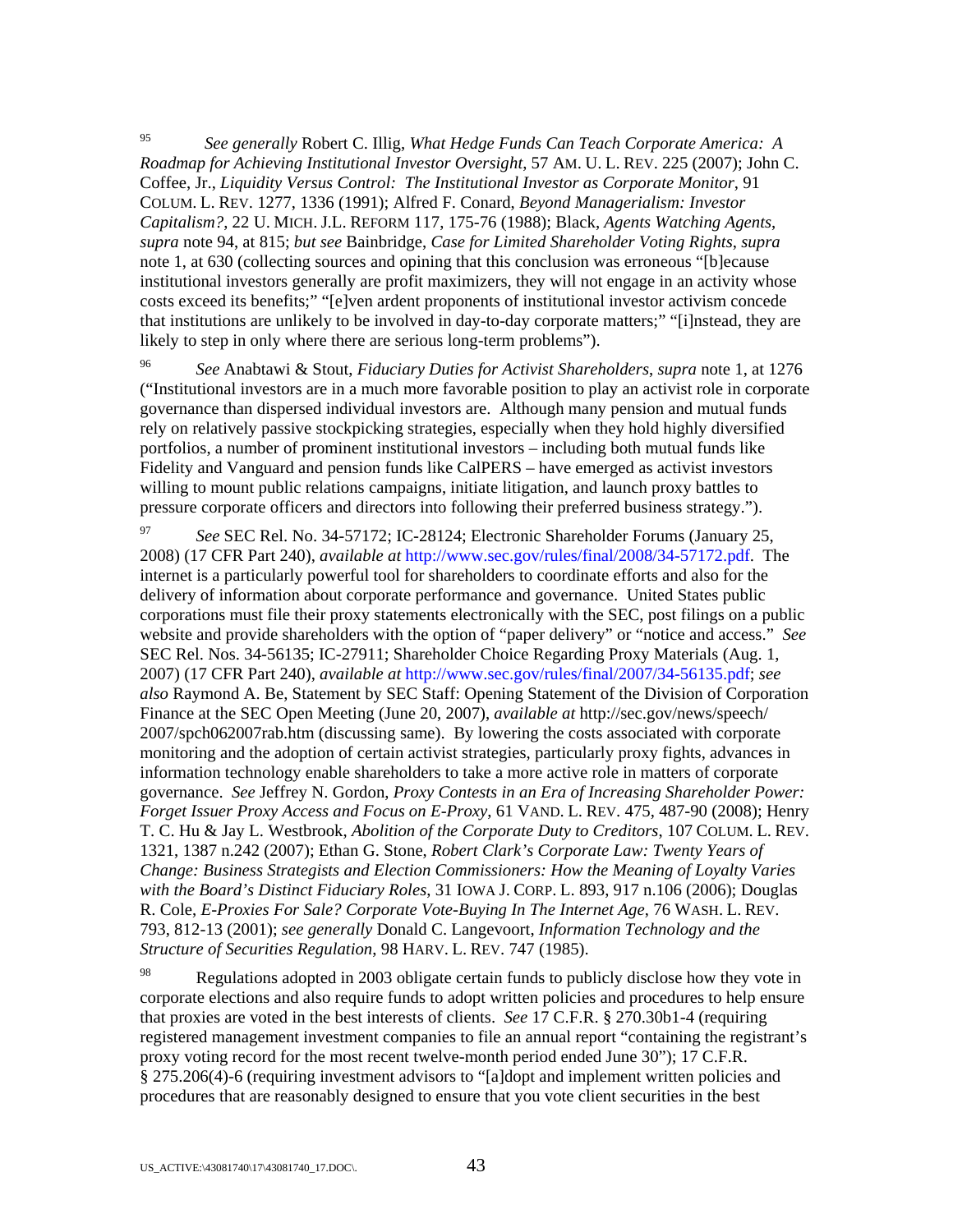interest of clients," "[d]isclose to clients how they may obtain information . . . about how you voted with respect to their securities," and "[d]escribe to clients your proxy voting policies and procedures and, upon request, furnish a copy of the policies and procedures to the requesting client"). In addition, ERISA has long been interpreted to impose fiduciary obligations on ERISA trustees to vote proxies for stocks held by ERISA retirement and pension plans. *See* Letter from Alan D. Lebowitz, Deputy Assistant Secretary, United States Department of Labor, to Helmuth Fandl, Chairman of the Retirement Board, Avon Products, Inc. (Feb. 23, 1988), *reprinted in* 15 Pens. Rep. (BNA) No. 9, at 391 (Feb. 29, 1988).

<sup>99</sup> *See* 17 C.F.R. § 275.206(4)-6(c) ("[d]escribe to clients your proxy voting policies and procedures and, upon request, furnish a copy of the policies and procedures to the requesting client").

<sup>100</sup> Many institutional investors purchase advice from proxy advisory services, such as RiskMetrics/ISS, Glass Lewis and Proxy Governance. *See* Lucian A. Bebchuk, *The Case For Shareholder Access: A Response To The Business Roundtable*, 55 CASE W. RES. L. REV. 557, 564 (2005) ("Confronting the need to make voting decisions in numerous companies, such institutional investors do not make case-by-case decisions. Rather, they largely follow voting guidelines that they develop either on their own or by using the guidelines of Institutional Shareholder Services (ISS) or some other proxy service."). Proxy advisory services are perceived as having significant influence over the voting practices of institutional investors. *See id.* ("ISS, the currently leading proxy advisory service, is viewed as having pervasive influence on the voting decisions of many institutional investors."); *see also* Letter from Henry A. McKinnell, Chairman, The Business Roundtable, to Jonathan Katz, Secretary, United States Securities and Exchange Commission (Dec. 22, 2003), at 29, *available at* http://www.sec.gov/rules/proposed/ s71903/s71903-381.pdf ("Benefit plans and other institutional investors rely heavily on these proxy voting guidelines, often refusing even to *discuss* the merits of particular proposals with management. These investors typically do not review individual shareholder proposals on a company-by-company basis and do not consider the effectiveness or ineffectiveness of a company's proxy process when casting their vote. In fact, they seldom deviate from ISS or other voting guidelines regardless of a company's position, circumstances, or responsiveness to shareholders.").

<sup>101</sup> *See supra* notes 24, 26.

<sup>102</sup> *See generally* SEC Rel. Release No. 33-6962; 34-31327; IC-19032; Executive Compensation Disclosure (October 16, 1992) (17 CFR Parts 228, 229, 240 and 249), *available at* http://content.lawyerlinks.com/default.htm#http://content.lawyerlinks.com/library/sec/ sec\_releases/33-6962.htm.

 $103$  Delaware and many other states provide that directors shall be elected by a plurality of the vote unless otherwise provided in a corporation's certificate of incorporation or bylaws. *See*  DGCL § 216 ("Directors shall be elected by a plurality of the votes of the shares present in person or represented by proxy at the meeting and entitled to vote on the election of directors."); MODEL BUS. CORP. ACT § 7.28(a) ("Unless otherwise provided in the articles of incorporation, directors are elected by a plurality of the votes cast by the shares entitled to vote in the election at a meeting at which a quorum is present."). Under a plurality system, a candidate is elected to a board seat if he or she receives the largest number of votes cast for that seat. In uncontested elections in which the only candidates on the ballot are those proposed by the corporation, a director can be elected even if only a small percentage of the shares are voted in his or her favor. In recent years, a number of shareholder groups have successfully persuaded corporations to amend their certificates of incorporation or bylaws and/or to adopt policies to require that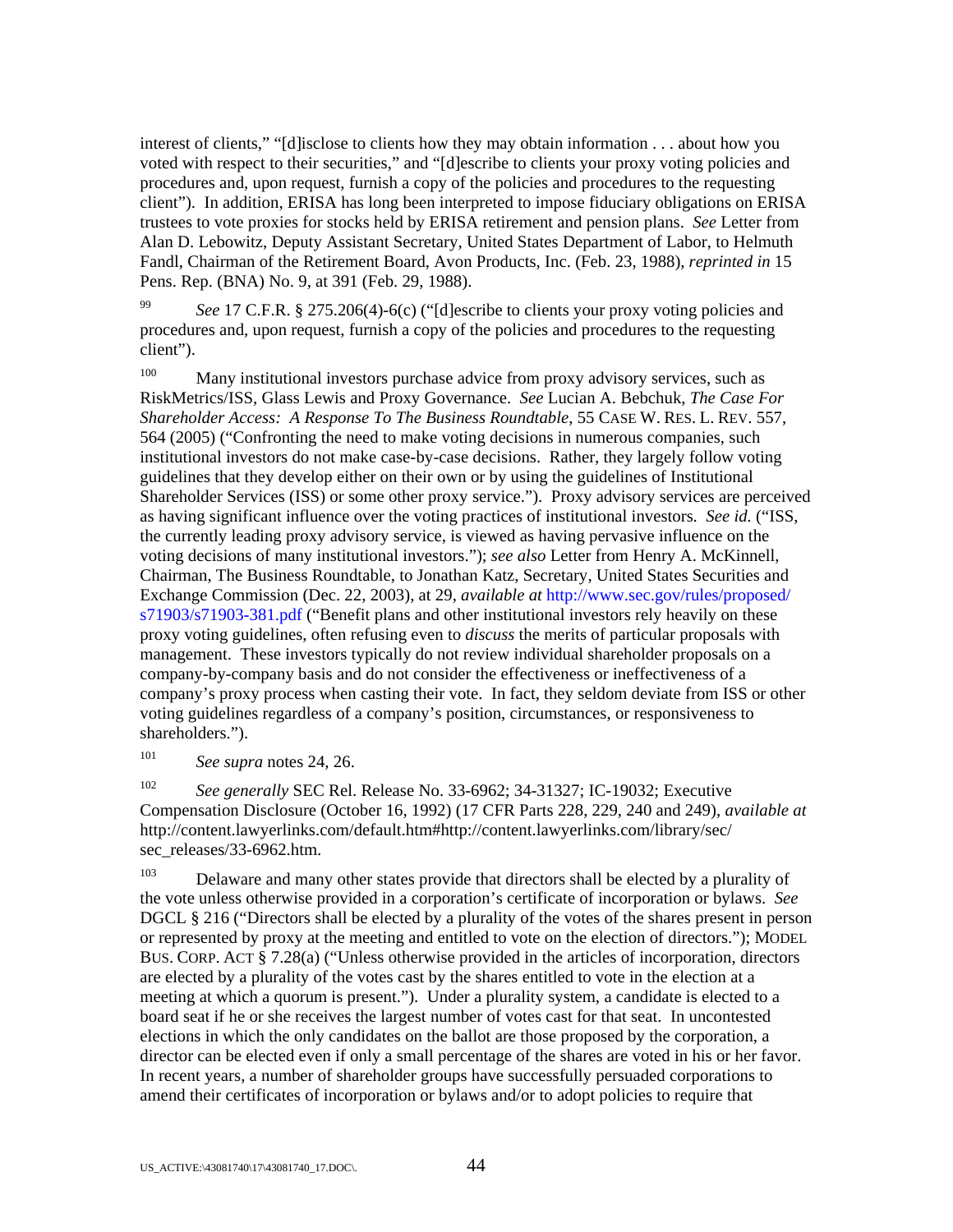individuals must receive a majority of the votes cast in order to be elected as directors. A number of shareholder groups have recently also successfully persuaded corporations and state legislatures to adopt provisions that would require director nominees to receive a majority of the votes cast (or a majority of all the votes that could be cast by all outstanding voting securities) in order to be elected. *See* Proposed Shareholder Empowerment Act, § 2; E. Norman Veasey, *The Stockholder Franchise is Not a Myth: A Response To Professor Bebchuk*, 93 VA. L. REV. 811, 814 (2007) (citing, *inter alia*, Claudia H. Allen, *supra* note 81); Rosanna Landis Weaver, 2007 Preview: Board Elections, *available at http://blog.riskmetrics.com/2007/01/2007\_preview\_ board\_electionssu.html#more* (citing as examples from the 2007 proxy season Bank of America, Deere, General Electric, Kimberly-Clark, Lehman Brothers Holdings, Textron, Walt Disney, First Data, Schering-Plough, Zimmer Holdings, Chubb, Pitney Bowes, Humana, Qwest Communications, AT&T, Bristol-Myers Squibb, Lexmark, Cummins, and McKesson); Allen, *supra* note 81 (observing that states that have addressed majority voting include: California, Delaware, Nevada, North Dakota, Ohio, Utah, Virginia and Washington and that states that permit such contingent, irrevocable resignations include: Delaware, Maine, Texas, Utah and Virginia).

<sup>104</sup> *See* SEC Release No. 34-60215, Self-Regulatory Organizations; New York Stock Exchange LLC; Order Approving Proposed Rule Change, as modified by Amendment No. 4, to Amend NYSE Rule 452 and Corresponding Listed Company Manual Section 402.08 to Eliminate Broker Discretionary Voting for the Election of Directors, Except for Companies Registered under the Investment Company Act of 1940, and to Codify Two Previously Published Interpretations that Do Not Permit Broker Discretionary Voting for Material Amendments to Investment Advisory Contracts with an Investment Company (July 1, 2009), *available at* http://www.sec.gov/rules/sro/nyse/2009/34-60215.pdf.

<sup>105</sup> *See* David J. Berger & Kenneth M. Murray, *Practitioner Note: As the Market Turns: Corporate Governance Litigation in an Age of Stockholder Activism*, 5 N.Y.U. J. L. & BUS. 207, 211 (2009) ("[H]edge funds and stockholder activists have also developed sophisticated public relations strategies to express their views to stockholders and to challenge boards. For example, Carl Icahn maintains a blog, and many of the most active hedge fund managers have developed relationships with the media, earning well-deserved reputations for giving colorful, newsworthy quotes.") (footnote omitted).

<sup>106</sup> *See* DANIEL A. NEFF, TAKEOVER LAW AND PRACTICE 2008, at 15 (5th Annual Institute on Corporate, Securities and Related Aspects of Mergers & Acquisitions) (Sept. 2008) ("[S]hareholder proposals to repeal staggered boards have become common in recent years, and the vast majority receive the support of a majority of the votes cast. . . . Currently only 35% of S&P 500 companies have a staggered board, according to SharkRepellent.net figures, down from almost 60% earlier this decade."); *see also id*. at 70 ("[R]ecent trends in shareholder activism, as well as the ability of a board to adopt a rights plan on short notice in response to a specific threat, have led to a marked decrease in the prevalence of [shareholder rights] plans; . . . today, perhaps 1,400 companies, including less than one-third of the S&P 500, have shareholder rights plans in effect").

<sup>107</sup> *See generally* SEC Rel. No. 34–55146; Internet Availability of Proxy Materials (January 29, 2007) (17 CFR Parts 240, 249 and 274), *available at* http://www.sec.gov/rules/final/2007/34- 55146fr.pdf.

108 *See* Ira M. Millstein & Paul W. MacAvoy, *The Active Board of Directors and Performance of the Large Publicly Traded Corporation*, 98 COLUM. L. REV. 1283, 1297-98 (1998) (opining that "ambivalent results from empirical studies to date concerning the link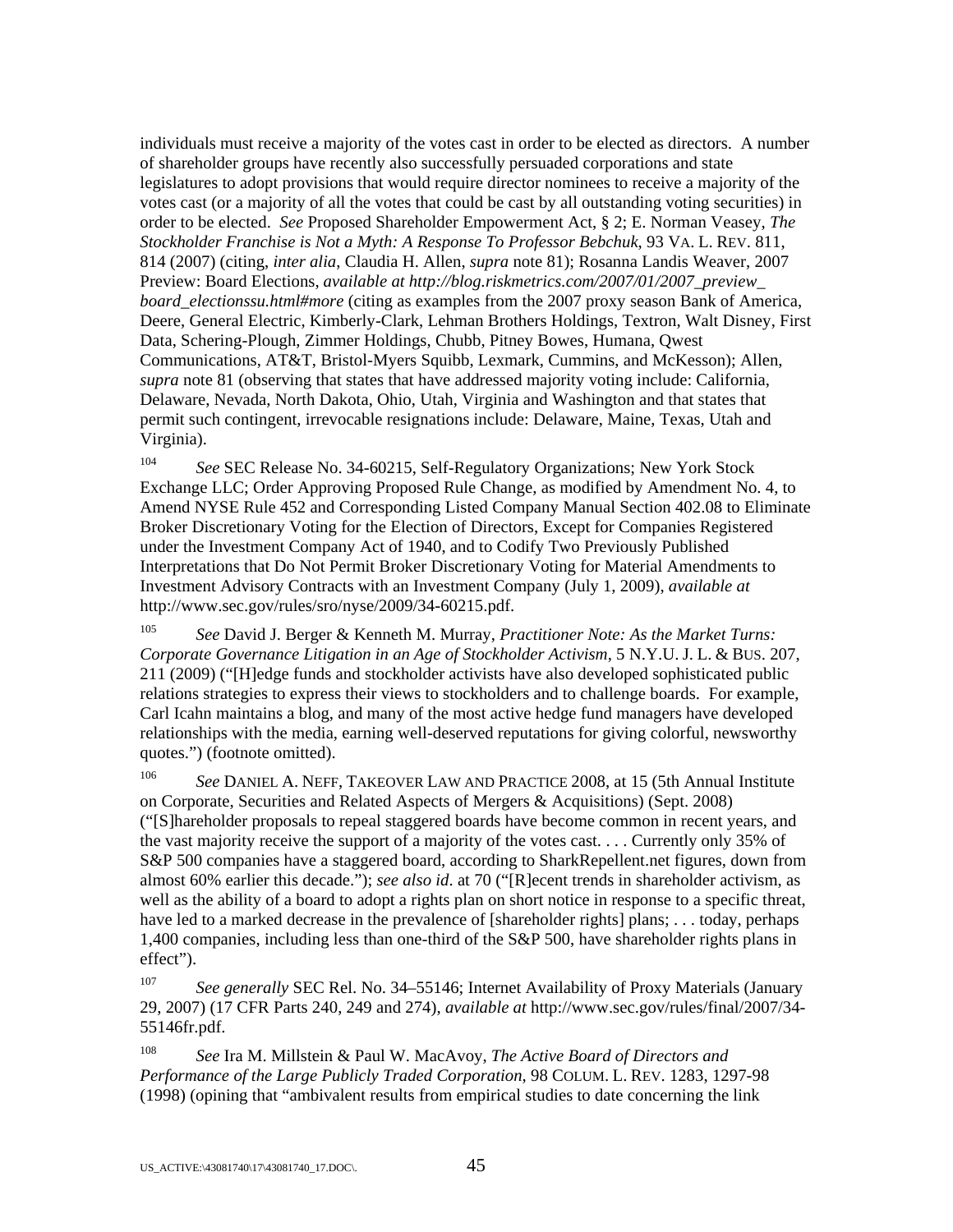between structural aspects of governance and corporate performance do not disprove a link between board activism and increased investor returns," that "[e]ven in the face of ambiguous studies, we would conclude, without more, that Darwin's logic still carries – the performing board is the grain in the balance of survival in the long run, but significant quantitative effects have not yet been experienced," and stating their "hypothesis . . . that independent board activities are now working to enhance corporate performance"); Wilshire Associates Inc., *The "CalPERS Effect" on Targeted Company Share Prices*, at 1 (2008), *available at* http://www.calpersgovernance.org/docs-sof/focuslist/wilshire-rpt.pdf ("For the five years prior to the "initiative date," the Focus List companies produced returns that averaged 82.2% below their respective benchmarks on a cumulative basis, which is equivalent to an excess return of –12.7% per year on an annualized basis. For the first five years after the "initiative date," the average targeted company produced excess returns of 15.7% above their respective benchmark return on a cumulative basis, or about 3% per year on an annualized basis. The five year cumulative excess return of 15.7% is impressive, and represents an increase in results from the prior year. The data strongly show that CalPERS' involvement has generally stopped the rapid erosion of performance results."); *see also* Jennifer Ralph Oppold, *The Changing Landscape of Hedge Fund Regulation: Current Concerns and a Principle-Based Approach*, 10 U. PA. J. BUS. & EMP. L. 833, 870 (2008) ("One study indicated that hedge fund activism may help the target company's operating performance in the long run, rather than hurt it; Brav et al., found that on average target companies experienced a 7% increase in stock price during the four weeks around the announcement that a hedge fund acquired a 5% stake, that the stock kept pace with the market for the next year, and that the stock's operating performance improved over the next two years.") (citing Alon Brav et al., *Hedge Fund Activism, Corporate Governance, and Firm Performance*  (Sept. 22, 2006), *available at* http://www.fdic.gov/bank/analytical/cfr/2006/oct/hedge\_fund.pdf); *see also* Larry E. Ribstein, *The Going-private Phenomenon: Partnership Governance of Large Firms*, 76 U. CHI. L. REV. 289, 301 n.54 (2009) (collecting studies analyzing impact of activist shareholders on returns). *But see* Sanjai Bhagat et al., *The Promise and Peril of Corporate Governance Indices*, 108 COLUM. L. REV. 1803, 1814-1815 (2008) ("There have been innumerable studies examining the impact of board composition on performance, and the decisive balance of studies has found no relation between director independence and performance, whether measured by accounting or stock return measures. Similarly, most studies seeking to measure the impact on performance of shareholder activism through shareholder proposals find no significant stock price effect from that activity.") (footnote omitted); John F. Olson, *Reflections on a Visit to Leo Strine's Peaceable Kingdom*, 33 IOWA J. CORP. L. 73, 76 (2007) ("Notwithstanding commentators' generally positive assessment of the development of such shareholder activism, the empirical studies suggest that it has an insignificant effect on targeted firms' performance. Very few studies find evidence of positive impact, and some even find a significant negative stock price effect from activism.").

<sup>109</sup> *See* Strine, *supra* note 1, at 6-7 ("What I mean by this is that the equity of public corporations is often owned, not by the end-user investors, but by another form of agency, a mutual fund, or other institutional investor. It is these intermediaries who vote corporate stock and apply pressure to public company operating boards. I daresay that more American stockholders own equity in Fidelity-and Vanguard-controlled mutual funds than own stock in Microsoft or GE. But corporate law scholarship does not reflect that reality.").

<sup>110</sup> *See infra* notes 111-131 and accompanying text.

<sup>111</sup> *See* Anabtawi & Stout, *Fiduciary Duties for Activist Shareholders*, *supra* note 1, at 1258 ("Increasingly, the economic interests of one shareholder or shareholder group conflict with the economic interests of others. The result is that activist shareholders are using their growing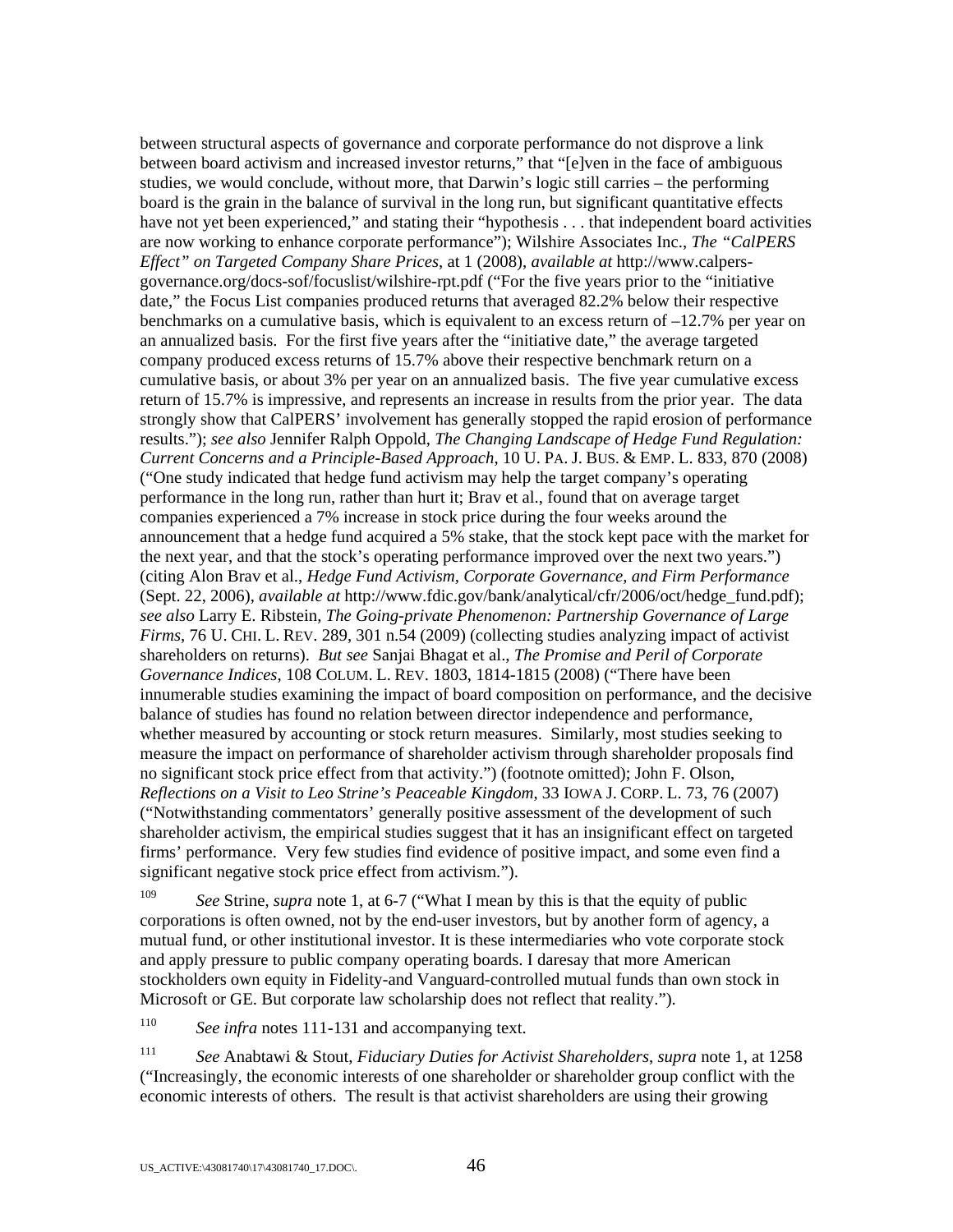influence not to improve overall firm performance, as has generally been assumed, but to profit at other shareholders' expense."); Iman Anabtawi, *Some Skepticism About Increasing Shareholder Power*, 53 UCLA L. REV. 561, 564-65 (2006) ("Once we recognize that shareholders have significant private interests, it becomes apparent that they may use any incremental power conferred upon them to pursue those interests to the detriment of shareholders as a class. As a result, transferring power from boards to shareholders will not necessarily benefit all shareholders. Indeed, it could reduce overall shareholder welfare. This outcome, of course, is the opposite of that predicted by proponents of increasing shareholder power.").

<sup>112</sup> *See* DGCL § 203 (precluding would-be acquirors absent approval from the target's board from entering into business combinations with the target unless the acquirer obtains 85% or more of the target's stock in a first-step transaction); *Coaxial Commc'ns, Inc. v. CNA Fin. Corp.*, 367 A.2d 994, 998 (Del. 1976) ("The statute does not distinguish between large and small stockholders, nor between those in accord with and those in opposition to existing management."); *Mercier v. Inter-Tel (Del.), Inc.*, 929 A.2d 786, 814 (Del. Ch. 2007) ("I am reluctant to premise an injunction on the notion that some stockholders are 'good' and others are 'bad short-termers.'").

<sup>113</sup> *See* Bernard S. Black, *Shareholder Passivity Reexamined*, 89 MICH. L. REV. 520, 595- 604 (1990) (describing conflicts of interests among various institutional shareholders).

 $114$  *Id.* at 595-96.

<sup>115</sup> *See* Anabtawi, *supra* note 111, at 580, *cited by* Bruner, *supra* note 87, at 1439-40.

<sup>116</sup> *See* Strine, *supra* note 1, at 4 ("These forced capitalists – in whose number I count myself – invest primarily for two purposes, both of which are long-term in focus: to send their children to college and to provide for themselves in retirement. This class of investors has no interest in quarter-to-quarter earnings fluctuations or gimmicks that deliver quick bursts of cash at the expense of sustainable growth.").

<sup>117</sup> "In 'Flying With The Fundamentals,' which appeared in Better Investing Magazine in January 2006, [John C.] Bogle is quoted as saying that when he got into finance in 1951, mutual fund turnover hardly varied from 16% per year, representing an average holding period of six years. However, Bogle noted that in more recent years, the average holding period has fallen to between 11 and 13 months, representing a 92% turnover rate." Richard Loth, *Portfolio Turnover*, INVESTOPEDIA, *available at* http://www.investopedia.com/university/quality-mutual-fund/chp7 fund-activity/portfolio-turnover.asp.

<sup>118</sup> *See* Anabtawi, *supra* note 111, at 580 ("Investors in mutual funds can readily liquidate their shares at the market price of the funds' holdings. This liquidity, coupled with widespread availability of information on fund performance, has led to pressure on mutual fund managers to maximize short-term returns at the expense of any longer-term focus in order to attract and retain investors.") (footnote omitted); *see also* William B. Chandler III, *On the Instructiveness of Insiders, Independents, and Institutional Investors*, 67 U. CIN. L. REV. 1083, 1093 (1999) (noting competition among mutual fund managers based on short-term ratings).

<sup>119</sup> *See* Bainbridge, *Case for Limited Shareholder Voting Rights*, *supra* note 1, at 629-630 (noting that "[e]ven the most active institutional investors spent only trifling amounts on corporate governance activism" and that "[b]ecause institutional investors generally are profit maximizers, they will not engage in an activity whose costs exceed its benefits"); *see also* SEC Rel. Nos. 33-8188 & 34-47304, Disclosure of Proxy Voting Policies and Proxy Voting Records by Registered Management Investment Companies (April 14, 2003) (17 C.F.R. Parts 239, 249, 270, and 274), *available at* http://www.sec.gov/rules/final/33-8188.htm (adopting rules requiring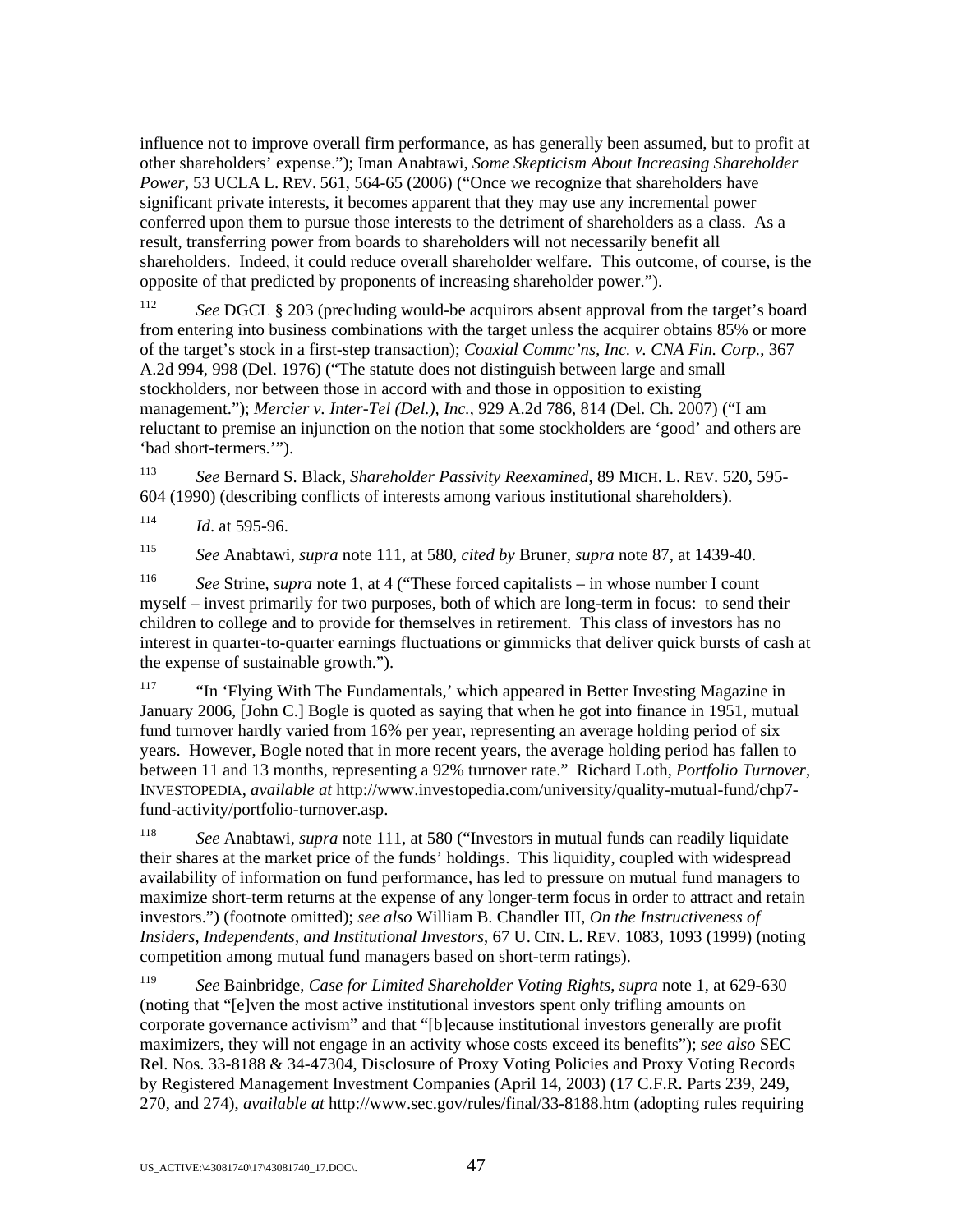a mutual fund "to disclose in its registration statement . . . the policies and procedures that it uses to determine how to vote proxies relating to portfolio securities").

 $120$  Shortly after Berle and Means wrote their treatise, mutual funds turned their portfolios over at an approximate annual turnover rate of 15%. Recently, however, the annual turnover rate has reached 100%. *See* Bogle, *supra* note 90, at 33.

<sup>121</sup> *See* Anabtawi, *supra* note 111, at 579-80 (exploring short-term perspective and strategies of hedge funds); Strine, *supra* note 1, at 5 (same).

122 Damon Silvers, *Commentary on "Toward Common Sense and Common Ground? Reflections on the Shared Interests of Managers and Labor in a More Rational System of Corporate Governance" by Leo E. Strine, Jr.*, 33 IOWA J. CORP. L. 85, 87 (2007).

<sup>123</sup> *See* Anabtawi, *supra* note 111, at 581-83 (describing specific investment strategies employed by hedge funds); William W. Bratton, *Hedge Funds and Governance Targets*, 95 GEO. L.J. 1375, 1379 (2007) (same); Marcel Kahan & Edward B. Rock, *Hedge Funds in Corporate Governance and Corporate Control*, 155 U. PA. L. REV. 1021, 1092 (2007) ("The interests of hedge funds sometimes diverge from those of their fellow shareholders, and activism creates stress fractures for the regulatory system. The most serious accusation leveled against activist funds, however, is that activism is designed to achieve a short-term payoff at the expense of longterm profitability."); Martin Lipton & William Savitt, *The Many Myths of Lucian Bebchuk*, 93 VA. L. REV. 733, 746-47 (2007) (noting short-term perspective of hedge funds, and resulting conflict with longer-term growth and perspective of the corporation).

<sup>124</sup> *See supra* note 86.

<sup>125</sup> *See* The Aspen Institute, *Long-Term Valuation Creation: Guiding Principles for Corporations and Investors* §§ 1-3 (June 2007), *available at* http://www.aspeninstitute.org/sites/ default/files/content/docs/business%20and%20society%20program/FINALPRINCIPLES.pdf.

 $126$  The assumption that all shareholders will exercise their voting rights to enhance corporate value is under question. *See Mercier*, 929 A.2d at 815 (addressing possibility that special committee may have put shares in the hands of short sellers, and potential consequences of same upon an evaluation of whether fiduciary duties were fulfilled); Stout, *supra* note 1, at 794 (describing the "especially troubling situation" of an "investor who takes a position in a stock and uses his voting power to push for business strategies that increase the value of another security the investor also holds," and citing the example of Perry Capital's pressuring of the board of directors of Mylan Laboratories to acquire King Pharmaceuticals); Kahan & Rock, *supra* note 123, at 1070-71 ("Although hedge funds hold great promise as active shareholders, their intense involvement in corporate governance and control also raises some concerns. Hedge funds are set up to make money for their investors without regard to whether the strategies they follow benefit shareholders generally."); Anabtawi, *supra* note 111, at 590-91 (describing differences in hedged versus unhedged shareholders, and citing the example of Mylan Laboratories' acquisition of King Pharmaceuticals).

127 *See* K. A. D. Camara, *Classifying Institutional Investors*, 30 IOWA J. CORP. L. 219, 241 (2005) ("Corporate pension funds are concerned not only with maximizing shareholder value, but also with all those things with which corporate management is concerned. For example, corporate pension funds can be expected to prefer managerial insulation from the market for corporate control, large managerial compensation packages, costly acquisitions over which managers will then enjoy control, and so forth. Sympathy, understanding, and reciprocal voting encourage this concern when the shares a corporate pension fund votes are those of an unrelated corporation. Senior management feels enough of a connection and has enough hope of reciprocation to look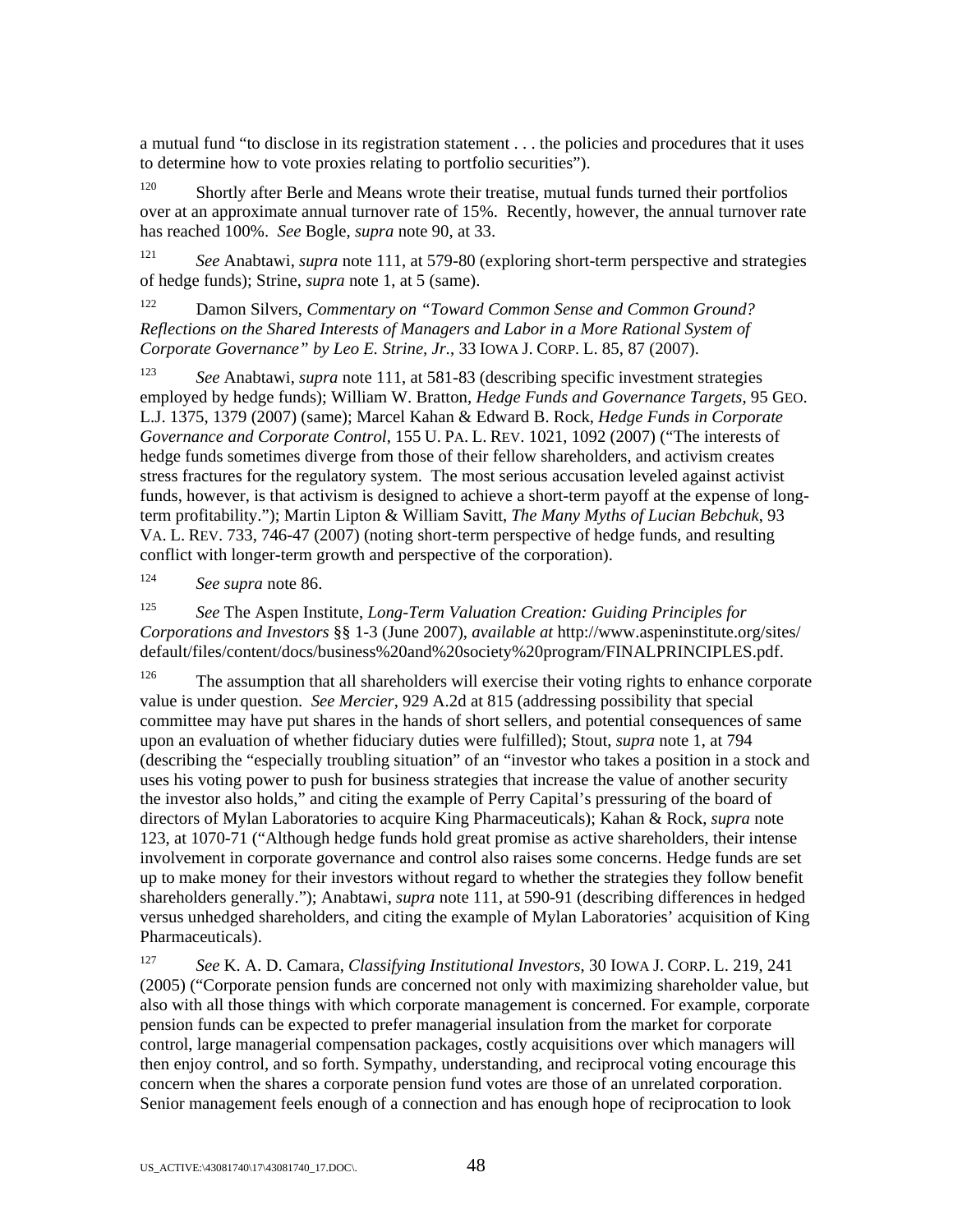out for other members of the group."); Black, *supra* note 113, at 596-98 (describing pressure on corporate pension funds and their managers to vote pro-manager), *cited by* Kahan & Rock, *supra* note 123, at 1054 n.164.

<sup>128</sup> *See* Anabtawi, *supra* note 111, at 590 ("Union pension funds, however, often also have an interest in furthering the special labor interests of union members, even at the expense of shareholder wealth. For example, a union pension fund might be seeking union recognition or desire concessions in collective-bargaining negotiations.") (citing Marleen O'Connor, *Labor's Role in the American Corporate Governance Structure*, 22 COMP. LAB. L. & POL'Y J. 97, 114 (2000)); Leo E. Strine, Jr., *Toward a True Corporate Republic: A Traditionalist Response to Bebchuk's Solution for Improving Corporate America*, 119 HARV. L. REV. 1759, 1765 (2006) ("Those institutions most inclined to be activist investors are associated with state governments and labor unions, and often appear to be driven by concerns other than a desire to increase the economic performance of the companies in which they invest.").

<sup>129</sup> See Anabtawi, *supra* note 111, at 588-89 ("The combination of the broad investment" discretion accorded to, and the composition of, their boards of trustees, makes public pension funds vulnerable to pressure by other state officials. As Roberta Romano has argued, there is widespread political pressure on public funds to engage in 'social investing' – investments that foster in-state economic development.") (citing Roberta Romano, *Public Pension Fund Activism in Corporate Governance Reconsidered*, 93 COLUM. L. REV. 795, 801, 803 (1993)).

<sup>130</sup> *See* Ronald J. Gilson & Curtis J. Milhaupt, *Sovereign Wealth Funds and Corporate Governance: A Minimalist Response to the New Mercantilism*, 60 STAN. L. REV. 1345, 1351 (2008) ("The other face of foreign sovereign equity investments is the source of the controversy. Viewed from this side, national security concerns anchor one end of a continuum of issues concerning when the interests of a foreign government may differ from those of an ordinary shareholder."); *see also* Bob Davis, *U.S. Pushes Sovereign Funds to Open to Outside Scrutiny* – *Treasury Has Talks With Abu Dhabi, Seeks Set of Rules*, WALL ST. J., Feb. 26, 2008, at A1 (discussing U.S. Treasury Assistant Secretary Clay Lowery's suggestion that "sovereign-wealth funds that choose to vote their shares when they take noncontrolling stakes in U.S. companies should disclose how they voted"). *But see* Matthew A. Melone, *Should the United States Tax Sovereign Wealth Funds?*, 26 B.U. INT'L L.J. 143, 169-70 (2008) (noting that "there is little evidence to date that would suggest sovereign wealth funds have actively sought to pursue a political agenda").

131 *See* American Clean Energy and Security Act of 2009, H.R. 2454, 111th Cong.; Chairman Mary L. Schapiro, United States Securities and Exchange Commission, Testimony Concerning Regulation of Over-The-Counter Derivatives (June 22, 2009), *available at*  http://www.sec.gov/news/testimony/2009/ts062209mls.htm (discussing regulation of over-thecounter derivatives); Letter from Timothy F. Geithner, Secretary, United States Department of the Treasury, to The Honorable Harry Reid, United States Senator (May 13, 2009) (same), *available at* http://www.financialstability.gov/docs/OTCletter.pdf.

132 *See* Proposed Shareholder Bill of Rights Act, § 5 (requiring each issuer to "provide in its governing documents that each member of the board of directors of the issuer shall be subject to annual election by the shareholders"); *see also supra* note 3 (discussing other recently proposed reforms).

133 *See* NACD, *supra* note 67, at 8 ("A variety of structures and practices may support and further effective governance. Boards should tailor governance structures and practices to the needs of the company in a pragmatic search for what is most effective and efficient. Governance